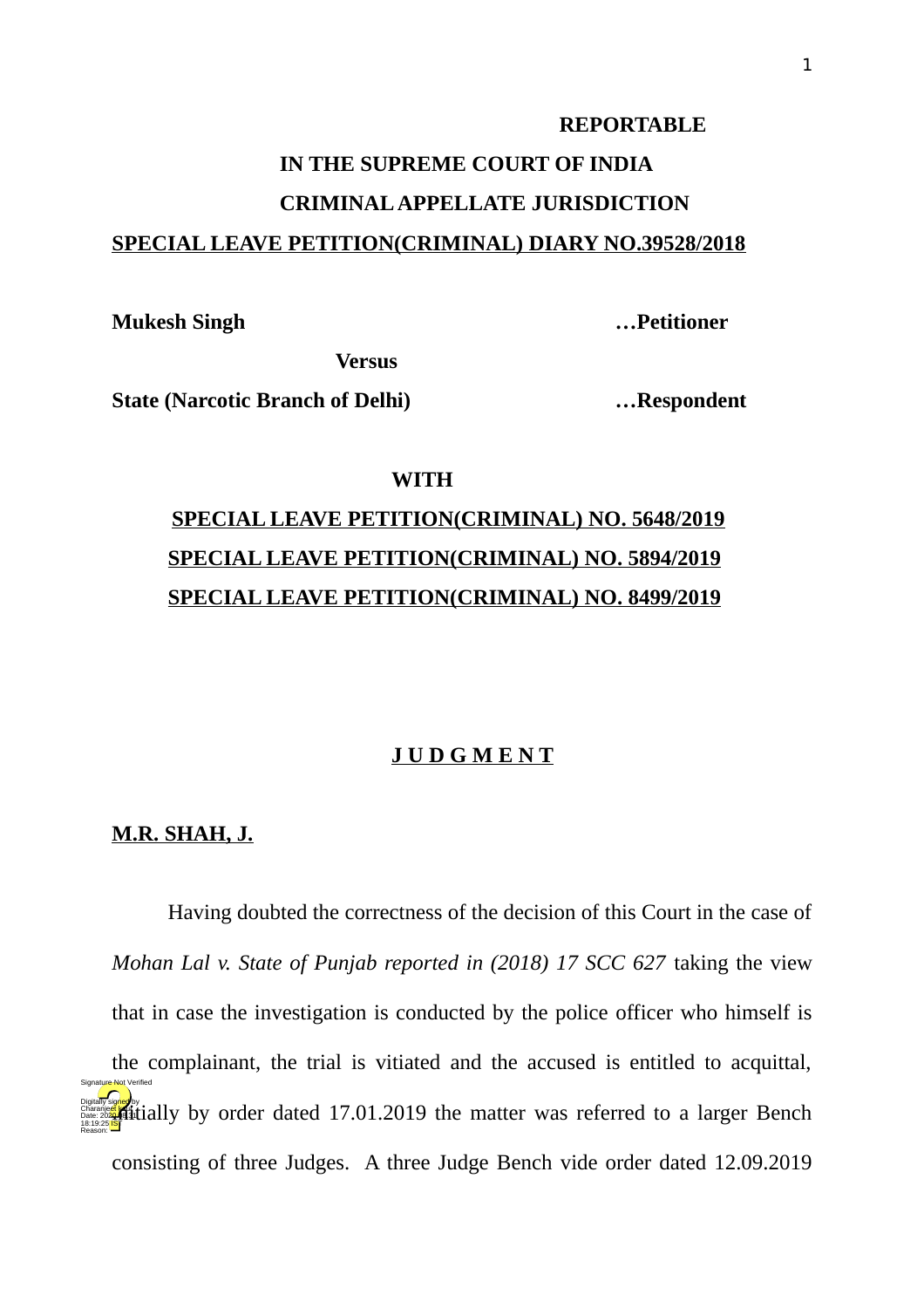has referred to a larger Bench of five Judges to consider the matter. That is why, the present matter is placed before the Bench consisting of five Judges.

2. At the outset, it is required to be noted that the decision of this Court in the case of *Mohan Lal (supra)* taking the view that in case the investigation is conducted by the police officer who himself is the complainant, the trial is vitiated and the accused is entitled to acquittal, came up for consideration subsequently before this Court in the case of *Varinder Kumar v. State of Himachal Pradesh 2019 (3) SCALE 50 = (2020) 3 SCC 321* and a three Judge Bench of this Court [out of which two Hon'ble Judges were also in the Bench in the case of *Mohan Lal (supra)]* held that the decision of this Court in the case of *Mohan Lal (supra)* shall be applicable prospectively, meaning thereby, all pending criminal prosecutions, trials and appeals prior to the law laid down in *Mohan Lal (supra)* shall continue to be governed by individual facts of the case. The relevant observations in the case of *Varinder Kumar (supra)* to be referred and considered hereinbelow.

3. Shri Sushil Kumar Jain, learned Senior Advocate appearing on behalf of the accused – Devendra Singh has made the following submissions in support of his submission that as rightly held by this Court in the case of *Mohan Lal (supra)* in a given case where the complainant himself has conducted the investigation the entire trial would be vitiated and the accused would be entitled to acquittal: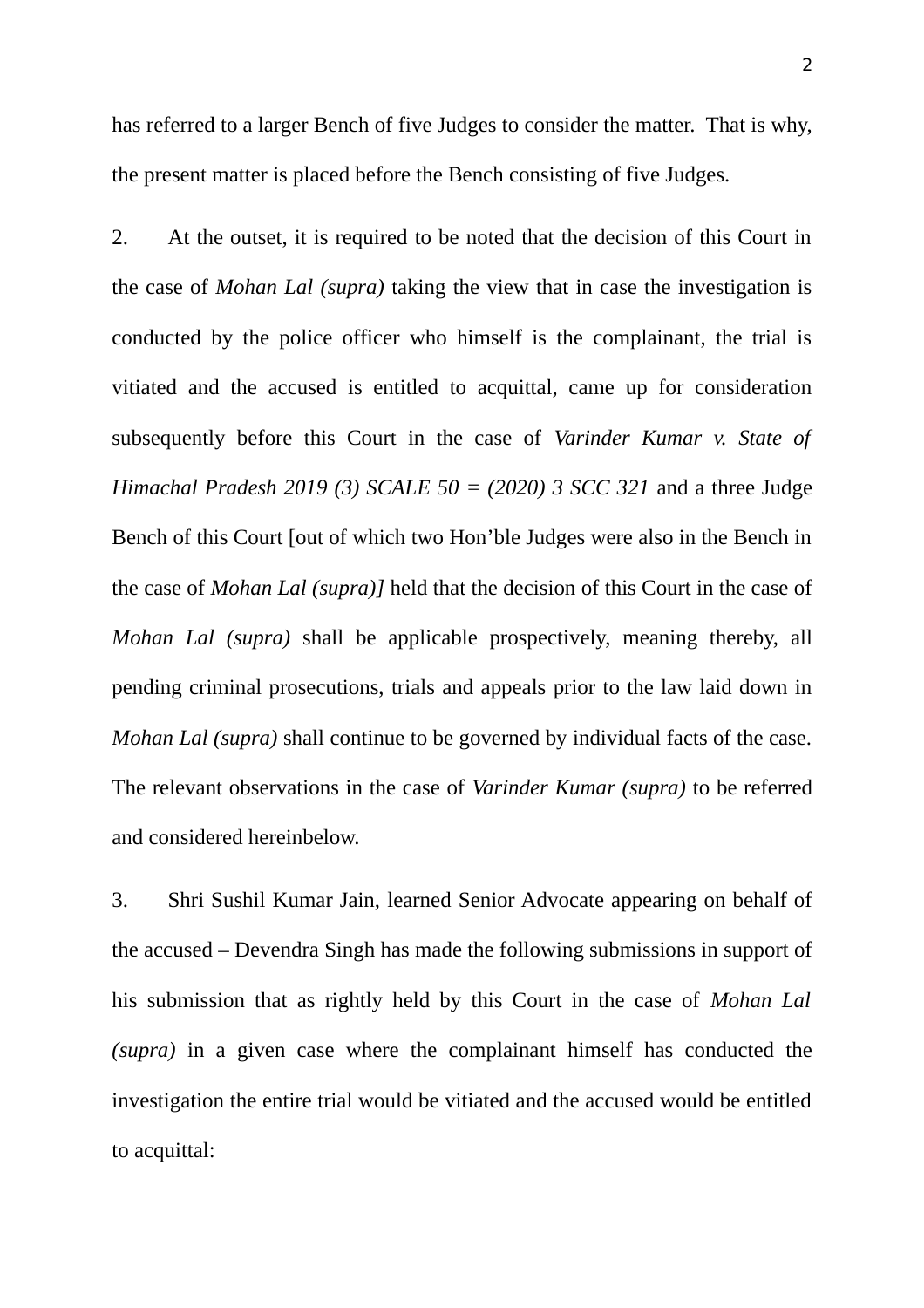3.1 The decision in *Mohan Lal (supra)* rests and is based upon substantive constitutional foundation and principles of criminal jurisprudence. In the said decision in para 5, this Court specifically dealt with and considered the question whether in a criminal prosecution, it will be in consonance with the principles of justice, fair play and a fair investigation, if the informant and the investigating officer were to be the same person and in such a case, is it necessary for the accused to demonstrate prejudice, especially under laws such as the NDPS Act, carrying a reverse burden of proof. In the said decision, this Court considered in detail the reverse burden of proof under Sections 35 and 54 of the NDPS Act. That thereafter, this Court had considered in detail the constitutional guarantee of fair trial to an accused under Article 21 which takes within its fold "Fair Investigation". Thereafter it is observed by this Court that in the nature of the reverse burden of proof, the onus will lie on the prosecution to demonstrate on the face of it that the investigation was fair, judicious with no circumstances that may raise doubts about its veracity. It is further observed that if the investigation itself is unfair, to require the accused to demonstrate prejudice will be fraught with danger vesting arbitrary powers in the police which may well lead to false implication also. Thereafter this Court considered in paragraphs 17 and 29 the role and obligations of the investigator and the investigation itself. Thereafter after having placed reliance on the decisions of this Court in the cases of *Bhagwan Singh v. State of Rajasthan (1976) 1 SCC 15; Megha Singh v. State of Haryana (1996) 11 SCC 709; and State by Inspector of Police, NIB,*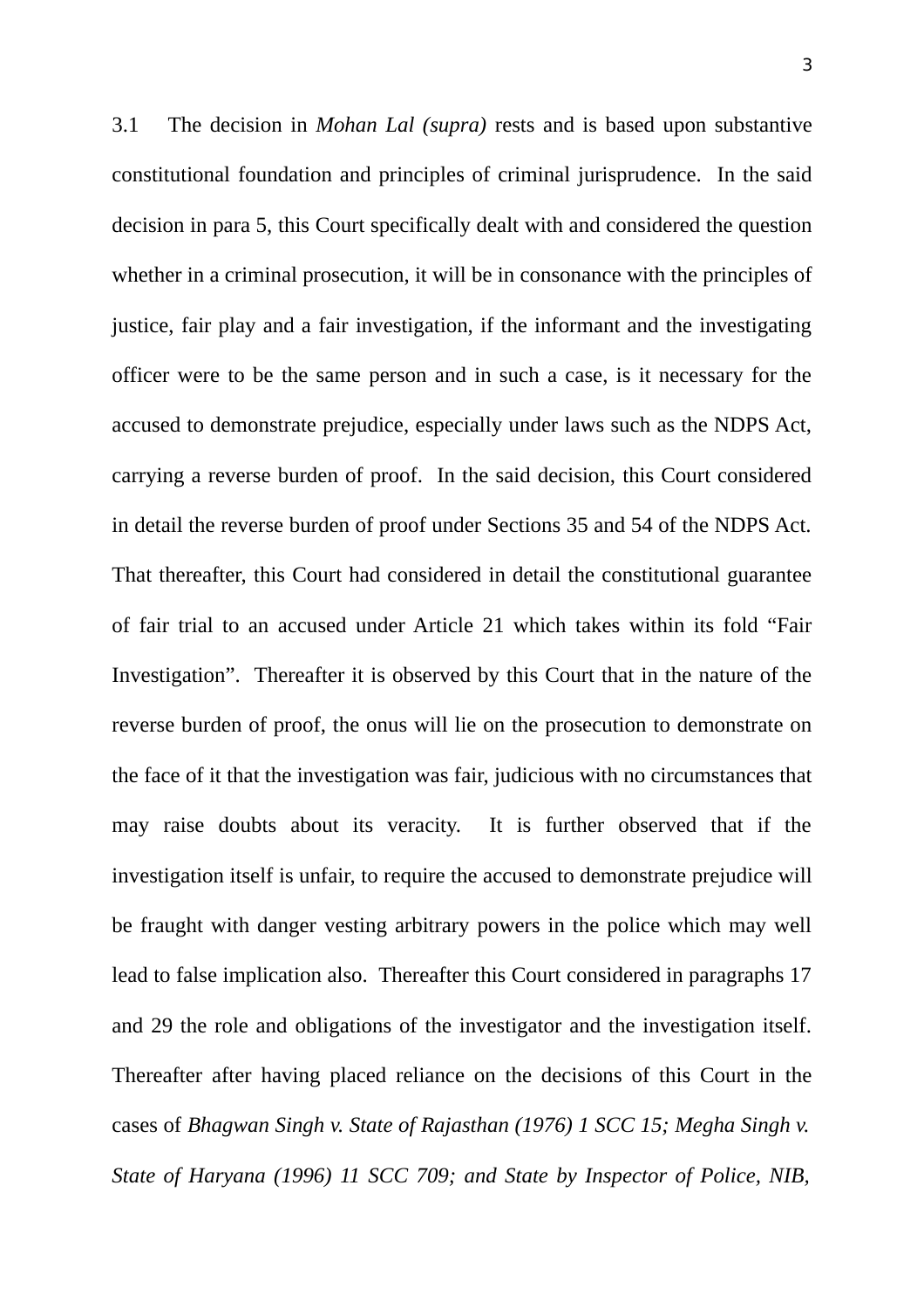*Tamil Nadu v. Rajangam (2010) 15 SCC 369*, this Court specifically observed and held that in case the investigation is conducted by the police officer who himself is the complainant, the trial is vitiated and the accused is entitled to acquittal. In the said decision, it is specifically observed that to leave the matter for being determined on the individual facts of a case, may not only lead to a possible abuse of powers but more importantly will leave the police, the accused, the lawyer and the courts in a state of uncertainty and confusion which has to be avoided. Thereafter it is held that a fair investigation which is but the very foundation of a fair trial, necessarily postulates that the informant and the investigator must not be the same person. Justice must not only be done, but must appear to be done also. Any possibility of bias or a pre-determined conclusion has to be excluded. This requirement is all the more imperative in laws carrying a reverse burden of proof;

3.2 The reasons which found favour in *Mohan Lal (supra)* are inherent and inbuilt by the legislature in Chapter V – "Procedure", which would be the "... procedure established by law" for the purpose of Article 21;

3.3 As is now settled after the decision in the case of *Menaka Gandhi v. Union of India (1978) 1 SCC 248* that the procedure established by law under Article 21 cannot be "any procedure" but has to be a just and a reasonable procedure and hence right of the accused to have a fair and independent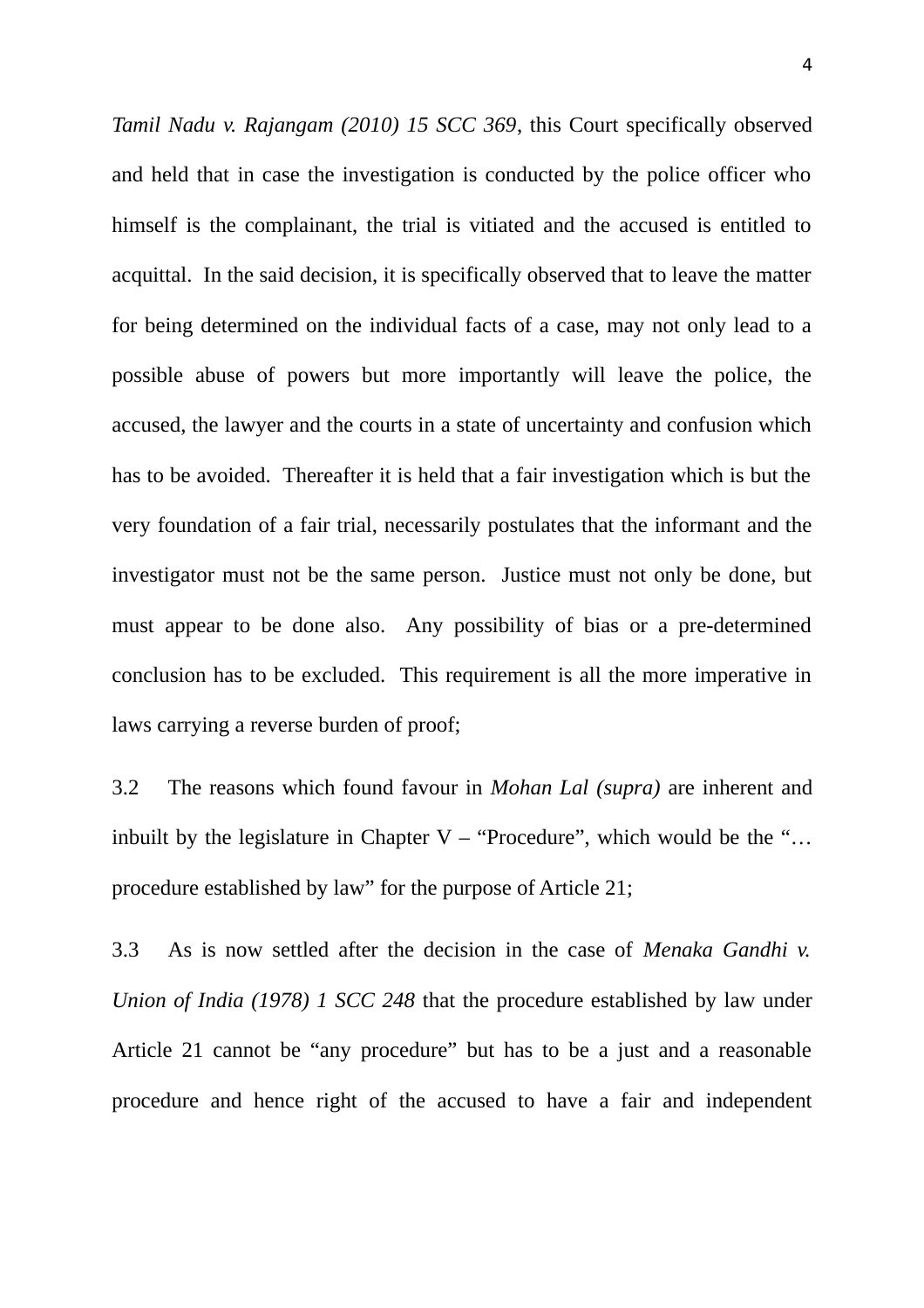investigation and trial, being inherent has been "read into" into the statutes not confirming to fair procedure to make them constitutionally compatible;

3.4 Learned Senior Advocate appearing on behalf of the accused has thereafter taken us to the "Scheme" of the NDPS Act, more particularly Section 8(c) and Sections 15 to 22. He submitted that Section 54 gives rise to a presumption that the accused has committed an offence under the Act and places a reverse burden of proof upon an accused "found" to be in possession and which he fails to account for satisfactorily. Section 35 mandates the Court to culpable mental state unless contrary is proved. It is submitted that thus "recovery" and "possession" becomes an important and vital aspect of investigation under the NDPS Act. If the accused is "found" to be in possession of the prohibited substance, Section 54 gives rise to a presumption of commission of offence and Section 35 gives rise to a presumption of culpable mental state. The officer or the raiding party which effects recovery are witnesses to the said fact which would constitute an offence and therefore investigation of the said aspect has to be carried out by an independent agency. Investigation being a systemic process and not a forgone conclusion making the FIR itself lodged by the informant who himself effects recoveries to be treated as a gospel truth;

3.5 In order to safeguard the interest of the accused, the legislation has provided inbuilt safeguards under the NDPS Act. That the Act requires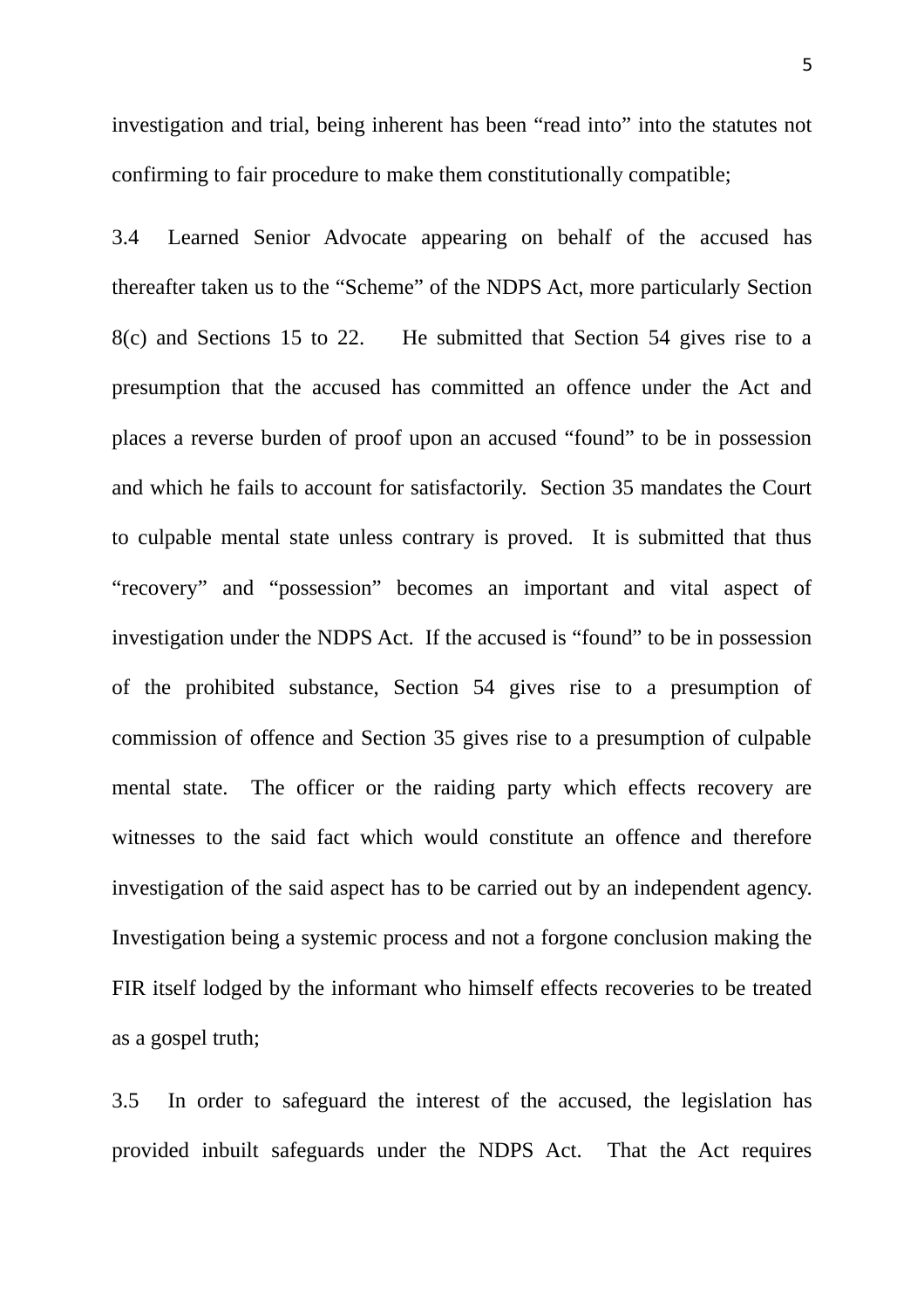recovery and investigation to be made by different officers, i.e., by officers empowered under Section 42 and 53. The role of an officer under Section 42 being limited to effect "entry", "search", "seizure" and "arrest". It is submitted that an officer under Section 42 has no power of investigation;

3.6 That Section 52(3) requires an officer under Section 42 to handover every person arrested or article seized to an officer empowered under Section 53 (who has been conferred with power of investigation under the Act) or an officer in charge of a police station who has power of investigation under the Cr.P.C. At the stage when the officer under Section 42 is required to handover the person arrested or the articles seized by him to the officer in charge of a police station or the officer under Section 53 of the NDPS Act, the information given by him to such officers would then be categorised as the first information report. As the investigation starts on information relating to commission of an offence given to an officer in charge of a police station and recorded under Section 154 Cr.P.C. 3.7 A cryptic message on telephone etc. which under the NDPS Act is similar to the information provided by a secret informer etc. cannot therefore constitute an FIR. It is only after recoveries are effected and/or arrests made, information regarding commission of a cognizable offence crystallises. After such handing over, the Role of a Section 42 officer comes to an end, except he has to make a report of his action to his superior officer within 48 hours under Section 57 of the NDPS Act. For all practical purposes, the time when Section 42 officer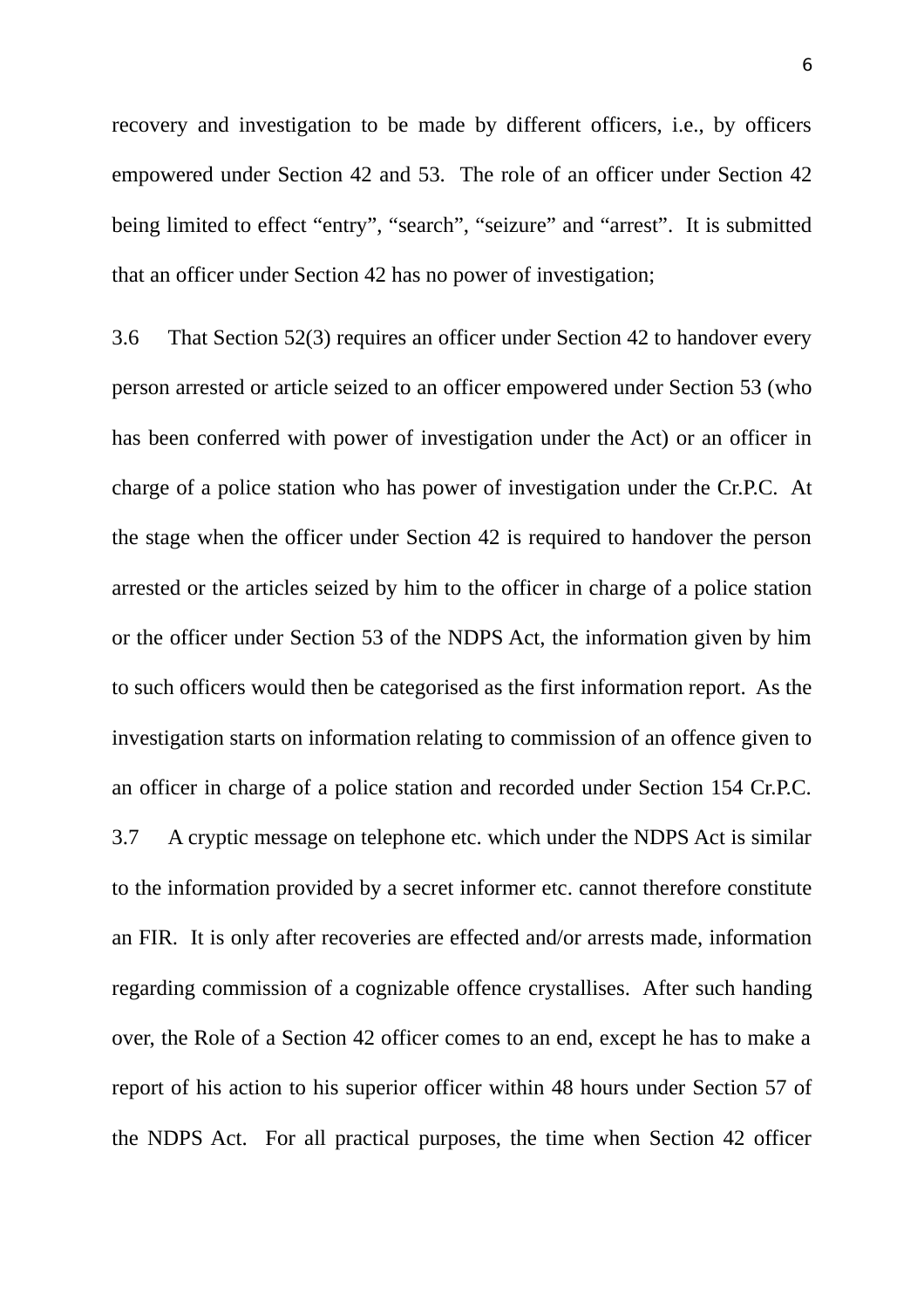hands over the person arrested or the goods seized, is the first-time information is received by the "investigating officer" and that is the time of commencement of investigation. Heavy reliance is placed upon the decisions of this Court in the cases of *H.N. Rishbud v. State of Delhi AIR 1955 SC 196; and Manu Sharma v. State (NCT of Delhi) (2010) 6 SCC 1*;

3.8 If the officer under Section 41(2) or Section 42 receives some secret information, he is statutorily required to inform the same under Section 42(2) of the Act to his superior officer after 72 hours. The officer is not obliged and cannot be compelled to give the source of his information in view of the bar contained in Section 68 of the Act. Thus, there is no mechanism to verify, except the oral testimony of Section 42 officer himself or his subordinate officers who are part of his raiding party, that he has acted on some prior secret information or that the recovery etc. was a chance recovery or that the officer was acting maliciously for extraneously. Even after effecting arrests or seizures, while the officer under Section 42 is required to forward the articles seized and persons arrested "without unnecessary delay" to the investigation officers, he is required to report to his immediate superior officer in 48 hours. Thus, there is no person other than the officer under Section 42 who is the "complainant", i.e., the one who alleges commission of a cognizable offence based on the arrests and the recoveries effected by himself or his raiding party. He is the witness who "claims" seizures/recovery of prohibited substances from possession of the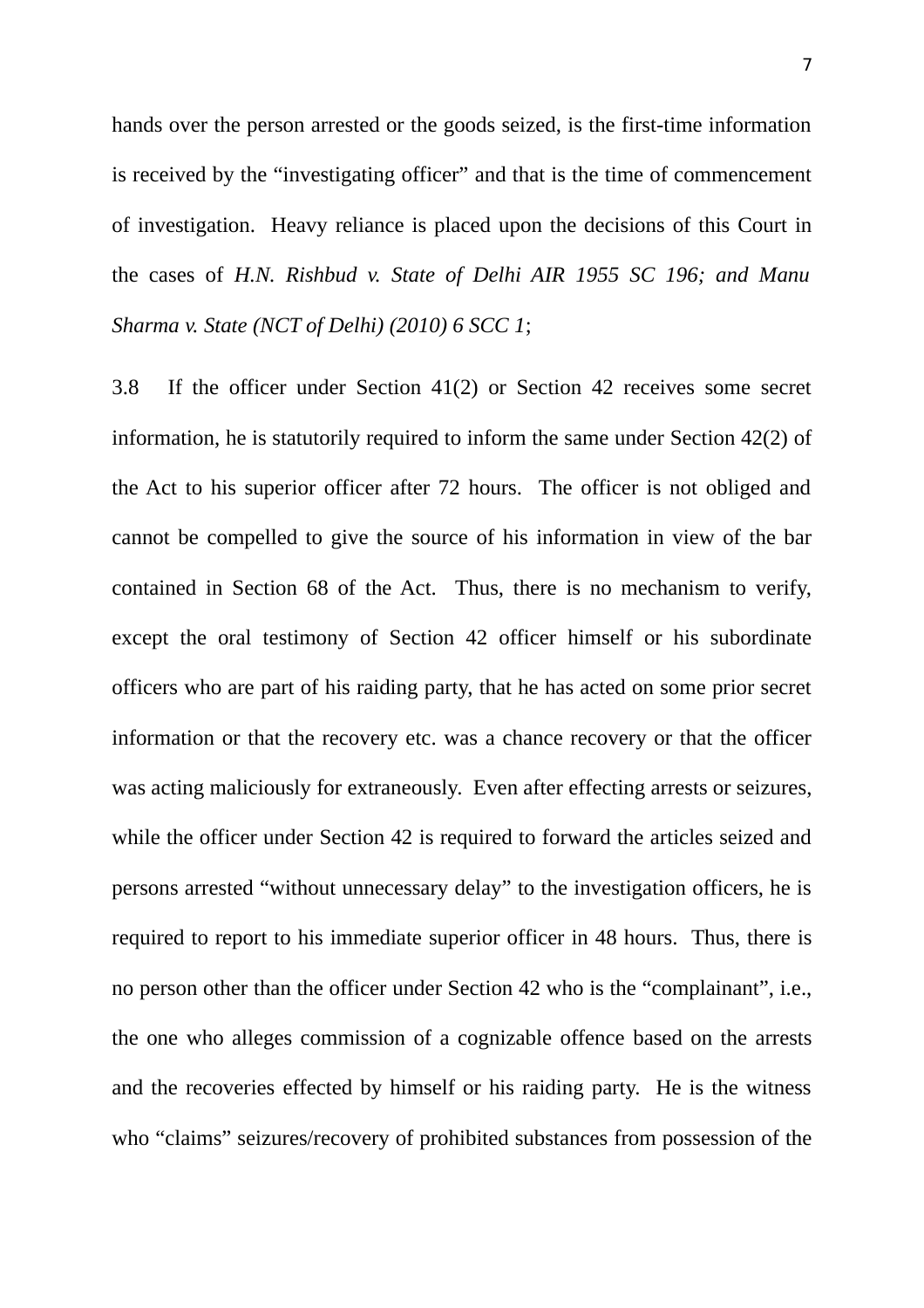accused. These claims are required to be verified and substantiated during investigation by the investigating officer. Once the person arrested and the articles seized come in the control of the "Investigating Officer", he is required under Section 52(4) of the Act to take measures for their disposal. The person arrested is produced before the magistrate under Section 167 Cr.P.C. and the narcotic substance seized is then required to be dealt with by the officer under Section 53 of the NDPS Act or the SHO in accordance with Section 52A. In the process of investigation, the conduct of the officer under Sections 42, 43 and 44 is also required to be investigated. If after investigation it is found that the claim made by the complainant/informant is justified, he would file a police report against the accused for offences under the Act, however, in case he finds that the officer under Section 42 has acted vexatiously or maliciously, he can also be punished under Section 58 and therefore he would file a police report against such officer for offence under Section 58. The offence under Section 58 is also a cognizable offence and hence on an allegation made the "officer in charge of police station" is under an obligation to take cognizance of that and investigate. An independent investigation by a separate agency lends credibility and fairness to both the sides. If the officer under Section 42 is to be proceeded against, his trial would also be based upon "investigated" material. It would also exclude possibility of abuse and source of corruption due to the wide powers under the NDPS Act;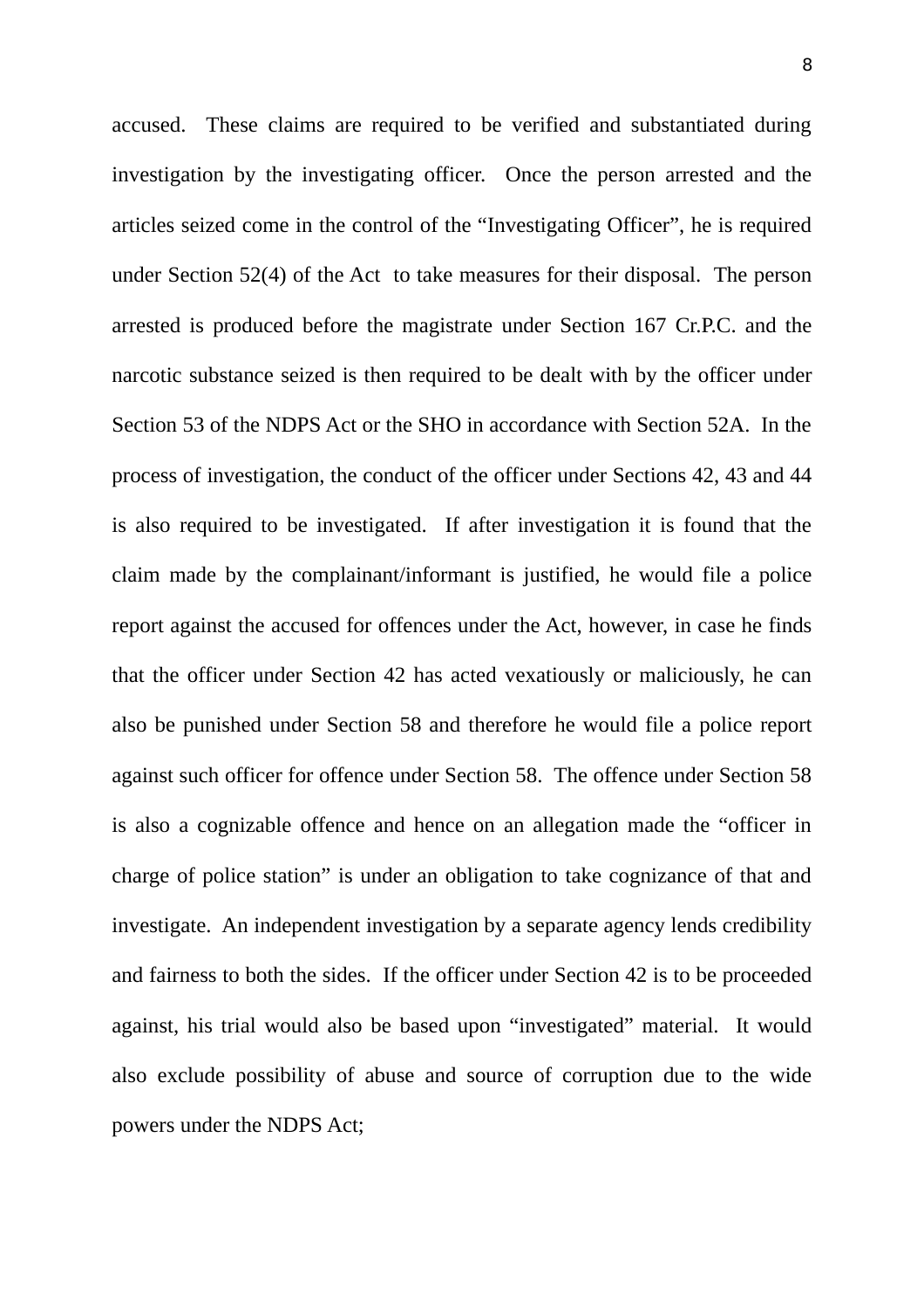3.9 Handing over or continuation of investigation by the officer who has acted under Section 42 to effect search, seizure or arrest is not therefore be comprehended under the scheme. It would render Section 58 completely redundant and otiose as he would not investigate against himself and file a chargesheet against himself. If the accused is not found to be in possession, the Investigating Officer would have to explain his source or else "possession" of a contraband in his possession would also attract Section 8. The scheme of making two separate sections i.e. Sections 42 and 53 empowering officers for different purposes would have been unnecessary. If the legislative intent was such, officer under Section 42 would have been given an additional power of investigation and then Section 53 was unnecessary;

3.10 There was no need for a provision like Section 52(3) which mandates handover of articles seized and persons arrested to a SHO or an officer under Section 53;

3.11 NDPS Act does not contemplate "Joint Authorisations", for if that were the case, Section 42 would have conferred power of both "entry, search, seizure or arrest" as well as "investigation" on the same officer. The very fact that two separate sections, namely, Section 42 and Section 53 have been provided and Section 52(3) contemplates "handing over" by Section 42 officer to either Section 53 officer or to SHO, meaning thereby that there ought to be two separate officers;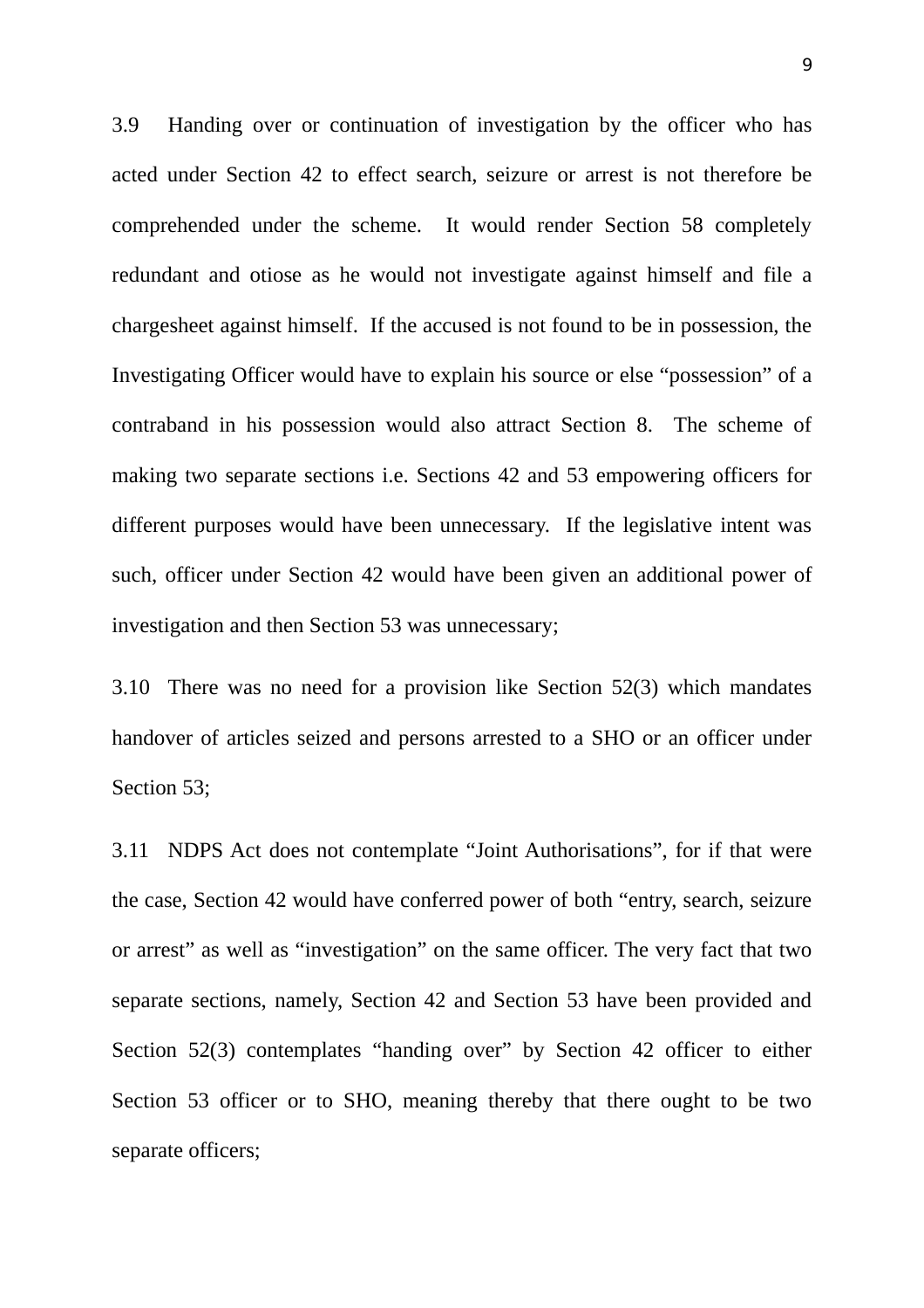3.12 The object of "fair and independent investigation" is to unearth the truth. The "fair and independent investigation" is a right of an accused flowing from Article 21 of the Constitution. Reliance is placed upon the decisions of this Court in the case of *Romila Thapar v. Union of India (2018) 10 SCC 753 (para 67); Manu Sharma (supra)(paras 200 to 202); Hema v. State (2013) 10 SCC 192 (para 10); and Babubhai v. State of Gujarat (2010) 12 SCC 254 (para 32)*;

3.13 "Liberty" of a person would be at serious peril if the scheme of the NDPS Act is interpreted and left over in the hands of a single person without any checks and safeguards to protect the rights of the accused. It is impermissible and beyond comprehension to allow a person to (i) make an accusation; (ii) the fact that he accuses is "sufficient ingredient" to make a penal offence; (iii) "investigate" that accusation which he himself makes; and (iv) become a "witness" to prove the accusation and then based on his testimony a person is convicted and punished;

3.14 In order to bring home a conviction under the provisions of the NDPS Act, prosecution is required to establish ingredients of an offence "beyond reasonable doubt";

3.15 If the defence of the accused is not properly investigated to rule out all other possibilities, it cannot ever be said that the prosecution has established the guilt "beyond reasonable doubt". A tainted investigation by a complaint who is a "witness" himself to a substantial ingredient of an offence, would in fact give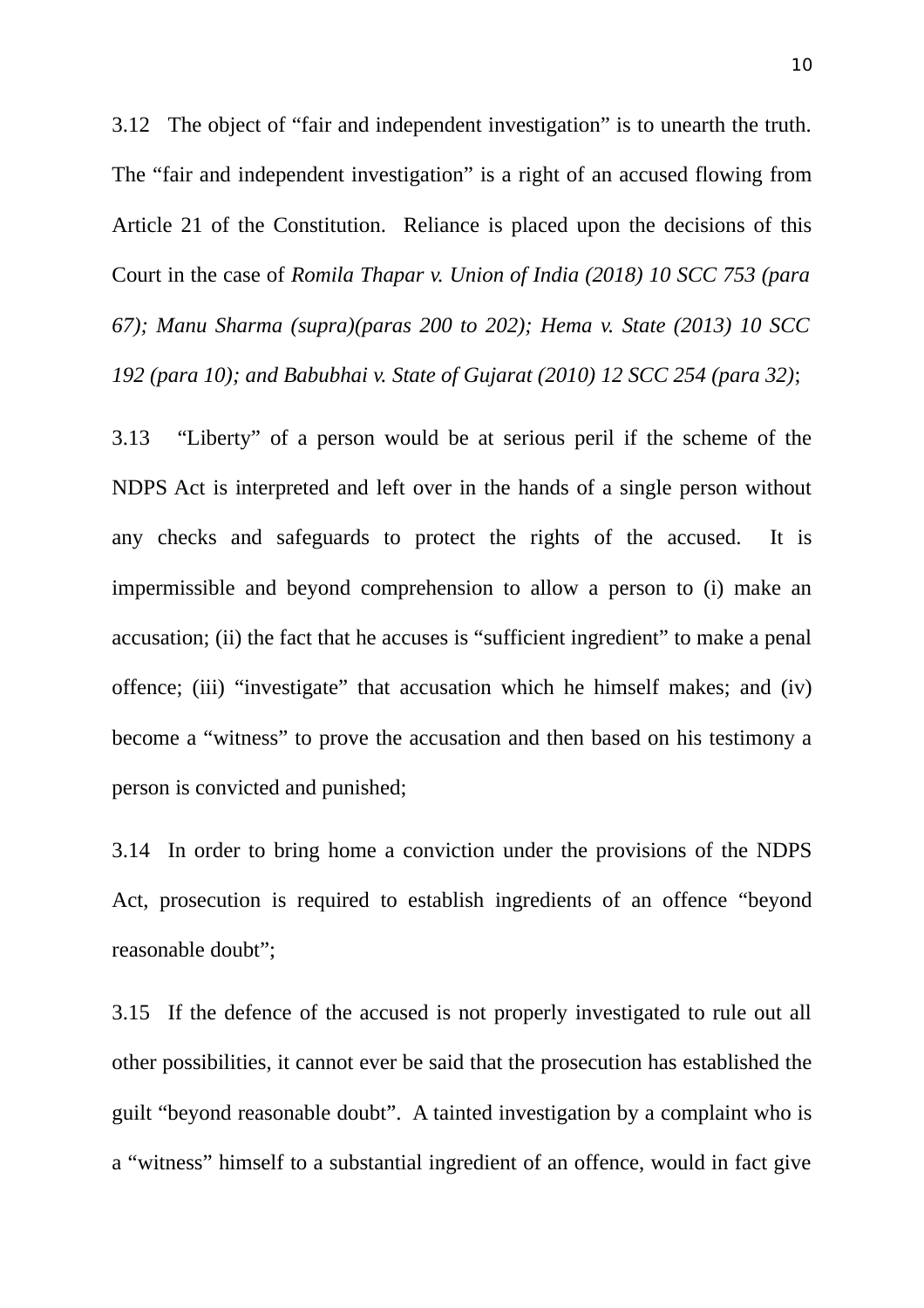rise to a "doubt" and it is impossible that the case can be established on the parameter of "beyond reasonable doubt";

3.16 A person accused of criminal offence punishable with a peril to his life or liberty, enjoys certain rights under the Constitution or through long standing development of criminal jurisprudence. Any action which impinges or affects those rights would be said to cause "prejudice to an accused". That in the case of *Rafiq Ahmad v. State of U.P (2011) 8 SCC 300*, it is observed and held that prejudice to an accused or failure of justice has to be examined with reference to (i) right to fair trial (ii) presumption of innocence until pronouncement of guilt and (iii) the standards of proof. It is observed in the said decision that whenever a plea of prejudice is raised by the accused, it must be examined with reference to the above rights and safeguards, as it is the violation of these rights alone that may result in the weakening of the case of the prosecution and benefit to the accused in accordance with law;

3.17 Section 457 Cr.P.C. in effect saves an order of conviction and sentence despite there being an error, omission or irregularity in the complaint, summons, warrant, proclamation, order, judgment or other proceedings before or during trial or in any inquiry or other proceedings under Cr.P.C., or in any sanction for the prosecution unless in the opinion of the Court "failure of justice" has been occasioned thereby. According to the prosecution therefore before an order of conviction and sentence is set aside the Court must be satisfied that there is a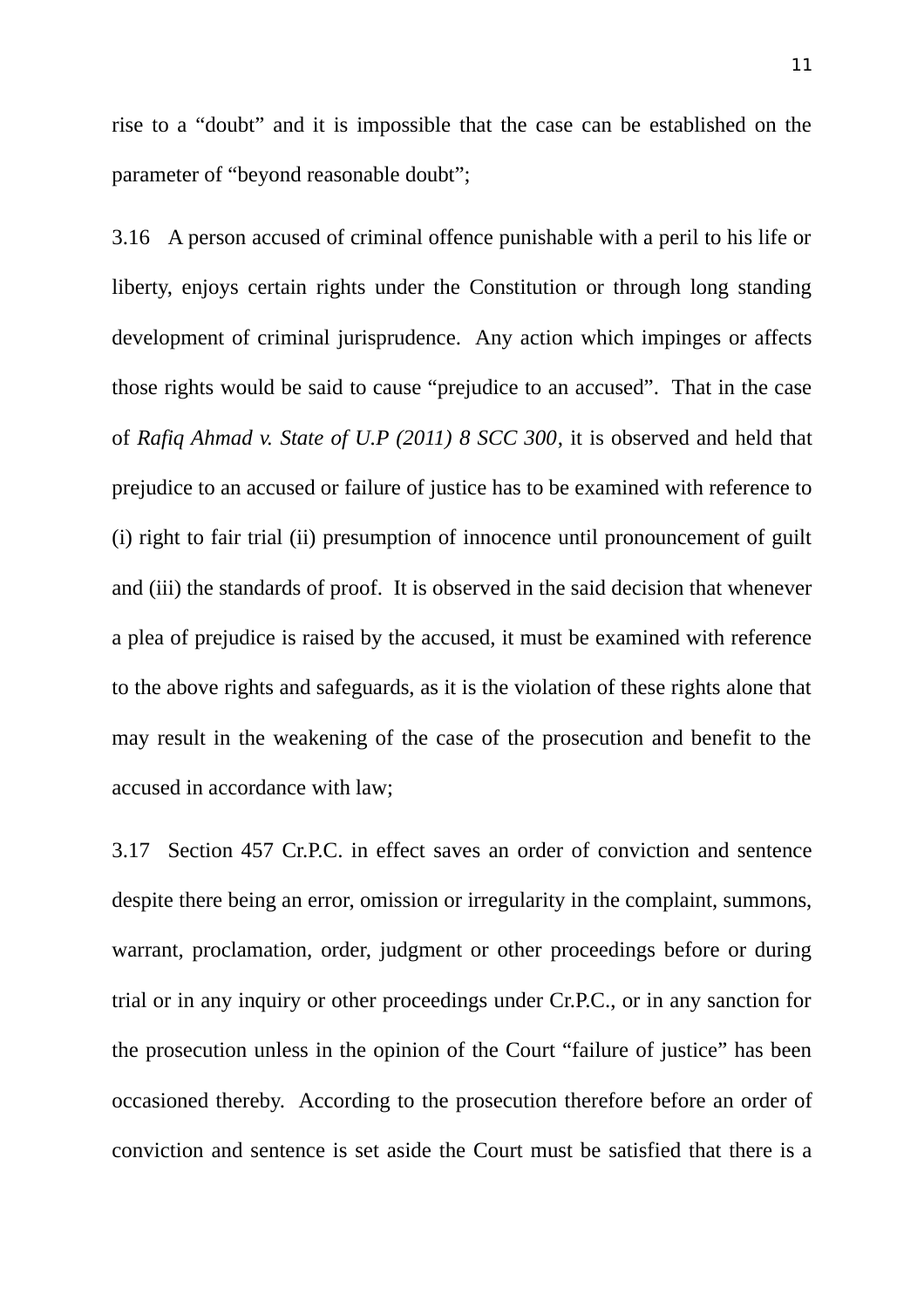"actual prejudice" caused to the accused. However, Section 457 Cr.P.C. does not include within its fold the term "investigation" which has been specifically defined under Section 2(h) separate from inquiry defined under Section 2(g). Section 457 contemplates errors committed in judicial proceedings before or during the commencement of trial and not "investigation" by the officers of the police etc. Heavy reliance is placed upon the decision of this Court in the case of *Willie (William) Staney v. The State of Madhya Pradesh 1955 SCR 1140* on the test for "failure of justice". Therefore allowing the informant/complainant to be the investigator in which he could himself faced prosecution if independently investigated would not only violate the fundamental principles of fair trial which includes fair investigation, but would be a denial of an opportunity of getting the defence investigated and hence would also be abhorrent to the well-established notion of natural justice rendering the trial a mockery.

3.18 Making the above submissions and relying upon the aforesaid decisions, it is submitted that the law laid down by this Court in the case of *Mohan Lal (supra)* taking the view that in case the investigation is conducted by the police officer who himself is the complainant, the trial is vitiated and the accused is entitled to acquittal is a correct law.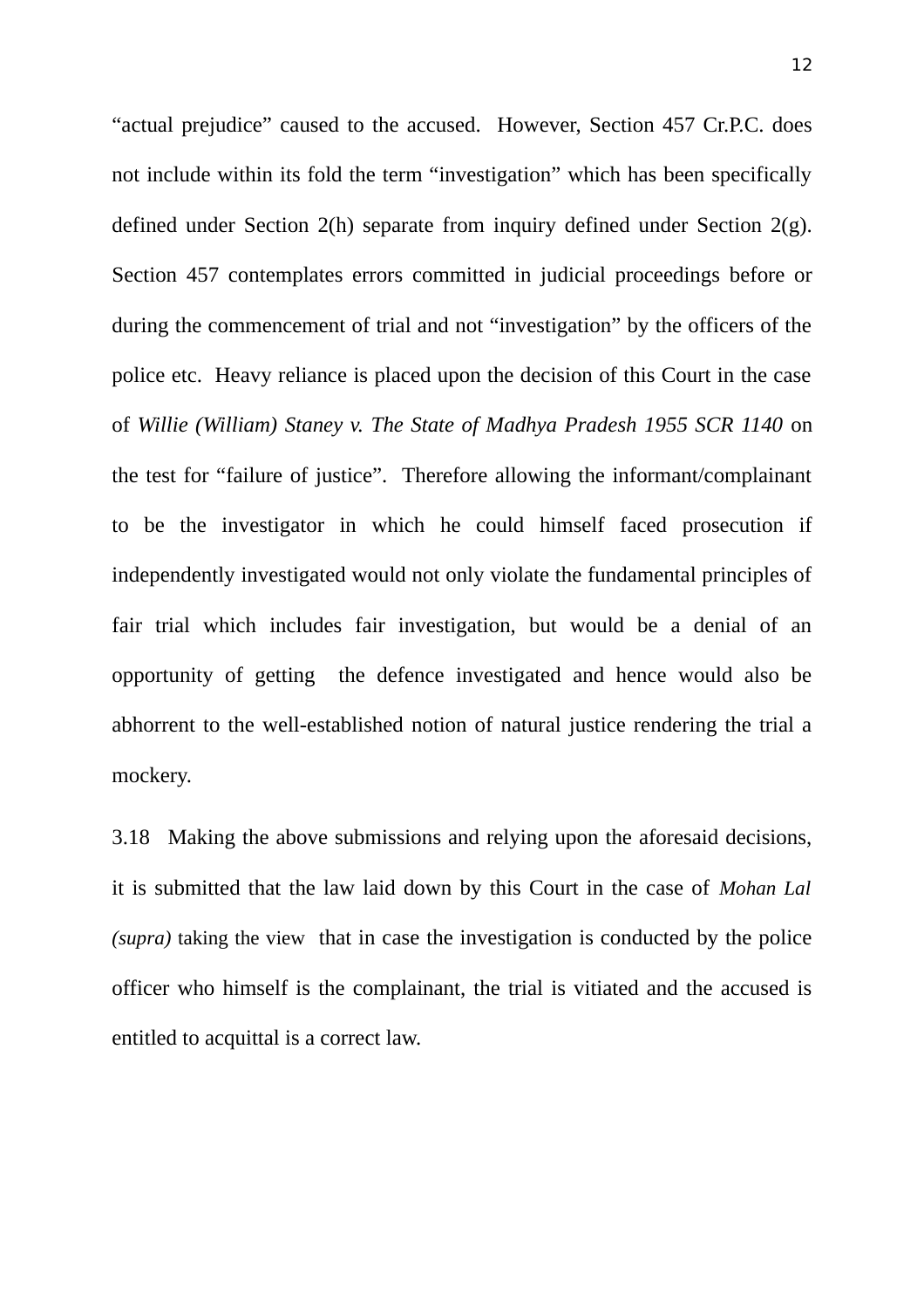4. Shri Ajay Garg, learned Advocate appearing on behalf of Mukesh Singh has made the following additional submissions other than the submissions made by Shri Sushil Kumar Jain, learned counsel appearing on behalf of the accused;

4.1 Right from *Bhagwan Singh (supra)* till the recent judgment in the case of *Varinder Kumar (supra)*, this Court is of the firm view that the complainant/informant and the investigator must not be the same person. The same is in consonance with the age-old principles of law that "*Nemo debetessejudex in causa proporiasua" (*no person can be a judge in his own cause) and that "justice should not only be done but appears to have been done";

4.2 The aforesaid principles of law are touchstone of the principles of natural justice and is a useful tool to maintain free, fair and unbiased investigation and adjudication across legal systems;

4.3 Considering the scheme of the NDPS Act, more particularly Sections 41, 42, 43, 52(3) and 53 of the Act require that the officer empowered to raid, seize and arrest who may be the complainant shall be different from the investigator of the case;

4.4 The criminal proceedings stand vitiated if the complainant/informant and the investigator of the case is the same person in view of the following reasons:

a) If the complainant/informer and the Investigator are same persons, it will violate the principle of Rule against Bias which is a part of Principles of Natural Justice and included in Fundamental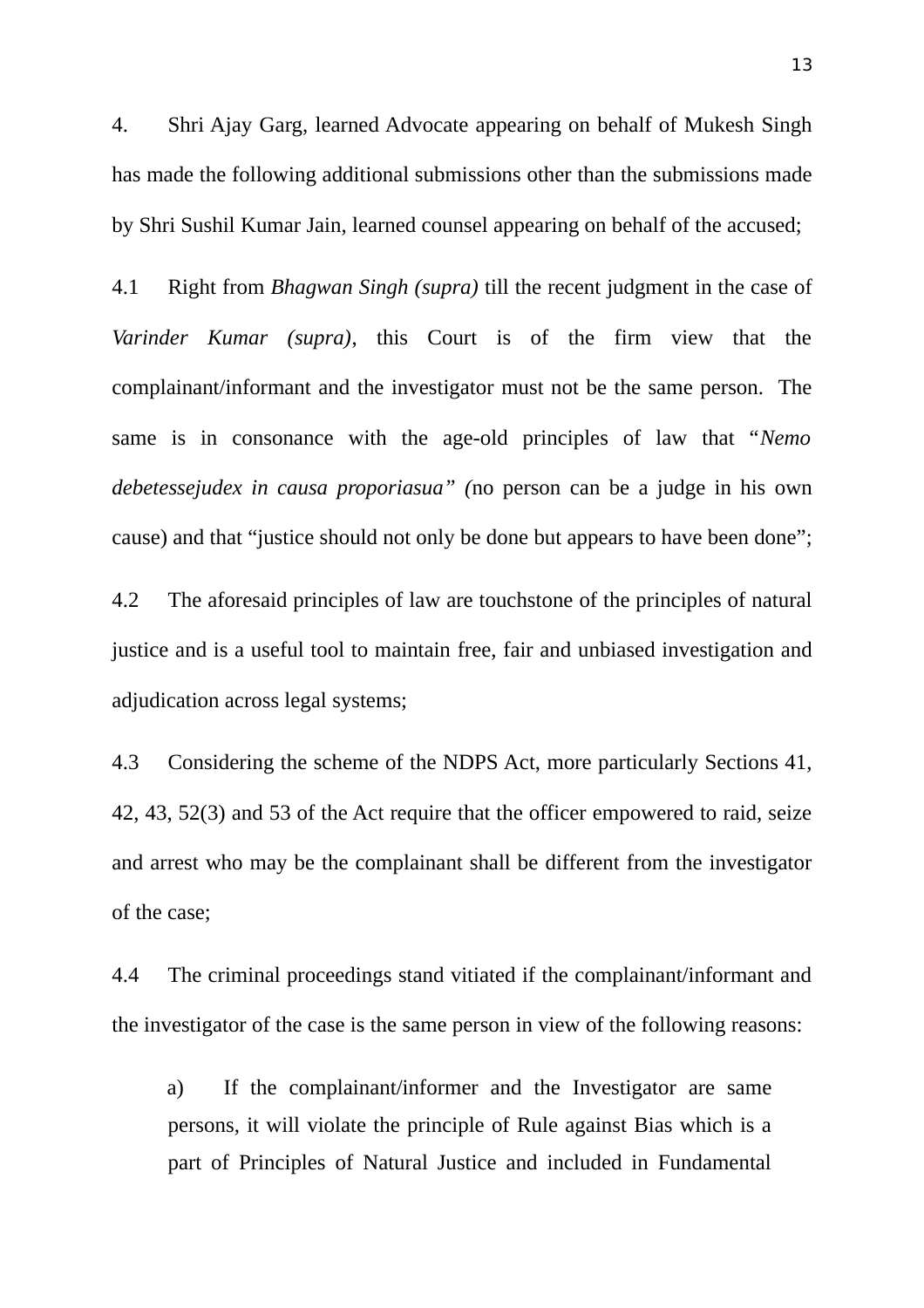Right enshrined in Article 14 and 21 of the Constitution of India. In this regard he is relying upon para 14, 18 and 31 of *Mohan Lal (Supra)*.

b) In such case like NDPS where there is reverse burden of proof in sections 35, 54, 66 and 68, the burden shall be on the prosecution to prove that no prejudice is caused to the accused in the investigation conducted by the complainant/Informer. In this regard he is relying upon para 14 and 18 of *Mohan Lal (Supra)*.

c) In such case, the complainant will always be interested in filing charge sheet against the accused (which is normal human behavior). He will have personal bias against the accused and there will be no objectivity in the Investigation. He is relying upon *Megha Singh (Supra)*, *Bhagwan Singh (supra)*, *Mohan Lal (supra)*.

d) This Hon'ble Court has consistently considered this as a serious infraction to the guaranteed constitutional rights of accused and declared it to be the grave infirmity which reflects on the credibility of the prosecution case.

e) Giving due weightage as observed in *Mukeshsingh (supra)* will have same result because if the evidence of the Complainant/Investigating officer is discarded, nothing remains in the prosecution case and the entire Criminal proceedings stands vitiated.

f) The Accused will be deprived of his valuable rights of cross examining the complainant/informer and the Investigation officer separately if both are same. Further, the accused will also be deprived of his valuable right of contradicting the previous information recorded under section 154 or 155 Cr.P.C. and previous statements of the witnesses, being a police officer, complaint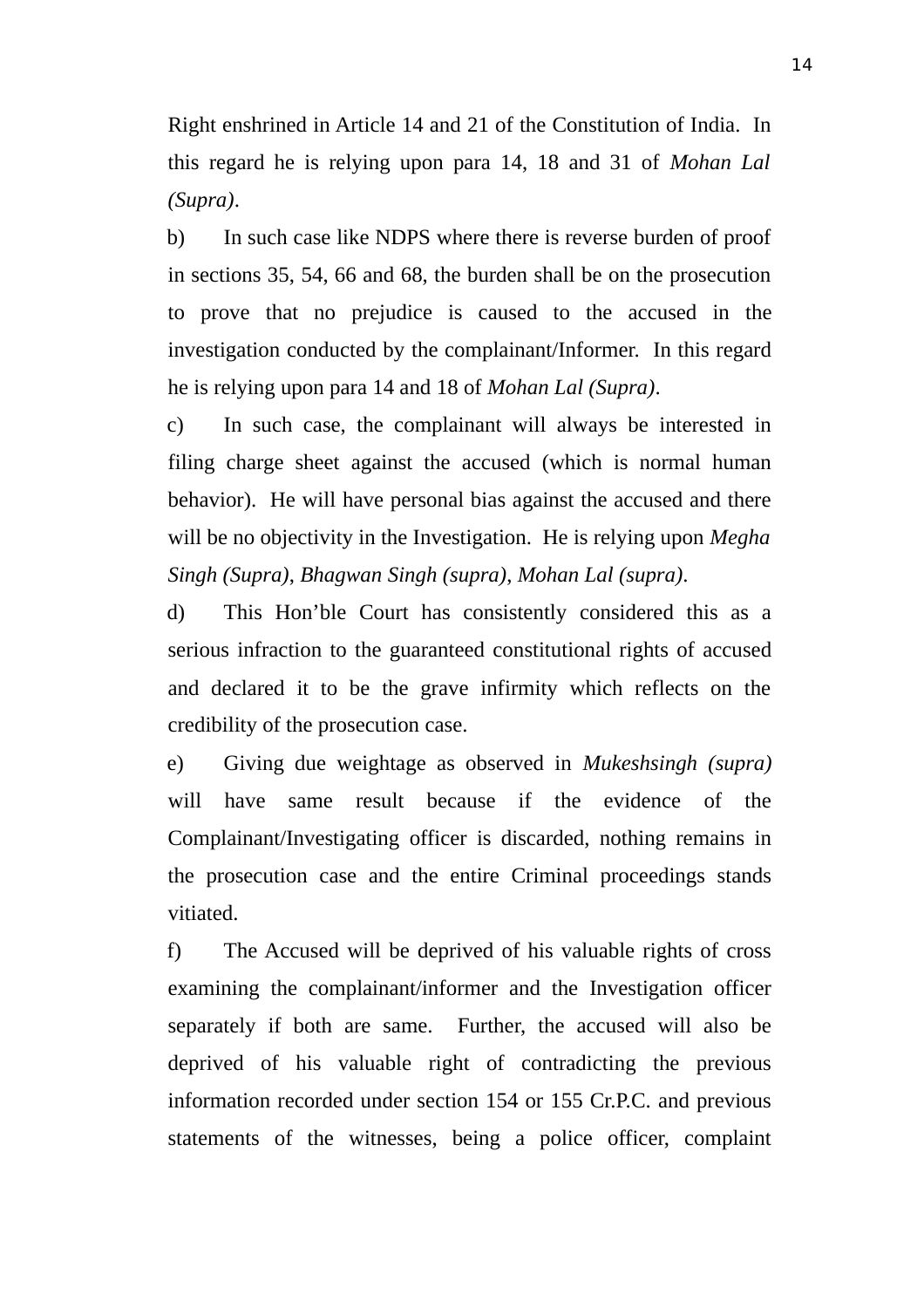recorded under section 151 Cr.P.C. enjoined in section 145 and 157 of Indian Evidence Act and proviso to section 152 Cr.P.C.

g) The meaningful reading of the scheme of NDPS Act as discussed above also indicate that the Informer/complainant/raiding officer cannot Investigate the said case.

h) There is no compulsion for the Police/any other agency to get the Investigation conducted by the complainant/informer and on the other hand it can be an easy tool of false implication.

i) Investigating Officer could not be placed on any pedestal higher than of a complainant and the complainant himself cannot be the sole agency of investigation. The whole bedrock of the investigation on the basis of which the appellant has been prosecuted is found be unfair and against the basic tenets of criminal jurisprudence, the conviction and sentence based on such a highly infirm investigation as aforesaid cannot be sustained in the eye of law and accordingly the whole proceedings based on such investigation as aforesaid deserve to be quashed and set aside.

5. Shri Tushar Mehta, learned Solicitor General of India has made the following submissions:

5.1 Section 2(h) defines "investigation". "Investigation" includes all the proceedings under the Cr.P.C. for the collection of evidence conducted by a police officer or by any person other than a magistrate who is authorised by a magistrate in this behalf. Section 2(o) defines "officer in charge of a police station" and it includes when the officer in charge of the police station is absent from the station-house or unable from illness or other cause to perform his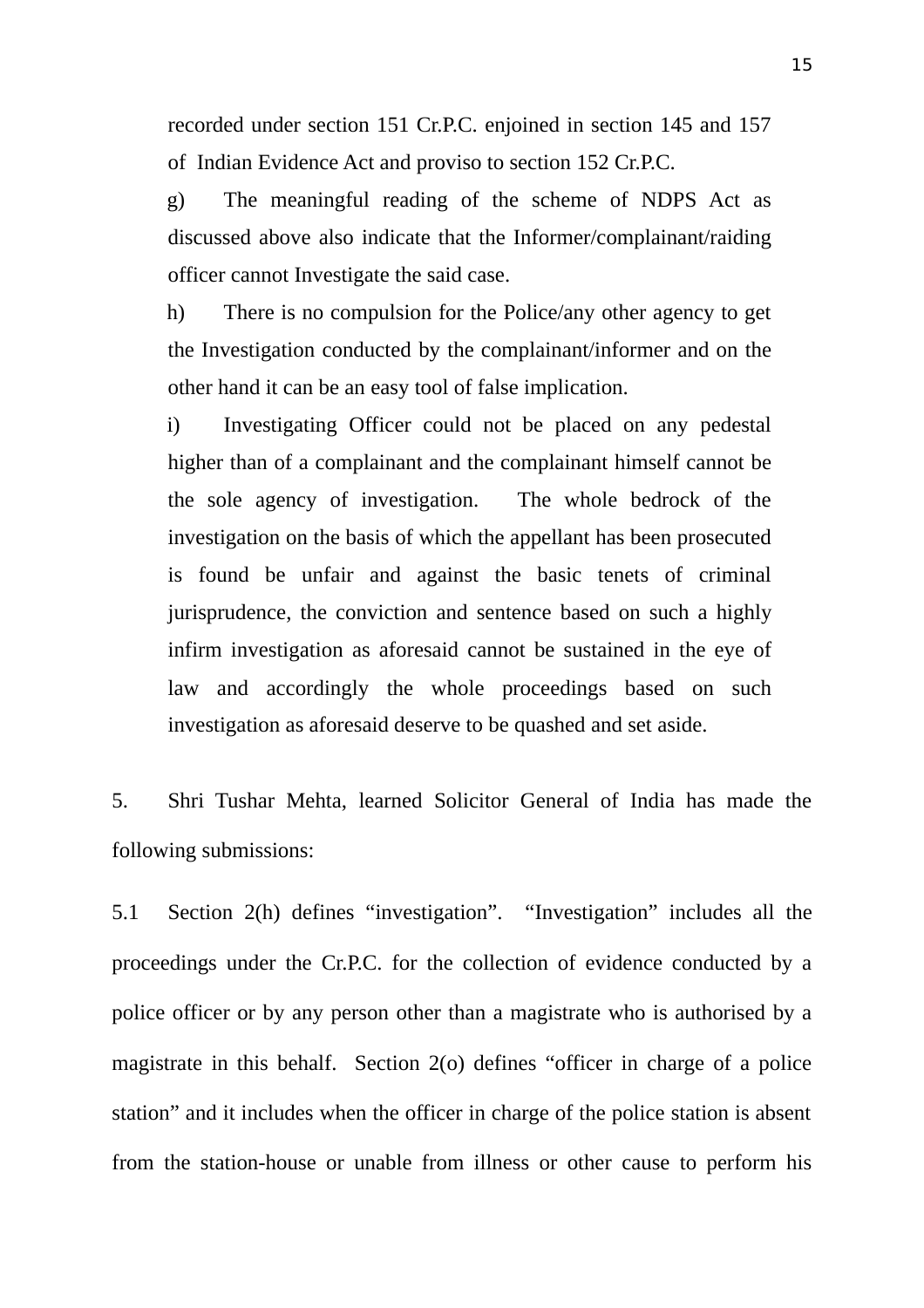duties, the police officer present at the station-house who is next in rank to such officer and is above the rank of a constable or, when the State Government so directs, any other police officer so present. It is submitted that under Cr.P.C., the criminal law is set into motion either under Chapter XII which relates to information to police officers; or Chapter XV which relates to complaints to magistrates. The present case relates to Chapter XII, Cr.P.C. where the informant of the offence is a police officer;

5.2 As per Section 154 Cr.P.C., every information relating to the commission of a cognizable offence, if given orally to an officer in charge of a police station shall be reduced in writing by him or under his direction, and be read over to the informant; and every such information, whether given in writing or reduced in writing shall be signed by the person giving it, and the substance thereof shall be entered in a book to be kept by such officer in such form as the State Government may prescribe in this behalf. As per sub-section 3 of Section 154 Cr.P.C., any person aggrieved by a refusal on the part of an officer in charge of a police station to record the information referred to in sub-section 1 may send the substance of such information, in writing and by post to the Superintendent of Police concerned, who if satisfied that such information discloses the commission of a cognizable offence shall either investigate the case himself or direct an investigation to be made by any police officer subordinate to him and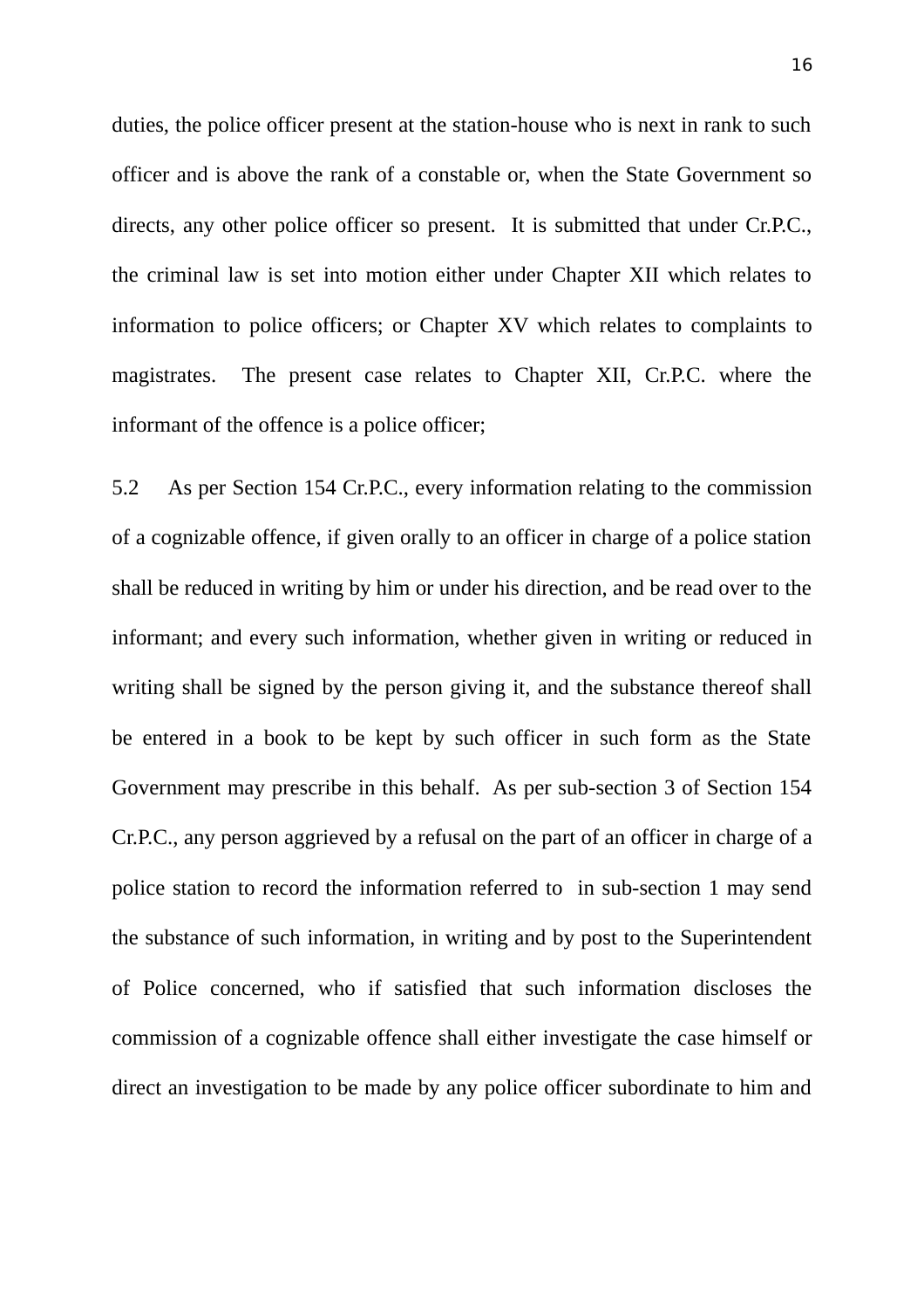such officer shall have all the powers of an officer in charge of the police station in relation to that offence;

5.3 Section 156 Cr.P.C. provides that any officer in charge of a police station may investigate a cognizable offence without an order of the magistrate. Thus, even where the FIR under Section 154 Cr.P.C. is registered at the instance of a police officer, there is no bar under Section 156 Cr.P.C. to an officer in charge of a police station to investigate the same. Further, the competence of such investigating officer cannot be called in question in any proceedings;

5.4 Section 157 Cr.P.C. provides that if some information received or otherwise, an officer in charge of a police station has reason to suspect the commission of an offence which he is empowered under Section 156 of the Code to investigate, he shall proceed in person to the spot to investigate and if necessary to take measures for the discovery and arrest of the offender. Thus, an officer in charge of a police station who himself receives information of commission of cognizable offence is empowered to investigate the case. It is submitted that thus, under the scheme of Cr.P.C., there is no bar on a police officer receiving information of commission of a cognizable offence, recording the same and then investigate it;

5.5 Cr.P.C. itself has provisions for vitiation and non-vitiation of trial if there is illegality committed by the magistrate. Section 460 of the Code enumerates that if a magistrate does any of the acts specified in the said section, which he is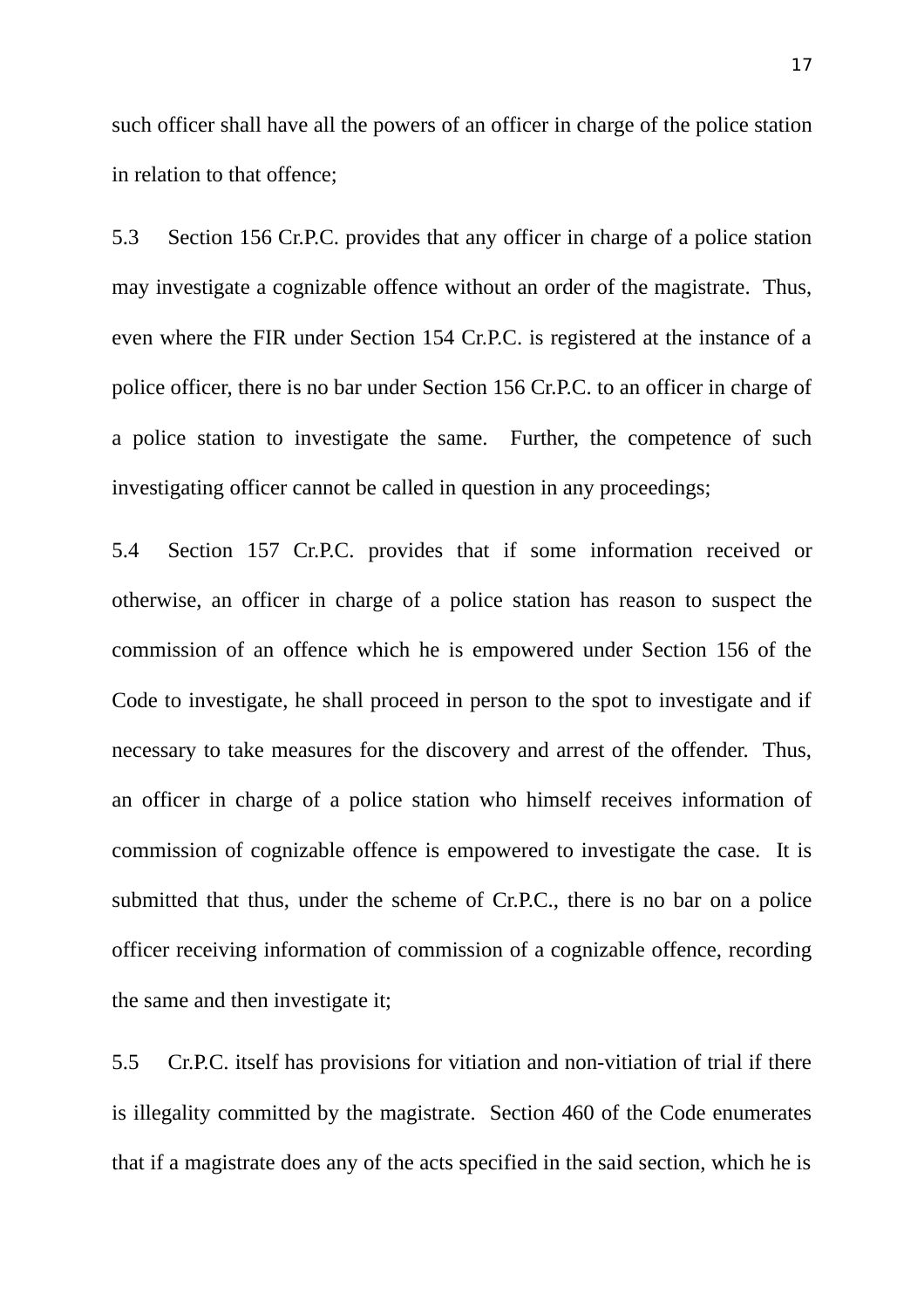not empowered to, then his proceedings would not be set aside only on this ground. Section 461 of the Code enumerates that if a magistrate does any of the acts specified in the said section, which he is not empowered to, then his proceedings would be void. However, the illegalities under both these provisions are by the magistrate and not by the investigating officer;

5.6 Section 462 of the Code provides that no finding, sentence or order of any Criminal Court shall be set aside merely on the ground that the inquiry, trial or other proceedings took place in a wrong sessions division, district, sub-division or other local area, unless it appears that such error has in fact occasioned a failure of justice. Section 463 of the Code provides that even if there is noncompliance in recording the confession under Section 164 of the Code, even then the same may be admissible if such non-compliance has not injured the accused in his defence on the merits and that he duly made the statement recorded, admit such statement. Section 465 of the Code provides that no finding, sentence or order passed by a court of competent jurisdiction shall be reversed or altered by a Court of Appeal on account of any error, omission or irregularity in the complaint, summons, warrant, proclamation, order, judgment or other proceedings before or during trial or in any enquiry or other proceedings under this Code, or any error or irregularity in any sanction for the prosecution, unless in the opinion of that Court, a failure of justice has in fact been occasioned thereby. Thus, under Section 465, irregularity in other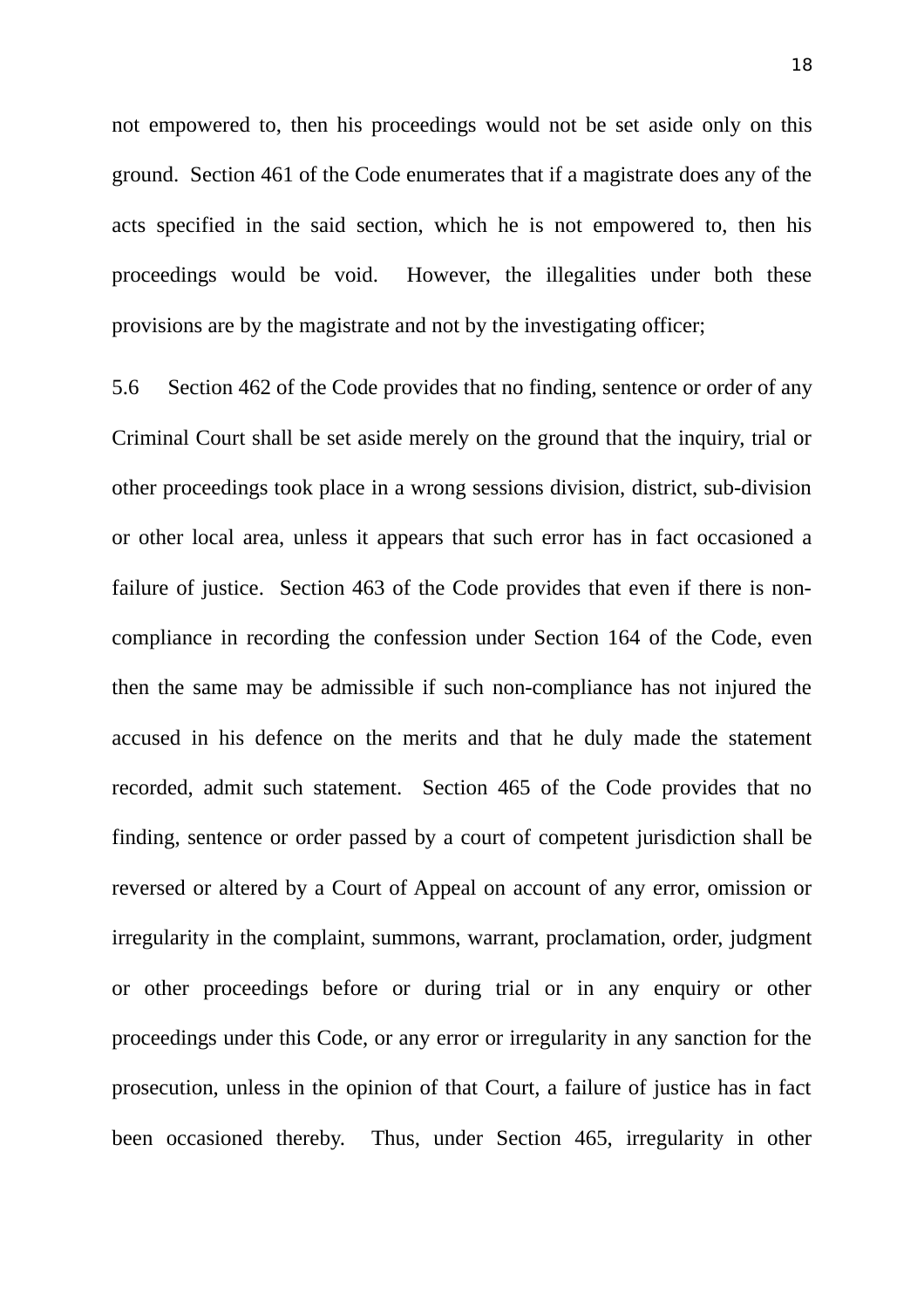proceedings under the Code shall not lead to reversal of conviction unless it led to failure of justice. Irregularity in investigation would not lead to acquittal unless failure of justice is shown;

5.7 Further, illustration (e) to Section 114 of the Indian Evidence Act which permits the Court to raise a presumption that official acts have been regularly performed;

5.8 The decisions of this Court in the cases of *Bhagwan Singh (supra); Megha Singh (supra); Rajangam (supra) and Mohan Lal (supra)* were, as such, can be said to be on facts;

5.8.1 In the case of *Bhagwan Singh (supra)*, the head constable who caught the accused for smuggling of grains lodged an FIR under Section 161 IPC for offering Rs.510/- as bribe to the head constable. The head constable himself was the complainant and the IO. There were no independent witnesses in the case. Even, this Court also commented that no effort was made by the IO to have independent witnesses. That thereafter, it was held by this Court that the complainant himself cannot be an investigator. Therefore, the said decision can be said to be on the facts and circumstances of that case and cannot be said to be an absolute general proposition of law that in any case the complainant cannot be the investigator and in such a case the accused is entitled to acquittal.

5.8.2 In the case of *Megha Singh (supra)* also, no independent witnesses were examined. Head constable who arrested the accused with a country made pistol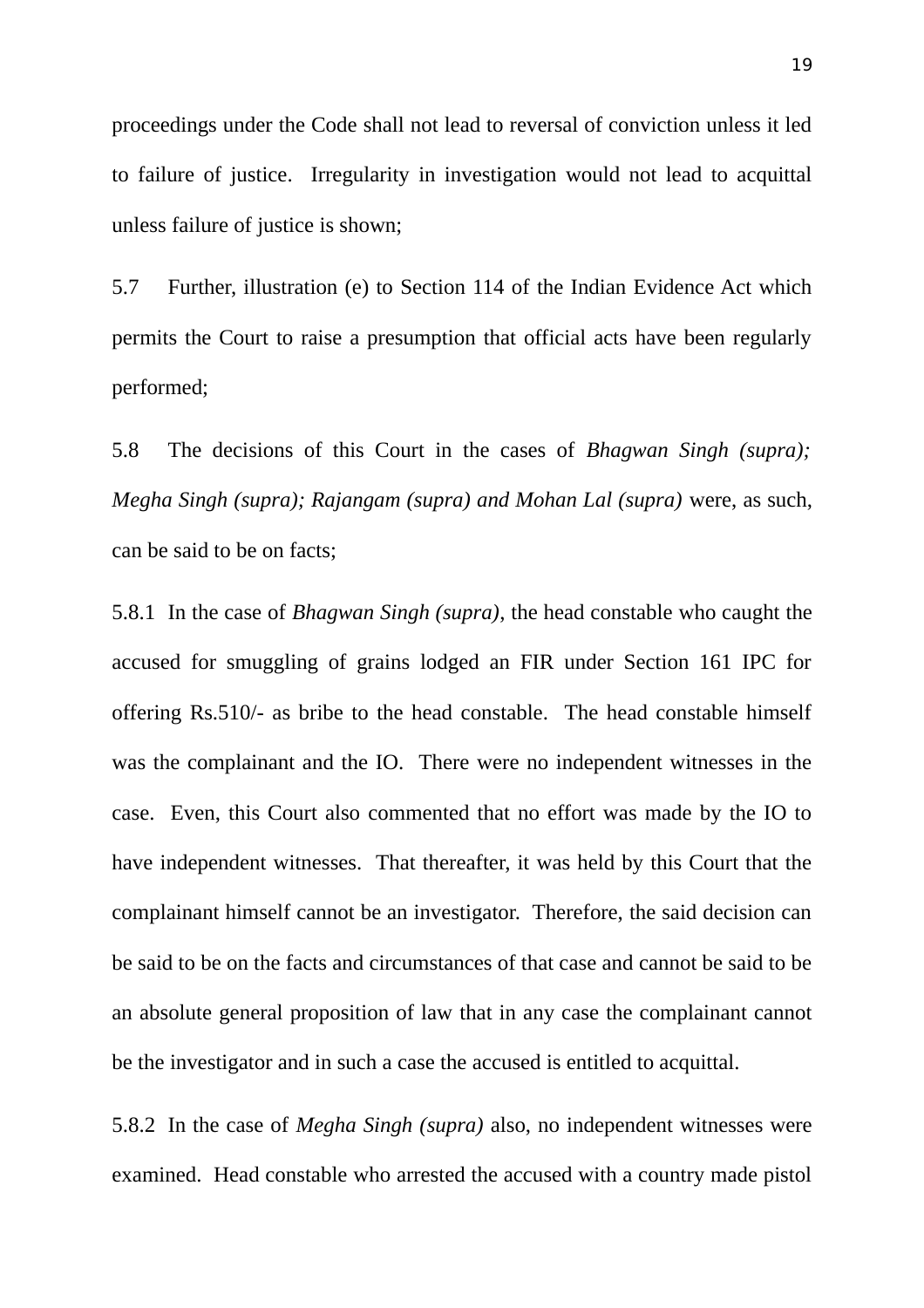and cartridges lodged the complaint and he only proceeded with the investigation. In the said case, it was found that there were discrepancies in depositions of public witnesses. Therefore, this Court held that PW3 – Head Constable himself being a complainant ought not to have proceeded with the investigation;

5.8.3 In the case of *Rajangam (supra)*, this Court followed its earlier judgment in the case of *Megha Singh (supra);*

5.8.4 Now so far as the decision of this Court in the case of *Mohan Lal (supra)* is concerned, the same again came to be considered by this Court in the case of

*Varinder Kumar (supra)* and it is specifically observed that the facts in *Mohan Lal (supra)* were indeed extremely telling insofar as the defaults on the part of the prosecution were concerned. It is further observed that in that background it was held that the issue could not be left to be decided on the facts of a case, impinging on the right of a fair trial to an accused under Article 21 of the Constitution of India. It is further observed in the said decision in para 11 that the paramount consideration being to interpret the law so that it operates fairly, the facts of that case did not show any need to visualise what all exceptions must be carved out and provided for. The attention of the Court was also not invited to the need for considering the carving out of exceptions. It is further observed that individual rights of the accused are undoubtedly important, but equally important is the social interest for bringing the offender to book and for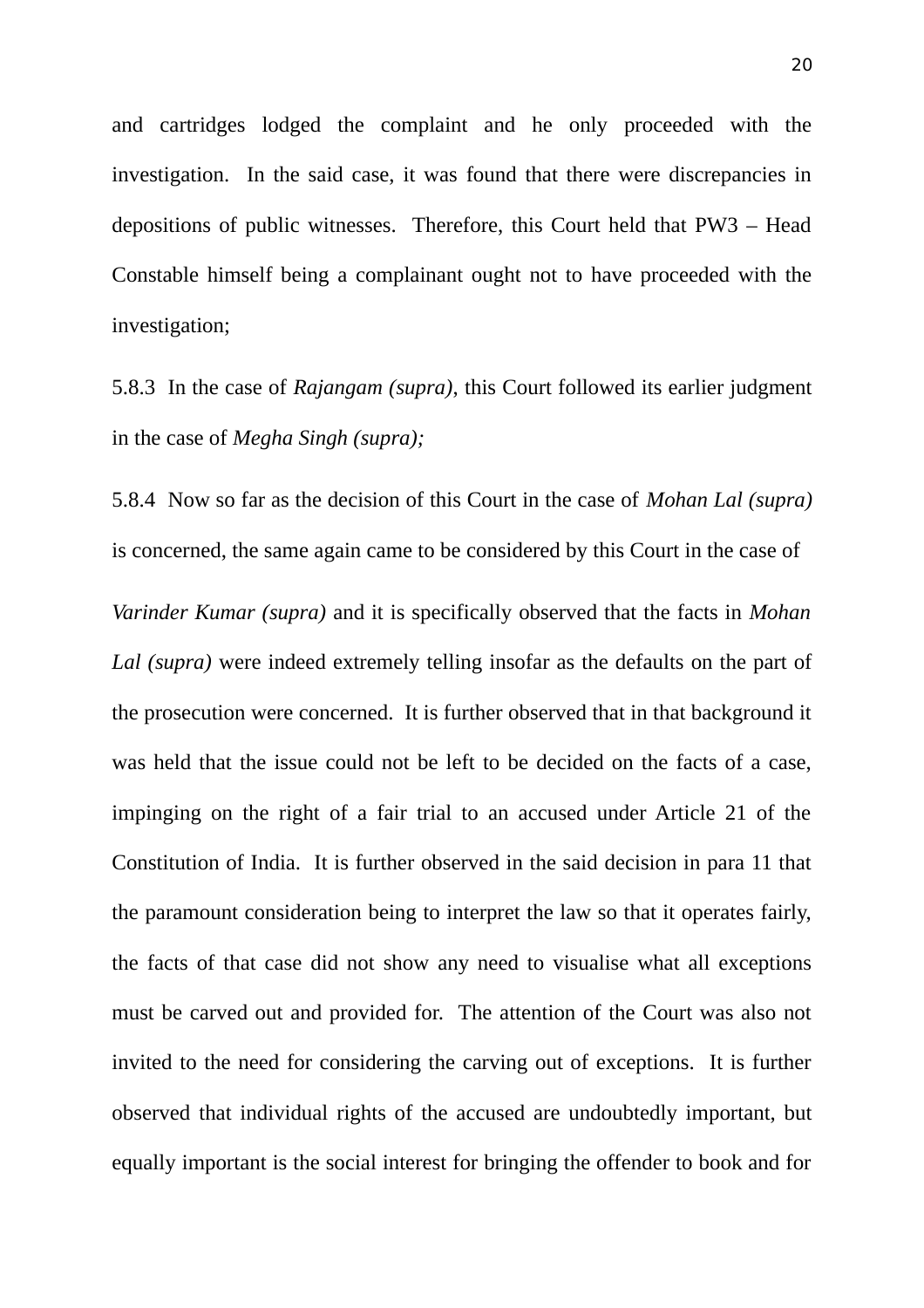the system to send the right message to all in the society  $-$  be it the law-abiding citizen or the potential offender. It is further observed that the social interest mandates that the law laid down in *Mohan Lal (supra)* cannot be allowed to become a spring board by an accused for being catapulted to acquittal, irrespective of all other considerations pursuant to an investigation and prosecution when the law in that regard was nebulous. Therefore, even as observed by this Court in the case of *Varinder Kumar (supra)*, the facts in the case of *Mohan Lal (supra)* were glaring and on facts it was held that the accused was entitled to acquittal;

5.9 On the contrary there is a line of judgments wherein this Court held that the investigating officer and the complainant being the same person, does not vitiate the investigation. Reliance is placed upon the decisions of this Court in the cases of *Sunil Kumar Banerjee v. State of West Bengal (1980) 3 SCC 304; State v. V. Jayapaul (2004) 5 SCC 223; S. Jeevantham v. State (2004) 5 SCC 230; Bhaskar Ramappa Madar v. State of Karnataka (2009) 11 SCC 690;Vinod Kumar v. State of Punjab (2015) 3 SCC 220; and Surender v. State of Haryana (2016) 4 SCC 617*.

Therefore, it may be seen that this Court declined to lay down a hard and fast rule with regard to the said question despite taking note of the judgments, which in peculiar facts, had held that the investigating officer and the complainant cannot be the same person;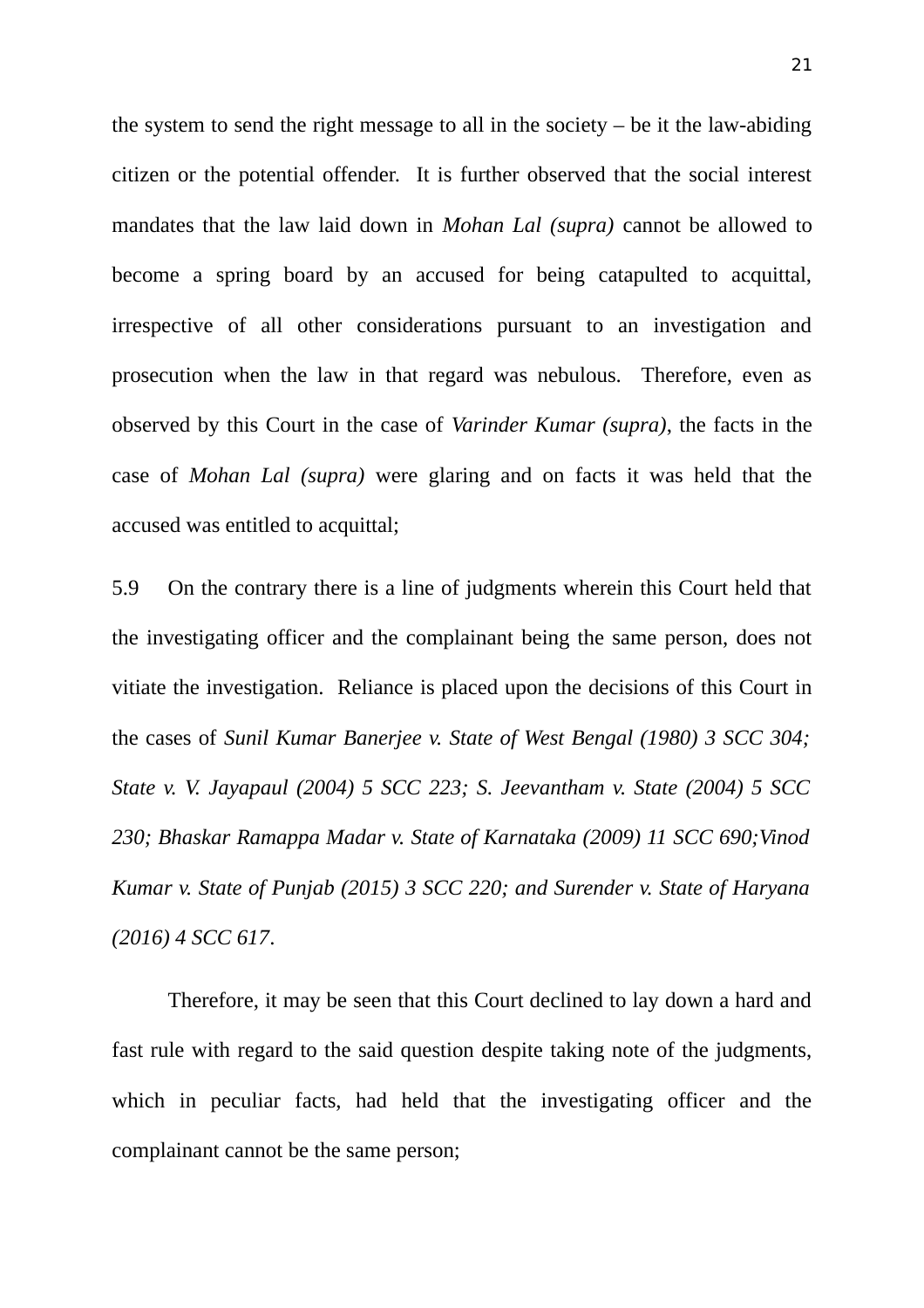5.10 Relying upon the decisions of this Court in the cases of *Jamuna Chaudhary v. State of Bihar (1974) 3 SCC 774; Kashmeri Devi v. Delhi Admn., 1988 Supp. SCC 482; and Vinay Tyagi v. Irshad Ali (2013) 5 SCC 762*, it is submitted that the duty of the investigating officers is not merely to bolster up a prosecution case with such evidence as may enable the court to record a conviction but to bring out the real unvarnished truth;

5.10.1As held by this Court in the case of *Vinay Tyagi (supra)*, what ultimately is the aim or significance of the expression "fair and proper investigation" in criminal jurisprudence? It has a twin purpose, firstly, the investigation must be unbiased, honest, just and in accordance with law, secondly, the entire emphasis on a fair investigation has to be to bring out the truth of the case before the court of competent jurisdiction. Once these twin paradigms of fair investigation are satisfied, there will be the least requirement for the court of law to interfere with the investigation, much less quash the same, or transfer it to another agency. Bringing out the truth by fair and investigative means in accordance with law would essentially repel the very basis of an unfair, tainted investigation or cases of false implication. Thus, it is inevitable for a court of law to pass a specific order as to the fate of the investigation, which in its opinion is unfair, tainted and in violation of the settled principles of investigative canons. Therefore, failure of justice – defect in investigation does not vitiate the trial unless prejudice is caused to the accused;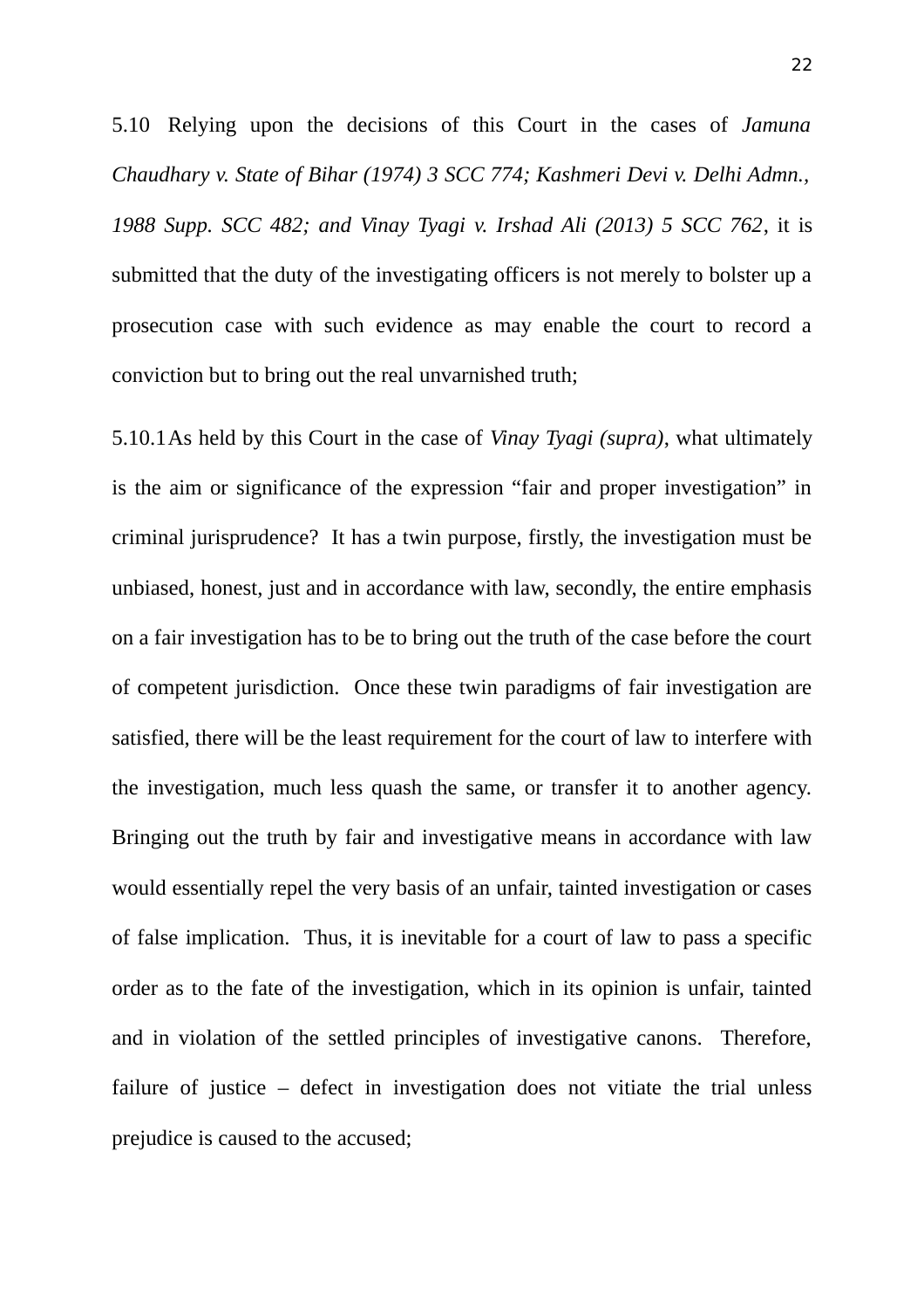5.10.2The second concept is with regard to failure of justice and prejudice to the accused. This involves the shifting of the burden on the accused to illustrate how the procedure and the factual circumstances/countervailing factors, have resulted in grave prejudice to the investigation and to him/her in particular. Reliance is placed upon the decisions of this Court in the cases of *H.N. Rishbud v. State of Delhi 1955 (1) SCR 1150; Niranjan Singh v. State of U.P. 1956 SCR 734; Paramjit Singh v. State of Punjab (2007) 13 SCC 530; Rekha v. State of Maharashtra (2010) 15 SCC 725; and Union of India v. T. Nathamuni (2014) 16 SCC 285*;

5.10.3In light of the aforesaid twin tests, it is prayed to lay down a flexible rule wherein the right to fair investigation does not become a spring board for acquittal in cases wherein investigations are proper and as per the statutory principles.

6. Shri Aman Lekhi, learned Additional Solicitor General of India has made the following submissions:

6.1 This Court in *Mohan Lal (supra)* proceeded sub-silentio Section 157 of the Code of Criminal Procedure under which investigation can be undertaken by the investigating officer on the basis of his own knowledge of the commission of a cognizable offence; ignored Illustration (e) to Section 114 of the Indian Evidence Act which permits the Court to raise a presumption that official acts have been regularly performed; disregarded the principle enunciated in the case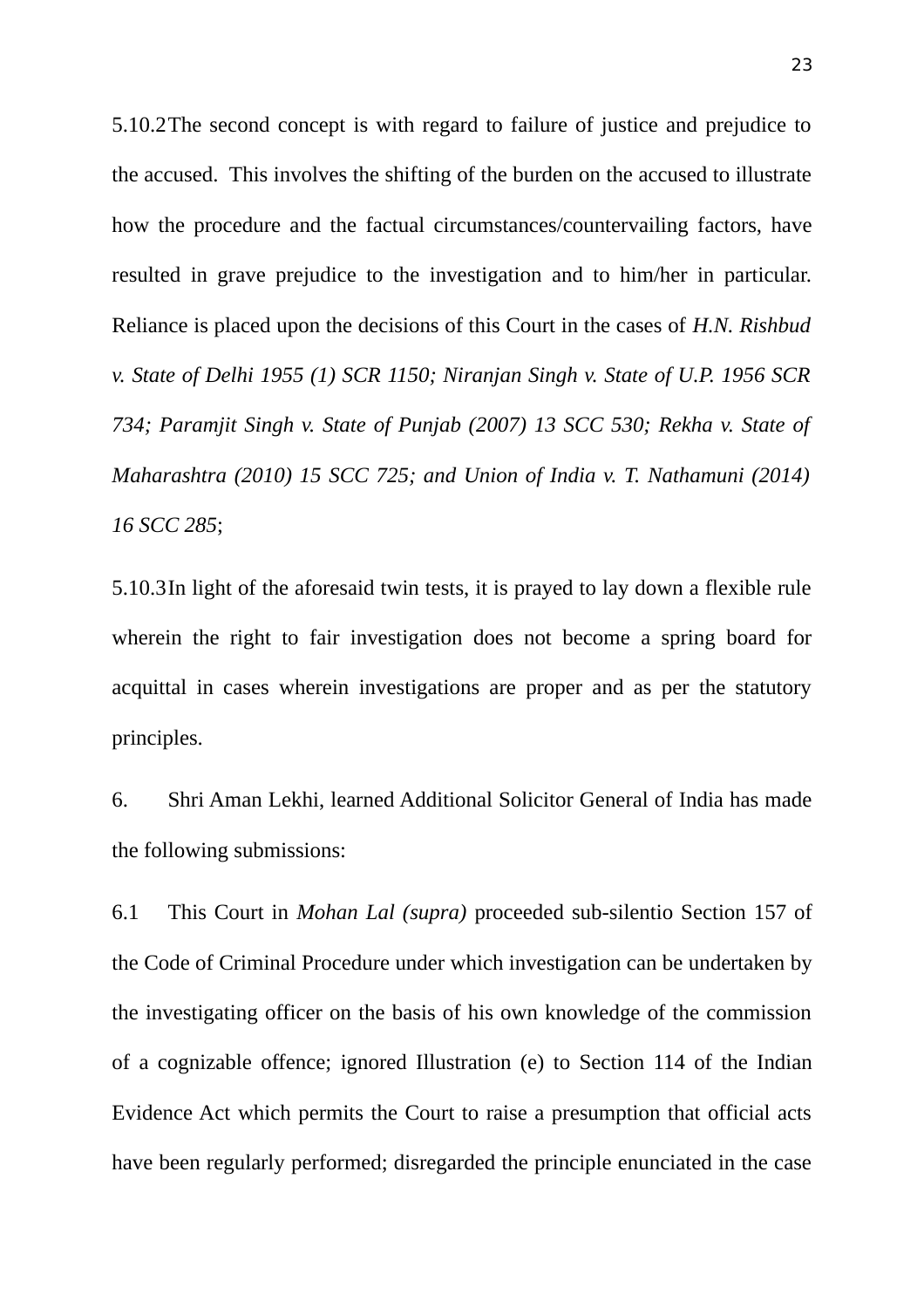of *H.N. Rishbud* (*supra)* that illegality in investigation has no direct bearing on cognizance and a valid police report is not necessarily the foundation for the Court to take cognizance; did not deal with Section 465 of the Cr.P.C. under which any illegality, whether before or during trial or in any other proceeding, will not justify reversal of any finding, sentence or order unless a failure of justice is occasioned thereby; overlooked the rule that an objection to an illegality if not raised at the right stage will be deemed to have been waived; did not consider the principle that mala fides have to be established and not inferred and that mala fides are of secondary importance if the trial otherwise discloses impeccable evidence; and misconstrued both the scheme of the NDPS Act and the principle of reverse burden; and failed to take notice of the principle that investigation is exclusively reserved for the investigating agency under the Act, functions of the investigating agency and the judiciary are complementary and not overlapping and interference is warranted only is a clear case of abuse of power which will be decided in the facts of each case;

6.2 In the case of *Varinder Kumar (supra)*, this Court specifically held that in *Mohan Lal (supra)*, the attention of the Court was also not invited to the "need for considering the carving out of exceptions" and that "human rights are not only of the accused but, extent apart, also of the victim, the symbolic member of society as the potential victim and the society as a whole". The Court therefore held that the law in *Mohan Lal (supra)* "cannot be allowed to become a spring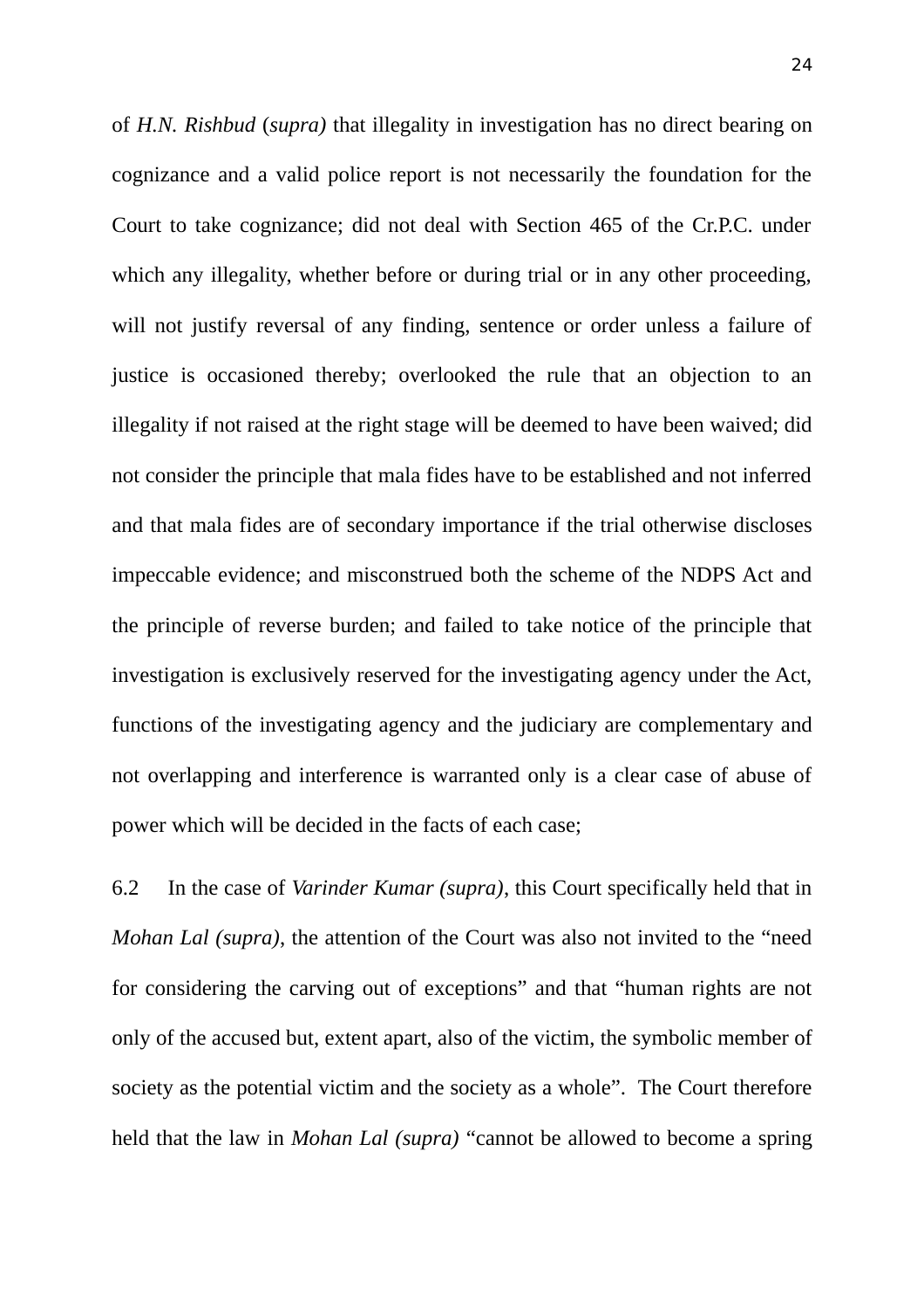board by an accused to be catapulted to an acquittal, irrespective of all other considerations pursuant to an investigation" . The Court however, yet held that only trials and appeals prior to the law laid down in *Mohan Lal (supra)* shall continue to be governed by the individual facts of the case. It is submitted that this distinction is artificial and unjustified in law;

6.3 The order of Reference dated 17.01.2019 correctly records that in a given case, where the complainant himself had conducted investigation, such aspect of the matter can certainly be given due weightage while assessing the evidence on record but it would be completely a different thing to say that the trial itself would be vitiated for such infraction. But *Mohan Lal (Supra)* has ruled that the trial itself would stand vitiated on that count;

6.4 The decision of this Court in *Mohan Lal (supra)* has not considered Section 157 of the Cr.P.C. The interference with the exercise of power under Section 157 would be warranted only if the peculiar facts of each case require. This is more so because there are safeguards in the statute itself and Section 157 has to be read with Sections 158 and 159 of the Cr.P.C.;

6.5 An information report is not a condition precedent for setting criminal investigation to motion and an officer in charge of a police station can undertake the same even "otherwise". Thus, investigation can commence if an officer in charge of the police station is in possession through his own knowledge or credible informal intelligence of the commission of a cognizable offence.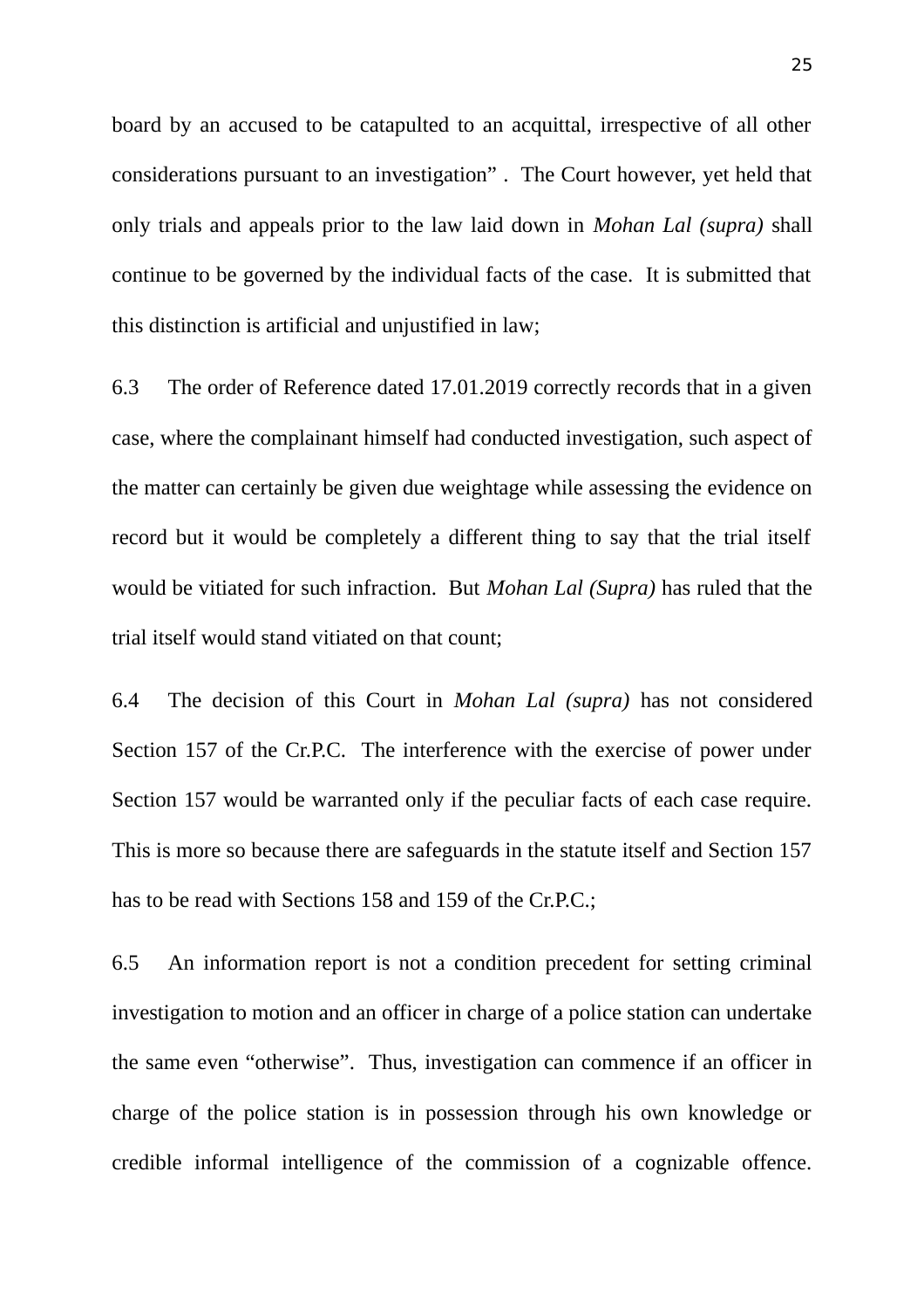Reliance is placed on the decision of the Privy Council in the case of E*mperor v. Khwaja Nazir Ahmad, AIR 1945 PC 18;*

6.6 In the case of *V. Jayapaul (supra)*, wherein the inspector of police prepared the FIR upon receiving information himself about the respondent indulging in corrupt practices and proceeded to take up the investigation himself, eventually filed a chargesheet. This Court set aside the order of the High Court which had quashed the proceedings on the ground that investigation was by the same police officer who registered the case. In the case of *V. Jayapaul (supra),* this Court distinguished the cases of *Bhagwan Singh (supra)* and *Megha Singh (supra)*, wherein the Court had held that the complainant cannot be the investigating officer;

6.6.1 In the case of *Bhaskar Ramappa Madar (supra)*, this Court also held that the judgments of *Bhagwan Singh (supra)* and *Megha Singh (supra)* were to be confined to their own facts;

6.6.2 the decision of this Court in the case of *V. Jayapaul (supra)* was approved in the case of *Hardip Singh v. State of Punjab (2008) 8 SCC 557* wherein the investigating officer was the one who had seized the opium for the possession of which the appellant had been convicted;

6.6.3 It is held by this Court in the case of *State of Rajasthan v. Ram Chandra (2005) 5 SCC 151,* the question of prejudice or bias has to be established and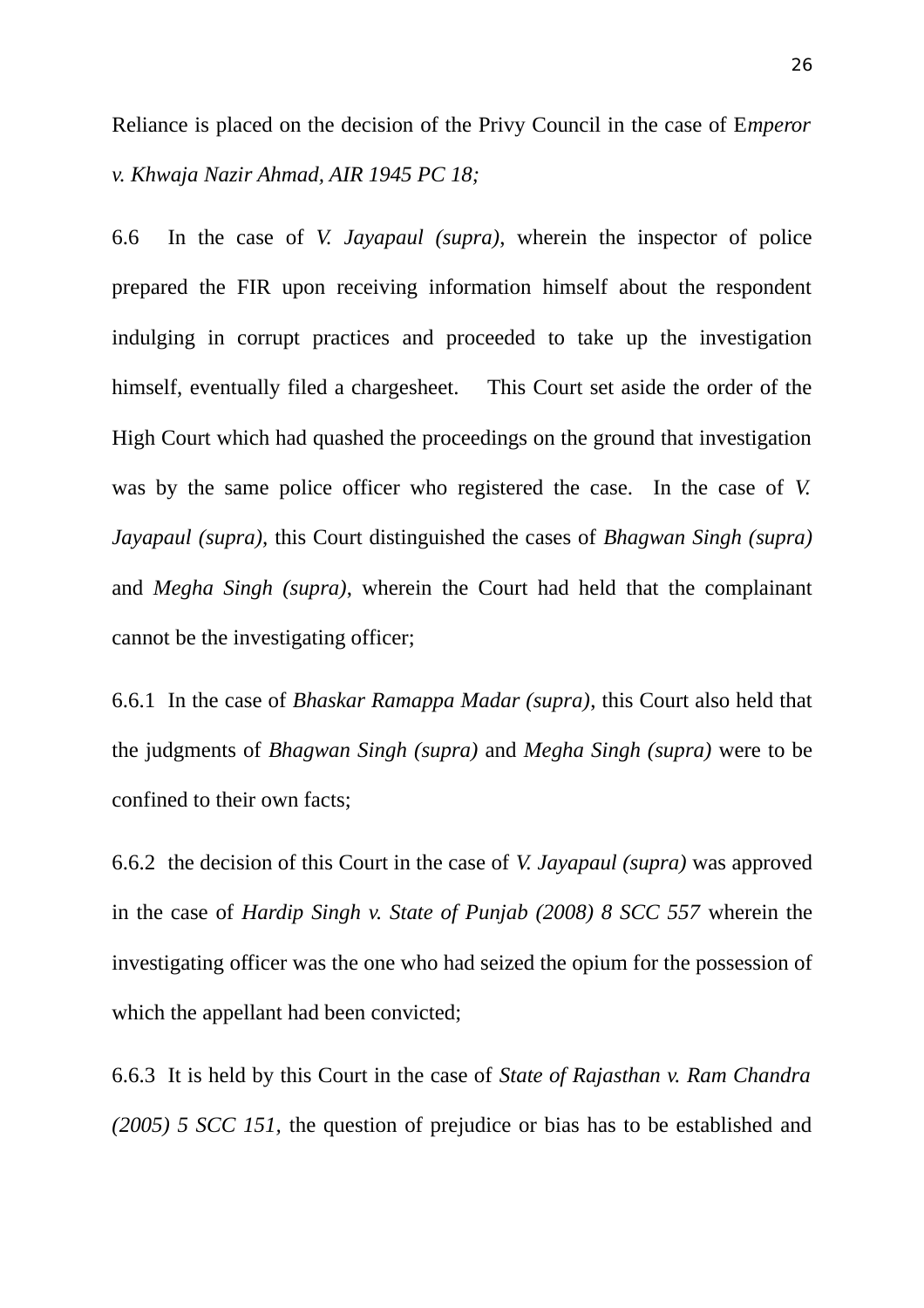not inferred. Reliance is also placed on the decision of this Court in the case of *Union of India v. Vipan Kumar Jain (2005) 9 SCC 579*;

6.7 Even in cases of reverse burden, the presumption can operate only after the initial burden which exists on the prosecution is satisfied and even thereafter, the standard of proof on the accused is only that of preponderance of probability. Without the foundational facts being established, provisions raising presumptions against the accused cannot operate. Reliance is placed on the decision of this Court in the case of *State of Punjab v. Noor Aga (2008) 16 SCC 417;*

6.8 Reverse burden does not merely exist in special enactments like the NDPS Act and Prevention of Corruption Act, but is also a part of the IPC, namely Section 304B and all offences under the IPC are to be investigated in accordance with the provisions of the Cr.P.C. and consequently the informant himself can investigate the said offences under Section 157 Cr.P.C. Law, in other words, does not disapprove of nor frowns upon this practice. These protections will remain even when the complainant is the investigating officer;

6.9 That this Court in the case of *Mohan Lal (supra)* also did not consider the scheme of the NDPS Act;

6.10 Investigation of an offence is a field exclusively reserved for the police whose powers remain unfettered as long as they remain complaint with the provisions of the Code of Criminal Procedure. It is only in extraordinary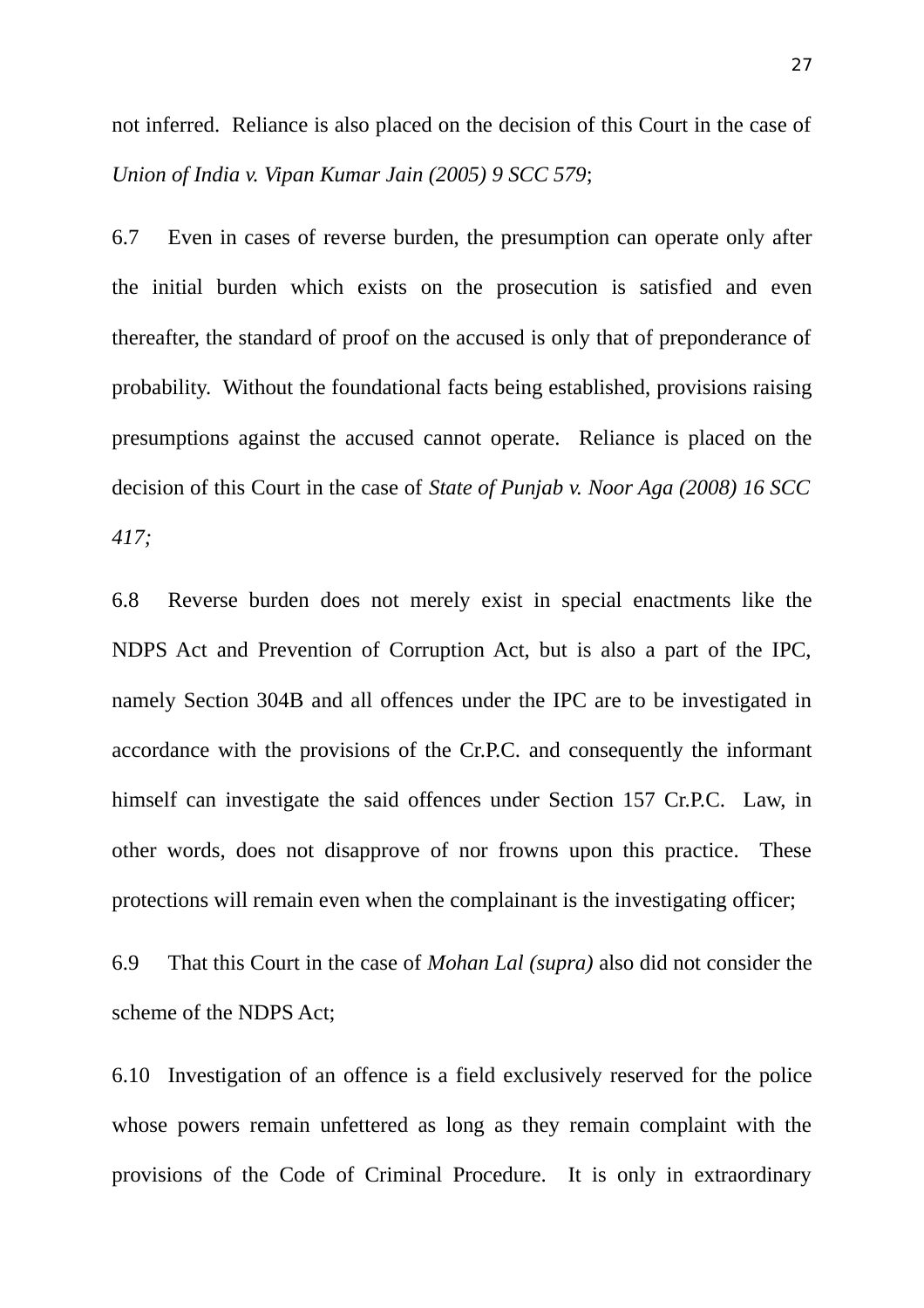circumstances of abuse of authority that the Court may interfere. The rule as laid down in *Mohan Lal (supra)* imposed a restriction on the procedure of investigation which is not contemplated by the Code and disregards the principle that the functions of the judiciary and the investigating agency are complementary and not overlapping and each should be left to exercise its function in the area demarcated for it subject to intervention in an appropriate case. In other words, unless the facts of a particular case show prejudice, no rule can be judicially enacted that in no case can a complainant be the investigating officer;

6.11 Abuse of power cannot be presumed. Fairness of investigation would always be a question of fact. In the absence of an express prohibition in the code barring investigation by a complainant himself, the statutory incorporation of the rule that credit should be given to public officers who have acted in the limits of their authority. The law is that invalidity of investigation has no relation to the competence of the Court. And the object of the Code that matters of failure of justice should be left to the discretion and vigilance of the Courts; hence, the formulation of a general rule as contained in paragraph 25 of *Mohan Lal (supra)* is wrong;

7. In rejoinder, Shri Sushil Kumar Jain, learned Senior Advocate appearing on behalf of the accused has submitted that reliance placed upon Section 157 Cr.P.C. for the offence under the NDPS Act is misplaced. NDPS Act is a special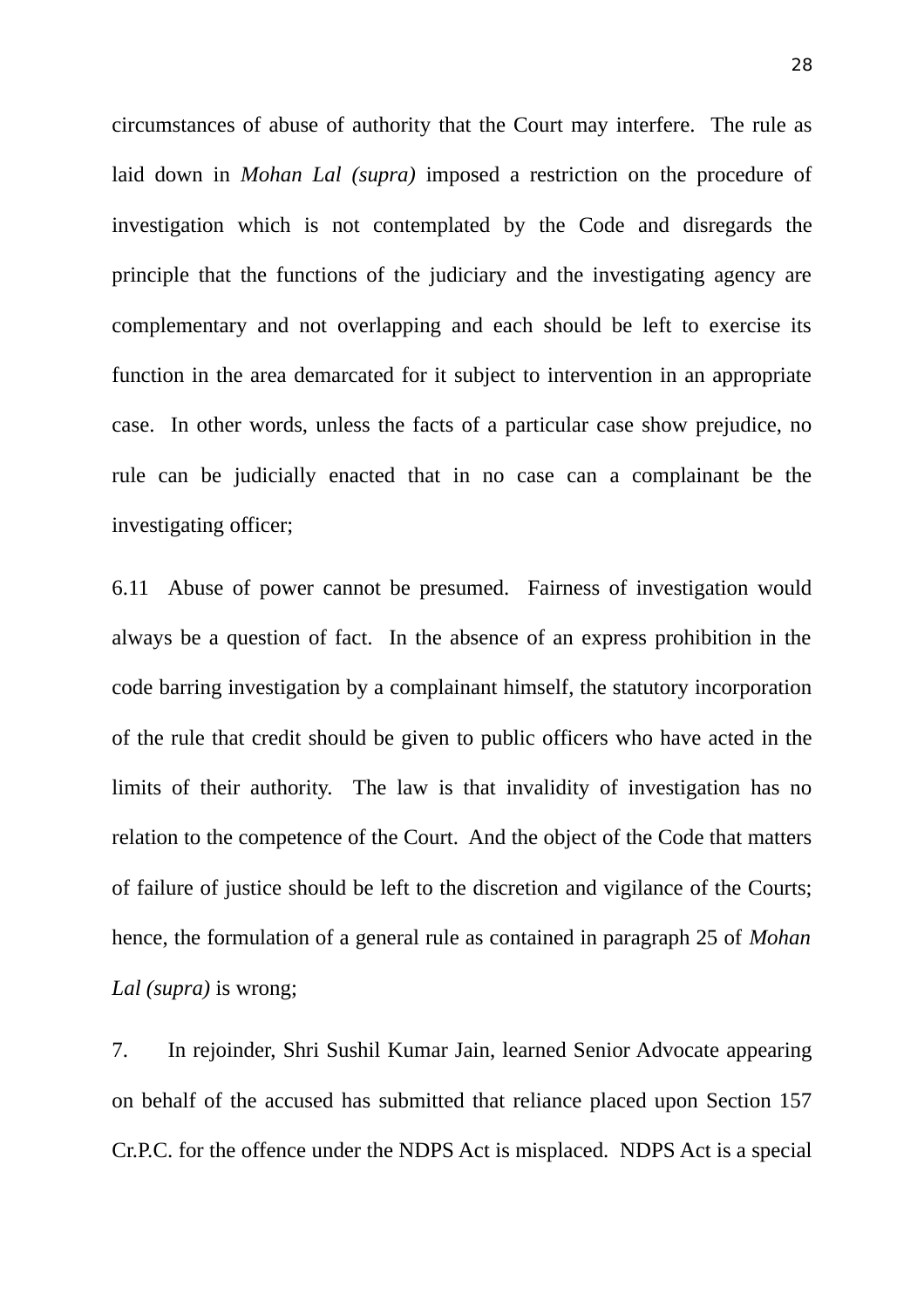statute and all provisions of Cr.P.C. have not been made applicable to the proceedings under the NDPS Act. That the scheme of NDPS Act, being a special Act, overrides Section 157 Cr.P.C. to the extent of enabling taking of cognizance on personal information and proceeding on that basis, more particularly the provisions of Section 42 of the NDPS Act.

8. The question which is referred to the larger Bench is, whether in case the investigation is conducted by the informant/police officer who himself is the complainant, the trial is vitiated and in such a situation, the accused is entitled to acquittal?

8.1 While deciding the question referred, few earlier decisions of this Court on one side taking the view that in case the investigating officer in the complaint being the same person, trial is vitiated and the accused is entitled to acquittal, and on the other side taking contrary view are required to be referred to and considered in detail.

8.1.1 The first decision relied upon on behalf of the accused is the decision in the case of *Bhagwan Singh (supra)*, which has been subsequently followed and even considered in the subsequent decisions. It is true that in the case of *Bhagwan Singh (supra)*, this Court acquitted the accused by observing and holding that the complainant himself cannot be an investigator. However, it is required to be noted that in that case the investigation was conducted by a Head Constable who himself was the person to whom the bribe was alleged to have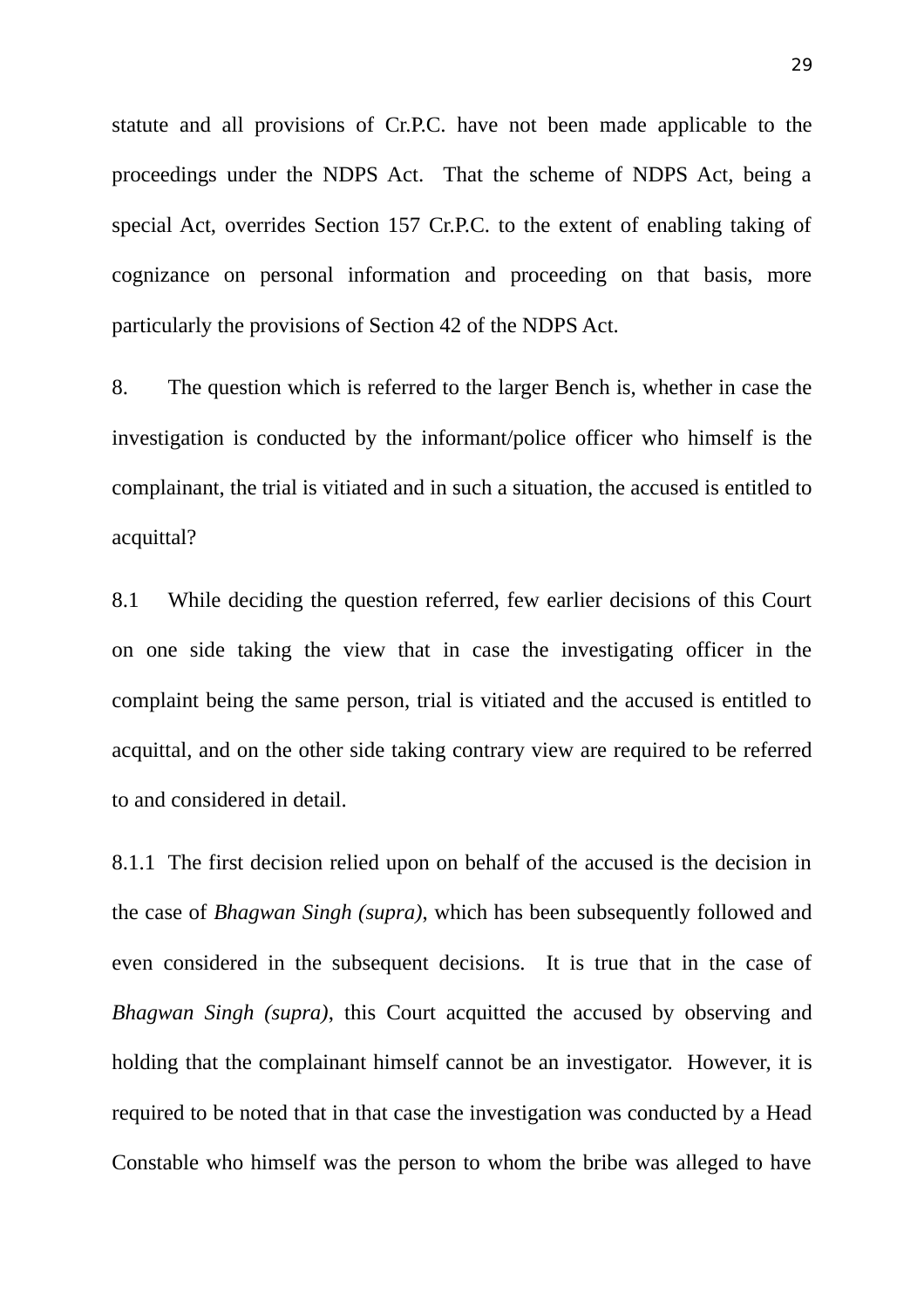been offered and who lodged the first information report as informant or the complainant. It was noted that the entire case of the prosecution rests solely on the testimony of the Head Constable – Ram Singh and four other police constables. It was found that there was not a single independent witness to depose to the offer of bribe by the accused. It was noticed that the Head Constable – Ram Singh did not make any effort to get independent respectable witnesses in whose presence the seizure could be made. This Court also noticed that the Head Constable could have easily sent one of the four police constables accompanying him to a nereby village in order to get some independent respectable witnesses, if for any reason that was not possible, he could have taken the accused and one another together with the cart to the police station and then made a seizure memo in the presence of independent respectable Panch witnesses. This Court also noticed from the statement made by the accused under Section 342 Cr.P.C. that some other independent witnesses were present when the incident took place and therefore this Court noticed that any of them could have been asked to witness the seizure memo. Thereafter, on appreciation of evidence, this Court found inherent improbability in the story of offer of bribe by the accused to the Head Constable. Thereafter, this Court observed that the trial Court and the High Court failed to notice the circumstances mentioned in para 7 which throw considerable doubt on the prosecution case against the accused. This Court further observed that the Court is not at all satisfied that the evidence led on behalf of the prosecution excludes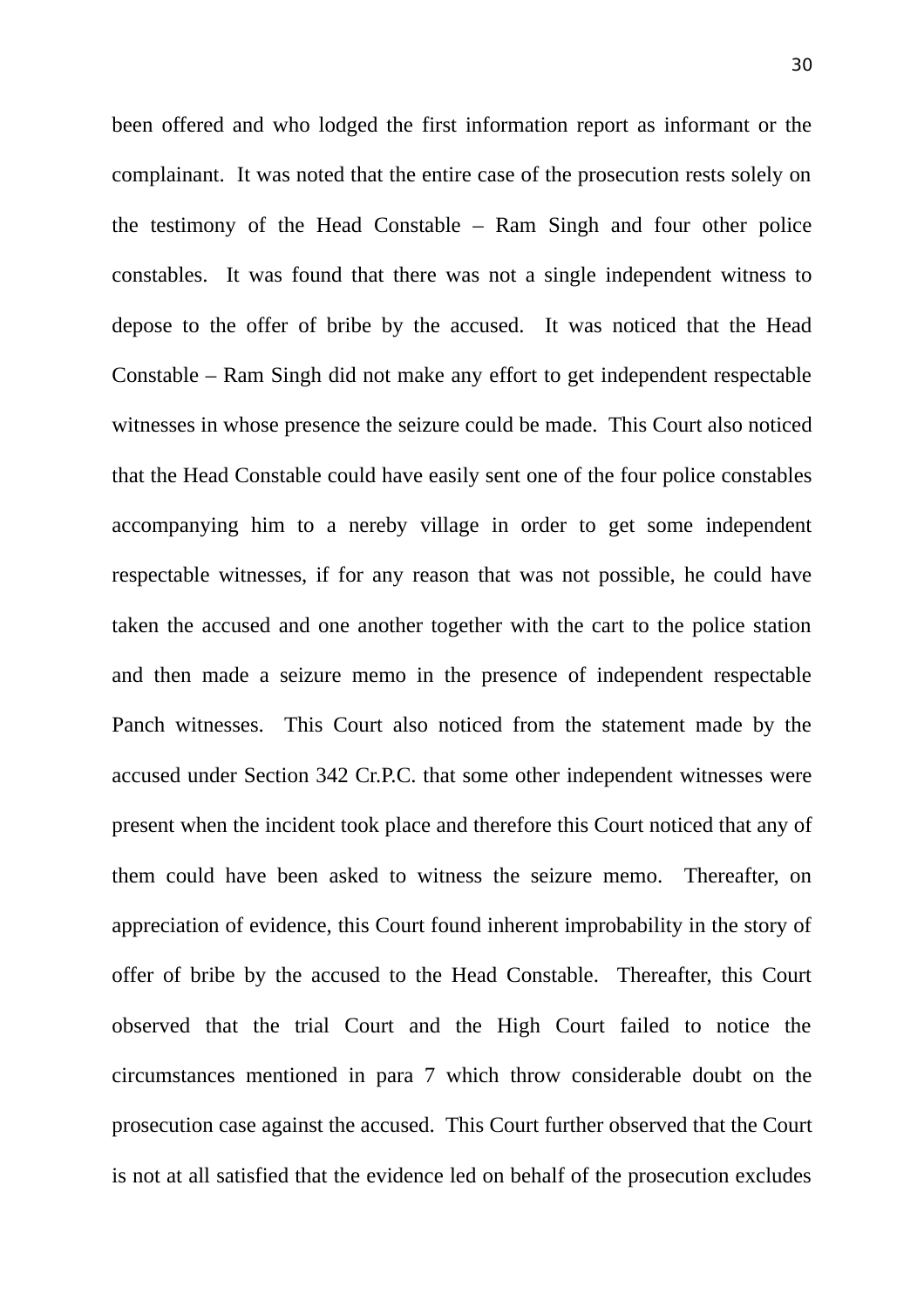reasonable doubt in regard to the guilt of the accused. It was further observed that since the prosecution case against the accused cannot be said to be free from reasonable doubt, the accused is entitled to acquittal. Therefore, on facts and considering the entire evidence on record having doubted the prosecution case against the accused and more particularly in the absence of any independent witnesses, though the independent witnesses were available, this Court acquitted the accused by giving him benefit of doubt. Therefore, as such, the decision of this Court in the case of *Bhagwan Singh (supra)* can be said to be a decision on its own facts and cannot be said to be laying an absolute proposition of law that in no case the informant/complainant can be the investigator and that in all the cases where the complainant/informant and the investigating officer is the same, the entire trial is vitiated and the accused is entitled to acquittal.

8.1.2 The next decision which is relied upon on behalf of the accused is the decision in the case of *Megha Singh (supra)*. On facts and on appreciation of evidence on record, this Court held that the investigation by the very police officer who lodged the complaint was not conducive to fair and impartial investigation. In this case, the accused was apprehended by Constables PW2 and PW3 and a pistol and live cartridges without any licence were recorded from the accused. On the complaint of PW3 that a formal FIR was lodged. On facts, and on appreciation of evidence on record, a discrepancy was found in the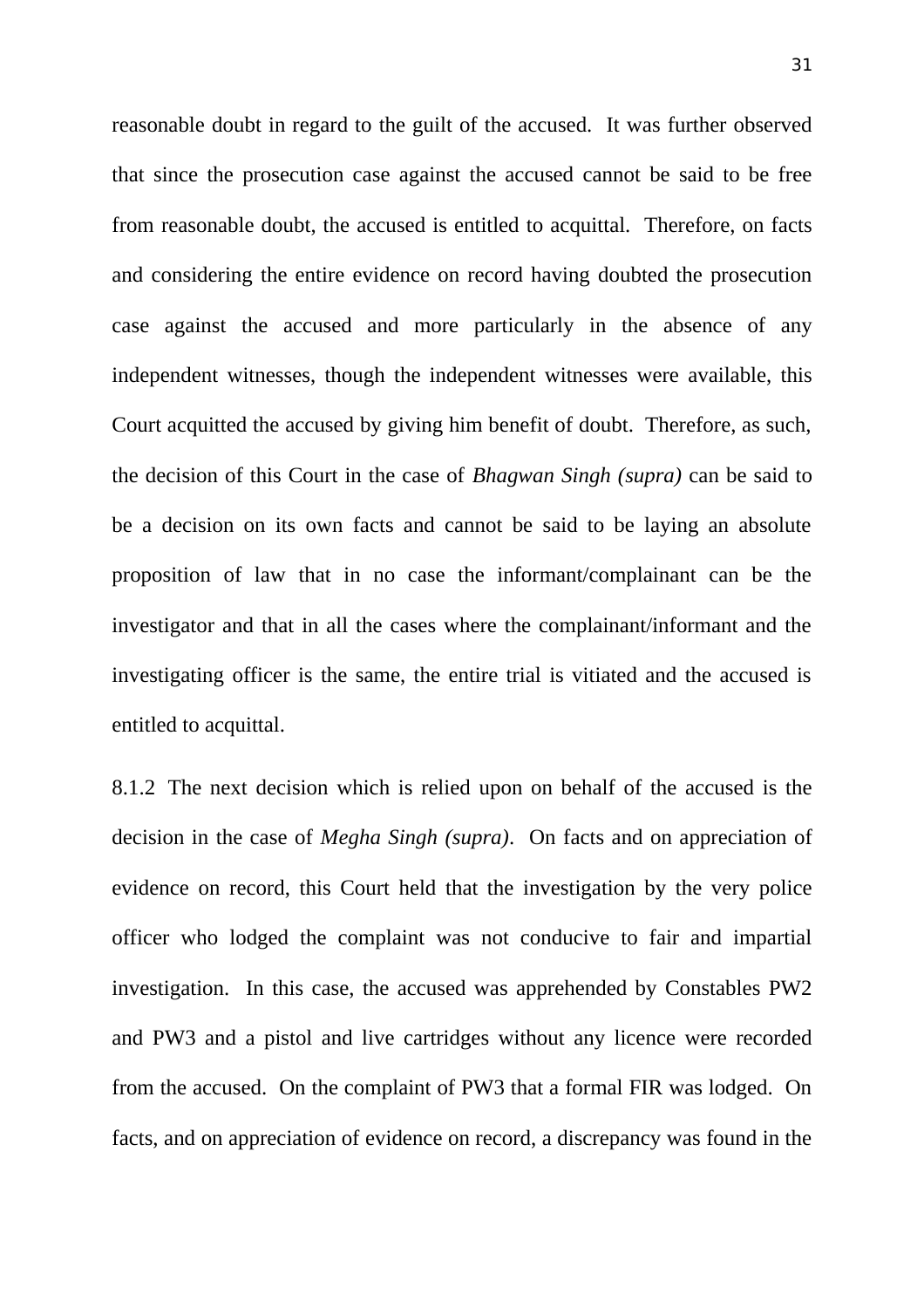evidence of PW2 and PW3 regarding number of cartridges recovered and as to the place from where the pistol was recovered. No other independent witnesses were examined. In paragraph 4, it is observed and held as under:

"4. After considering the facts and circumstances of the case, it appears to us that there is discrepancy in the depositions of PWs 2 and 3 and in the absence of any independent corroboration such discrepancy does not inspire confidence about the reliability of the prosecution case. We have also noted another disturbing feature in this case. PW3, Siri Chand, Head Constable arrested the accused and on search being conducted by him a pistol and the cartridges were recovered from the accused. It was on his complaint a formal first information report was lodged and the case was initiated. He being complainant should not have proceeded with the investigation of the case. But it appears to us that he was not only the complainant in the case but he carried on with the investigation and examined witnesses under Section 161 Cr.P.C. Such practice, to say the least, should not be resorted to so that there may not be any occasion to suspect fair and impartial investigation."

Therefore, the decision of this Court in the case of *Megha Singh (supra)* also can be said to be on the peculiar facts of that case and after appreciation of evidence having doubted the reliability of the prosecution case and thereafter having noted that in such a case the Head Constable who himself was the complainant ought not to have carried on with the investigation. Therefore, it cannot be said that in this decision also, there is an absolute proposition of law laid down by this Court that in each and every case where the complainant himself is the investigating officer, the trial is vitiated and the accused is entitled to acquittal.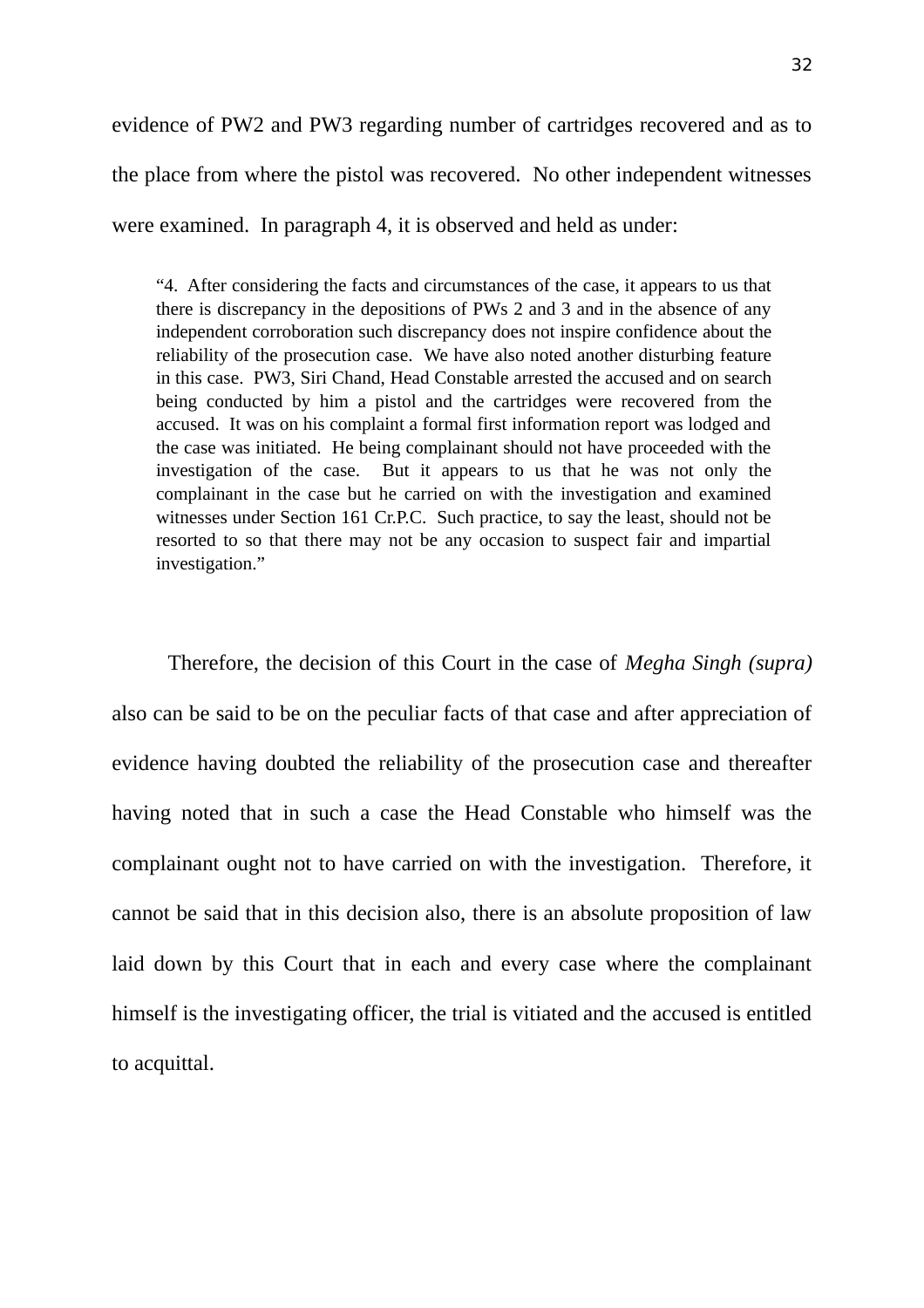At this stage, it is required to be noted that in neither of the cases this Court considered in detail the relevant provisions of the Cr.P.C. with respect to the investigation which shall be referred to and dealt with hereinbelow.

8.1.3 The next decision which has been relied upon on behalf of the accused is the decision in the case of *rajangam (supra)*. In this case, this Court acquitted the accused solely following the decision in the case of *Megha Singh (supra)*. There is no further discussion on the point in the said decision by this Court.

8.1.4 In the case of *Mohan Lal (supra)*, after having noted the conflicting opinions expressed by different two Judge Benches of this Court, one in the cases of *Bhagwan Singh (supra) and Megha Singh (supra)* and other in the cases of *State of Punjab v. Baldev Singh (1999) 6 SCC 172; Bhaskar Ramappa Madar (supra); and Surender (supra)*, thereafter this Court observed and held that in a case where the informant/complainant and the investigator is the same, the trial is vitiated and the accused is entitled to acquittal. However, it is required to be noted that thereafter the very decision of this Court in the case of *Mohan Lal (supra)* fell for consideration before another three Judges Bench of this Court in the case of *Varinder Kumar (supra)*, to which two Hon'ble Judges were also there in the case of *Mohan Lal (supra)* and it is observed that the facts in *Mohan Lal (supra)* were indeed extremely telling insofar as the defaults on part of the prosecution was concerned and in that background it was held that the issue could not be left to be decided on the facts of a case, impinging on the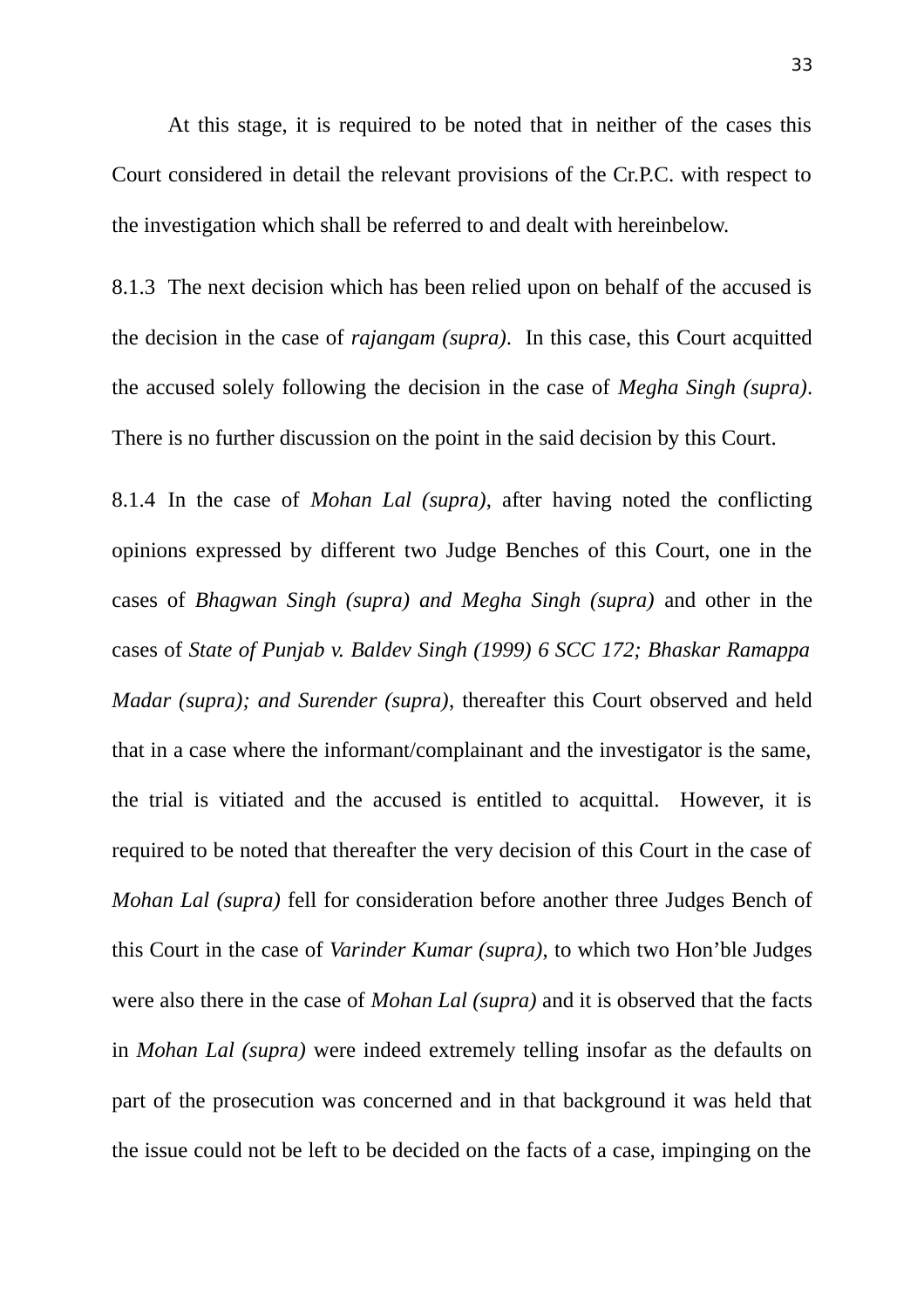right of a fair trial to an accused under Article 21 of the Constitution of India. That thereafter in the case of *Varinder Kumar (supra)*, it is held that the decision in the case of *Mohan Lal (supra)* shall be applicable prospectively and shall not affect the cases, pending criminal prosecutions, trials and appeals and they shall be governed by the individual facts of the case. That thereafter on merits and despite the fact that in that case also the informant/complainant and the investigator was the same, this Court has confirmed the conviction.

Therefore, in light of the observations made by this Court in the case of *Varinder Kumar (supra)* that the law laid down by this Court in the case of *Mohan Lal (supra)* shall be applicable prospectively and shall not affect the pending criminal prosecutions, trials and the appeals, prior to the law laid down in *Mohan Lal (supra)*, meaning thereby that the same shall be applicable prospectively, still this Court has to consider the issue referred to this Court on its own merits. On considering the entire decision of this Court in the case of *Mohan Lal (supra)*, it appears that in this case also the Court did not consider in detail the relevant provisions of the Cr.P.C. under which the investigation can be undertaken by the investigating officer, more particularly Sections 154, 156 and 157 and the other provisions, namely, Section 465 Cr.P.C. and Section 114 of the Indian Evidence Act. Even in the said decision, this Court did not consider the aspect of prejudice to be established and proved by the accused in case the investigation has been carried out by the informant/complainant, who will be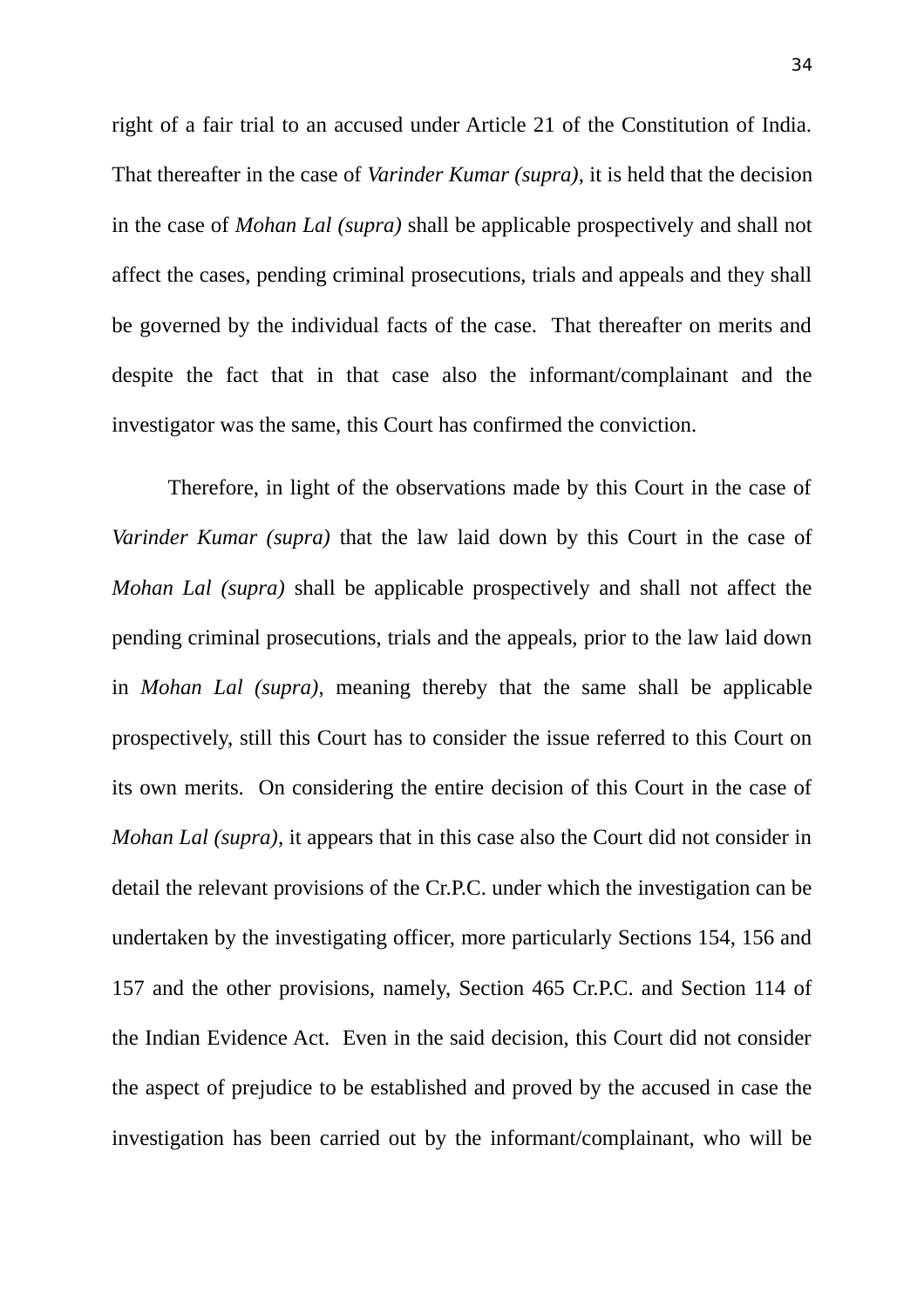one of the witnesses to be examined on behalf of the prosecution to prove the case against the accused. This Court also did not consider in detail and/or misconstrued both the scheme of the NDPS Act and the principle of reverse burden.

8.2 Now let us consider the decisions taking the contrary view holding that even in a case where the complainant himself had conducted the investigation, the trial is not vitiated.

8.2.1 In the case of *V. Jayapaul (supra)*, after considering the entire scheme of investigation under the Cr.P.C., it is held that investigation by the same police officer who lodged the FIR is not barred by law. It is further observed that such investigation could only be assailed on the ground of bias or real likelihood of bias on the part of the investigating officer and the question of bias would depend on the facts and circumstances of each case. It is further observed that it is not proper to law down a broad and unqualified proposition that such investigation would necessarily be unfair or biased. In this decision, the decisions of this Court in the cases of *Bhagwan Singh (supra)* and M*egha Singh (supra)* were pressed into service on behalf of the accused, however this Court observed that both the decisions are on their own facts and circumstances and do not lay down a proposition that a police officer in the course of discharge of his duties finds certain incriminating material to connect a person to the crime, shall not undertake further investigation if the FIR was recorded on the basis of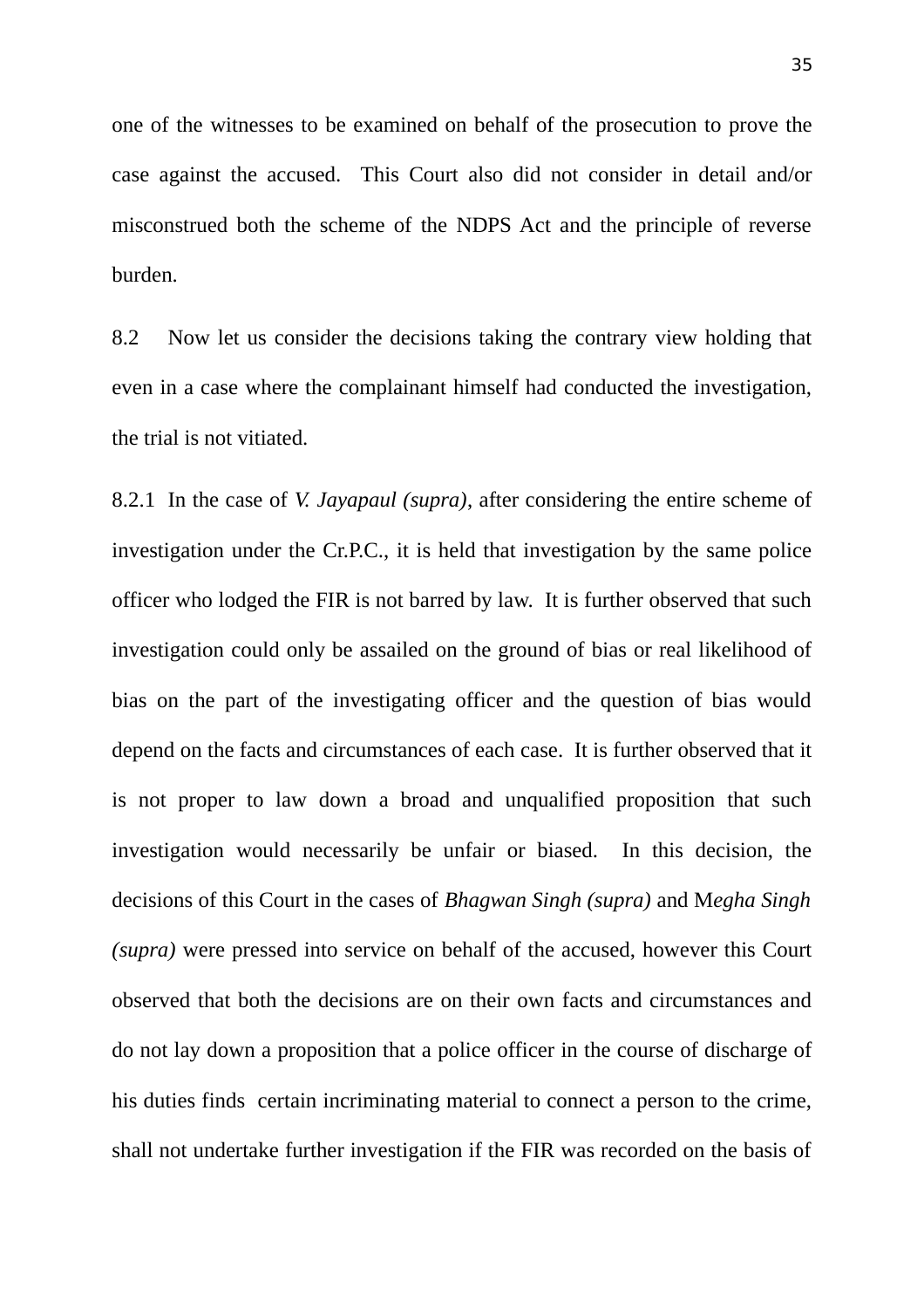the information furnished by him. In this decision, this Court also considered the scheme of Sections 154, 156 and 157 Cr.P.C. and another decision of this Court in the case of *State of U.P. v. Bhagwant Kishore Joshi, AIR 1964 SC 221(para 8)*. That thereafter this Court did not agree with the submission on behalf of the accused that as the investigation was carried out by the informant who himself submitted the final report, the trial is vitiated. This Court confirmed the conviction by setting aside the order passed by the High Court acquitting the accused solely on the ground that the very same police officer who registered the case by lodging the first information ought not to have investigated the case and that itself had caused prejudice to the accused. The relevant observations of this Court in the case of *V. Jayapaul (supra)* are as under:

**"4.** We have no hesitation in holding that the approach of the High Court is erroneous and its conclusion legally unsustainable. There is nothing in the provisions of the Criminal Procedure Code which precluded the appellant (Inspector of Police, Vigilance) from taking up the investigation. The fact that the said police officer prepared the FIR on the basis of the information received by him and registered the suspected crime does not, in our view, disqualify him from taking up the investigation of the cognisable offence. A *suo motu* move on the part of the police officer to investigate a cognisable offence impelled by the information received from some sources is not outside the purview of the provisions contained in Sections 154 to 157 of the Code or any other provisions of the Code. The scheme of Sections 154, 156 and 157 was clarified thus by Subba Rao, J. speaking for the Court in *State of U.P.* v. *Bhagwant Kishore Joshi*: (AIR p. 223, para 8).

"Section 154 of the Code prescribes the mode of recording the information received orally or in writing by an officer in charge of a police station in respect of the commission of a cognisable offence. Section 156 thereof authorises such an officer to investigate any cognisable offence prescribed therein. Though ordinarily investigation is undertaken on information received by a police officer, the receipt of information is not a condition precedent for investigation. Section 157 prescribes the procedure in the matter of such an investigation which can be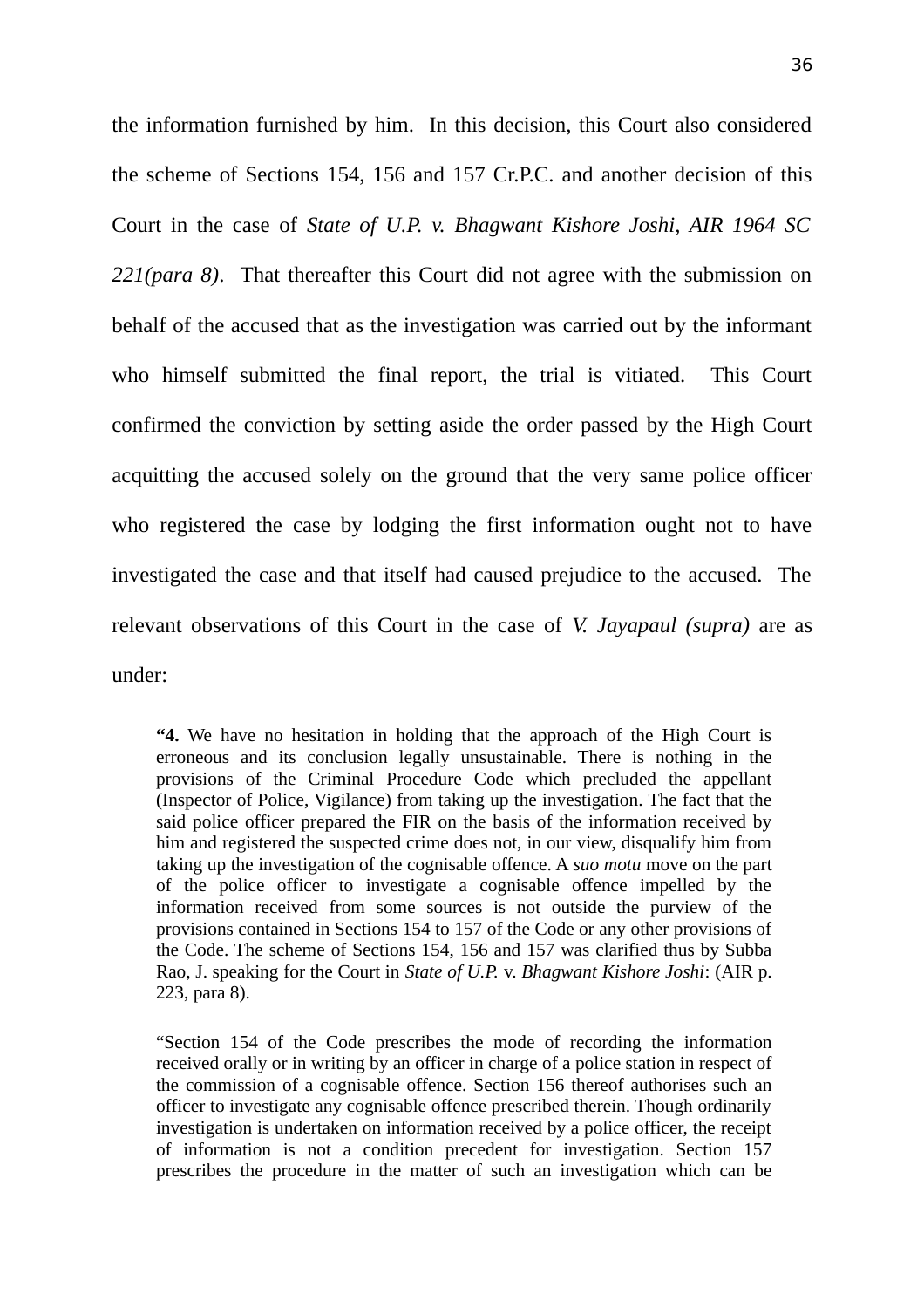initiated either on information or otherwise. It is clear from the said provisions that an officer in charge of a police station can start investigation either on information or otherwise."

**6.** Though there is no such statutory bar, the premise on which the High Court quashed the proceedings was that the investigation by the same officer who "lodged" the FIR would prejudice the accused inasmuch as the investigating officer cannot be expected to act fairly and objectively. We find no principle or binding authority to hold that the moment the competent police officer, on the basis of information received, makes out an FIR incorporating his name as the informant, he forfeits his right to investigate. If at all, such investigation could only be assailed on the ground of bias or real likelihood of bias on the part of the investigating officer. The question of bias would depend on the facts and circumstances of each case and it is not proper to lay down a broad and unqualified proposition, in the manner in which it has been done by the High Court, that whenever a police officer proceeds to investigate after registering the FIR on his own, the investigation would necessarily be unfair or biased. In the present case, the police officer received certain discreet information, which, according to his assessment, warranted a probe and therefore made up his mind to investigate. The formality of preparing the FIR in which he records the factum of having received the information about the suspected commission of the offence and then taking up the investigation after registering the crime, does not, by any semblance of reasoning, vitiate the investigation on the ground of bias or the like factor. If the reason which weighed with the High Court could be a ground to quash the prosecution, the powers of investigation conferred on the police officers would be unduly hampered for no good reason. What is expected to be done by the police officers in the normal course of discharge of their official duties will then be vulnerable to attack.

**7.** There are two decisions of this Court from which support was drawn in this case and in some other cases referred to by the High Court. We would like to refer to these two decisions in some detail. The first one is the case of *Bhagwan Singh* v. *State of Rajasthan*. There, the Head Constable to whom the offer of bribe was allegedly made, seized the currency notes and gave the first information report. Thereafter, he himself took up the investigation. But, later on, when it came to his notice that he was not authorised to do so, he forwarded the papers to the Deputy Superintendent of Police. The DSP then reinvestigated the case and filed the charge-sheet against the accused. The Head Constable and the accompanying constables were the only witnesses in that case. This Court found several circumstances which cast a doubt on the veracity of the version of the Head Constable and his colleagues. This Court observed that "the entire story sounds unnatural". While so holding, this Court referred to "a rather disturbing feature of the case" and it was pointed out that: (SCC p. 18, para 5)

"Head Constable Ram Singh was the person to whom the offer of bribe was alleged to have been made by the appellant and he was the informant or complainant who lodged the first information report for taking action against the appellant. It is difficult to understand how in these circumstances, Head Constable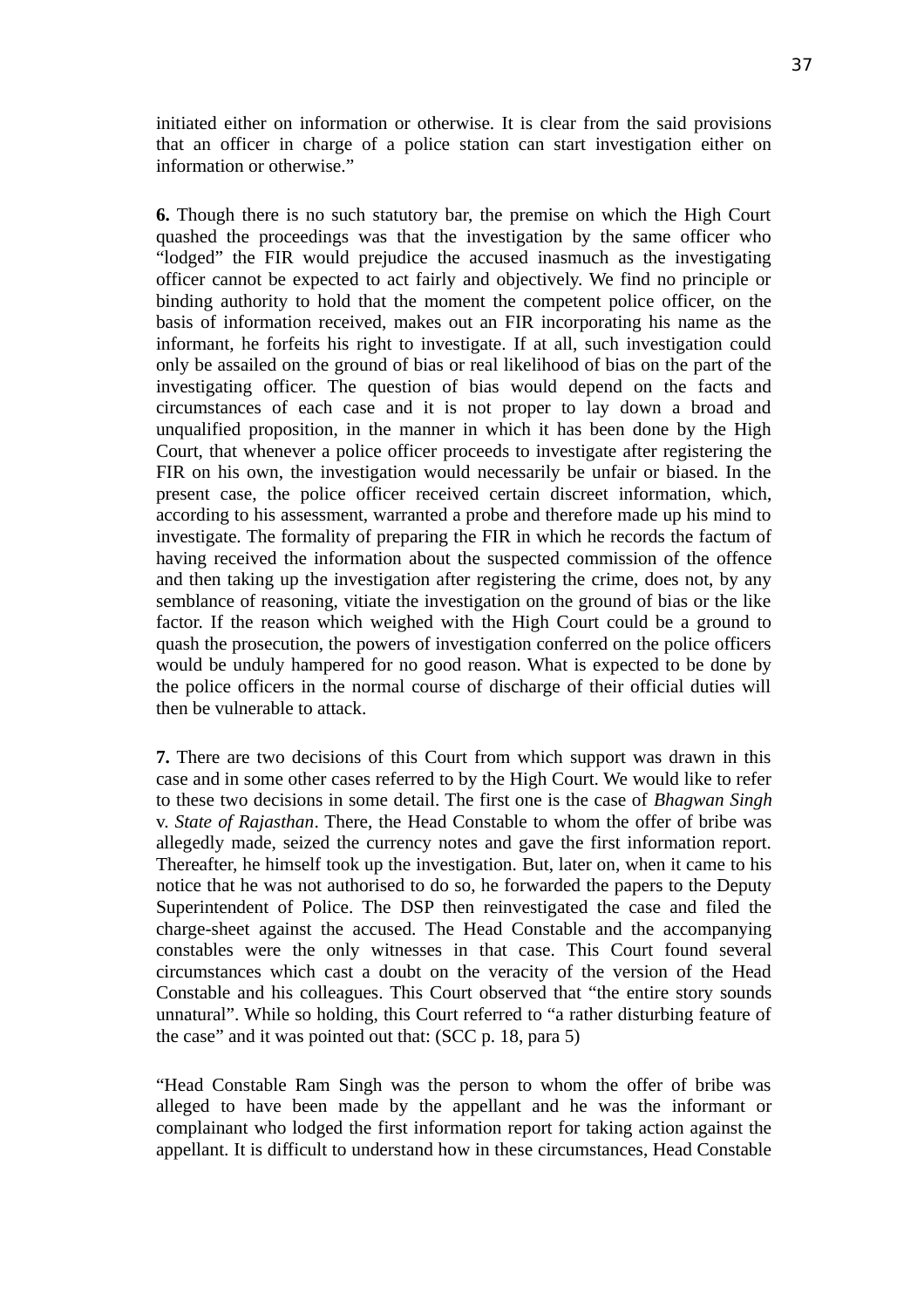Ram Singh could undertake investigation…. This is an infirmity which is bound to reflect on the credibility of the prosecution case."

**8.** It is not clear as to why the Court was called upon to make the comments against the propriety of the Head Constable, informant investigating the case when the reinvestigation was done by the Deputy Superintendent of Police. Be that as it may, it is possible to hold on the basis of the facts noted above, that the so-called investigation by the Head Constable himself would be a mere ritual. The crime itself was directed towards the Head Constable which made him lodge the FIR. It is well-nigh impossible to expect an objective and undetached investigation from the Head Constable who is called upon to check his own version on which the prosecution case solely rests. It was under those circumstances the Court observed that the said infirmity "is bound to reflect on the credibility of the prosecution case". There can be no doubt that the facts of the present case are entirely different and the dicta laid down therein does not fit into the facts of this case.

**10.** In *Megha Singh case* PW 3, the Head Constable, found a country-made pistol and live cartridges on search of the person of the accused. Then, he seized the articles, prepared a recovery memo and a "*rukka*" on the basis of which an FIR was recorded by the SI of Police. However, PW 3, the Head Constable himself, for reasons unexplained, proceeded to investigate and record the statements of witnesses under Section 161 CrPC. The substratum of the prosecution case was sought to be proved by the Head Constable. In the appeal against conviction under Section 25 of the Arms Act and Section 6(1) of the TADA Act, this Court found that the evidence of PWs 2 and 3 was discrepant and unreliable and in the absence of independent corroboration, the prosecution case cannot be believed. Towards the end, the Court noted "another disturbing feature in the case". The Court then observed: (SCC p. 711, para 4)

"PW 3 Siri Chand, Head Constable arrested the accused and on search being conducted by him a pistol and the cartridges were recovered from the accused. It was on his complaint a formal first information report was lodged and the case was initiated. He being complainant should not have proceeded with the investigation of the case. But it appears to us that he was not only the complainant in the case but he carried on with the investigation and examined witnesses under Section 161 CrPC. Such practice, to say the least, should not be resorted to so that there may not be any occasion to suspect fair and impartial investigation."

**12.** At first blush, the observations quoted above might convey the impression that the Court laid down a proposition that a police officer who in the course of discharge of his duties finds certain incriminating material to connect a person to the crime, shall not undertake further investigation if the FIR was recorded on the basis of the information furnished by him. On closer analysis of the decision, we do not think that any such broad proposition was laid down in that case. While appreciating the evidence of the main witness i.e. the Head Constable (PW 3), this Court referred to this additional factor, namely, the Head Constable turning out to be the investigator. In fact, there was no apparent reason why the Head Constable proceeded to investigate the case bypassing the Sub-Inspector who recorded the FIR. The fact situation in the present case is entirely different. The appellant Inspector of Police, after receiving information from some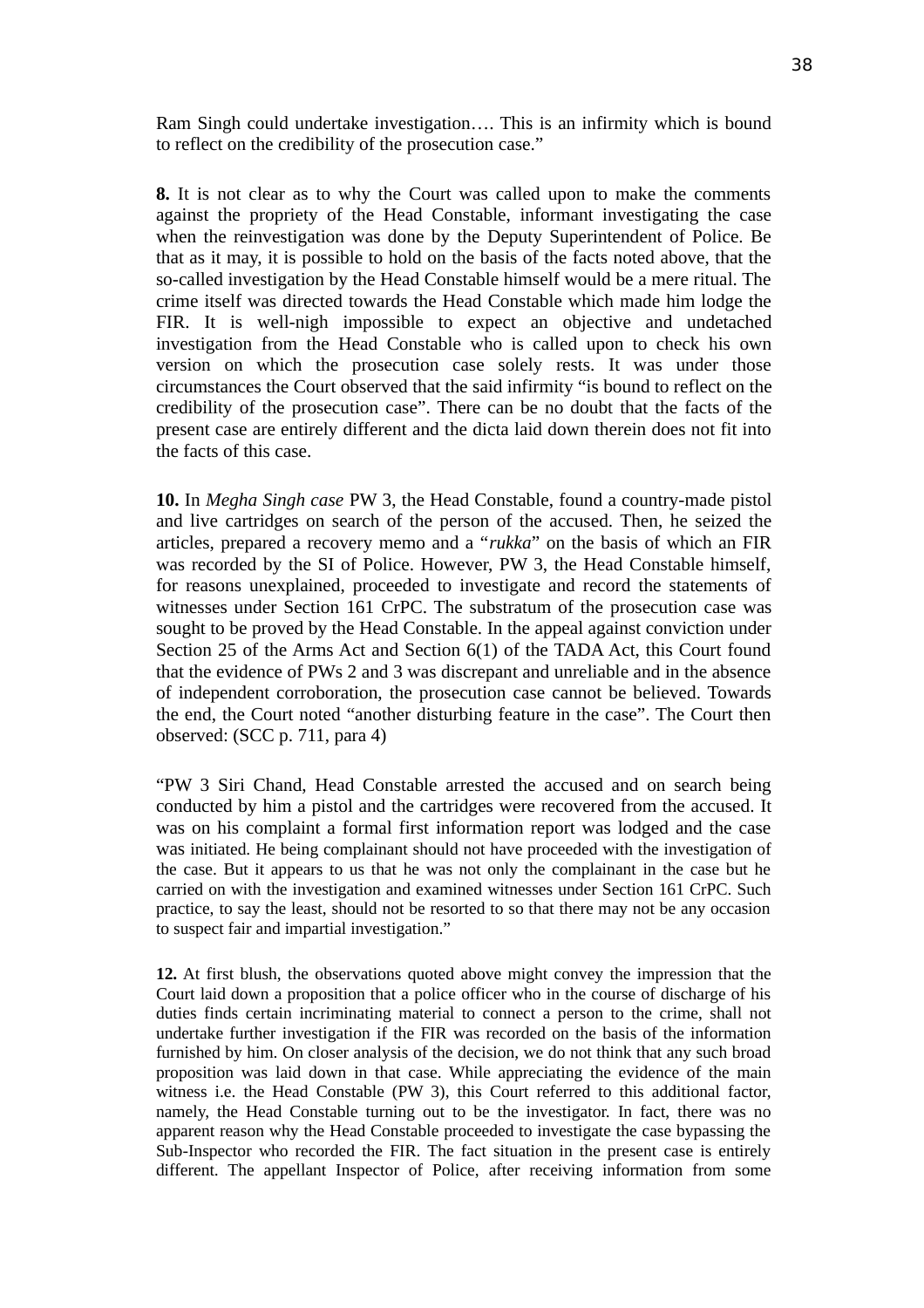sources, proceeded to investigate and unearth the crime. Before he did so, he did not have personal knowledge of the suspected offences nor did he participate in any operations connected with the offences. His role was that of an investigator — pure and simple. That is the obvious distinction in this case. That apart, the question of testing the veracity of the evidence of any witness, as was done in *Megha Singh case* does not arise in the instant case as the trial is yet to take place. The High Court has quashed the proceedings even before the trial commenced.

**13.** Viewed from any angle, we see no illegality in the process of investigation set in motion by the Inspector of Police (appellant) and his action in submitting the final report to the Court of Special Judge."

(emphasis supplied)

8.2.2 In the case of *S. Jeevanantham (supra)*, though the investigation was carried out by the complainant – police officer himself and it was submitted relying upon the decision of this Court in the case of *Megha Singh (supra),* that in case the informant/complainant and the investigator is the same, the trial is vitiated, this Court refused to set aside the conviction and acquit the accused on the aforesaid ground by observing that the accused failed to show that the investigation by the complainant – police officer himself has caused prejudice or was biased against the accused. It is required to be noted that it was also a case under the NDPS Act. The relevant observations are as under:

**"2.** We heard the learned counsel for the appellants. The counsel for the appellants contended that PW 8, the Inspector after conducting search prepared the FIR and it was on the basis of the statement of PW 8 the case was registered against the appellants and it is argued that PW 8 was the complainant and he himself conducted the investigation of the case and this is illegal and the entire investigation of the case is vitiated. Reliance was placed on the decision in *Megha Singh* v. *State of Haryana* wherein this Court observed that the constable, who was the de facto complainant had himself investigated the case and this affects impartial investigation. This Court said that the Head Constable who arrested the accused, conducted the search, recovered the pistol and on his complaint FIR was lodged and the case was initiated and later he himself recorded the statement of the witnesses under Section 161 CrPC as part of the investigation and such practice may not be resorted to as it may affect fair and impartial investigation. This decision was later referred to by this Court in *State* v. *V. Jayapaul* wherein it was observed that: (SCC p. 227, para 6)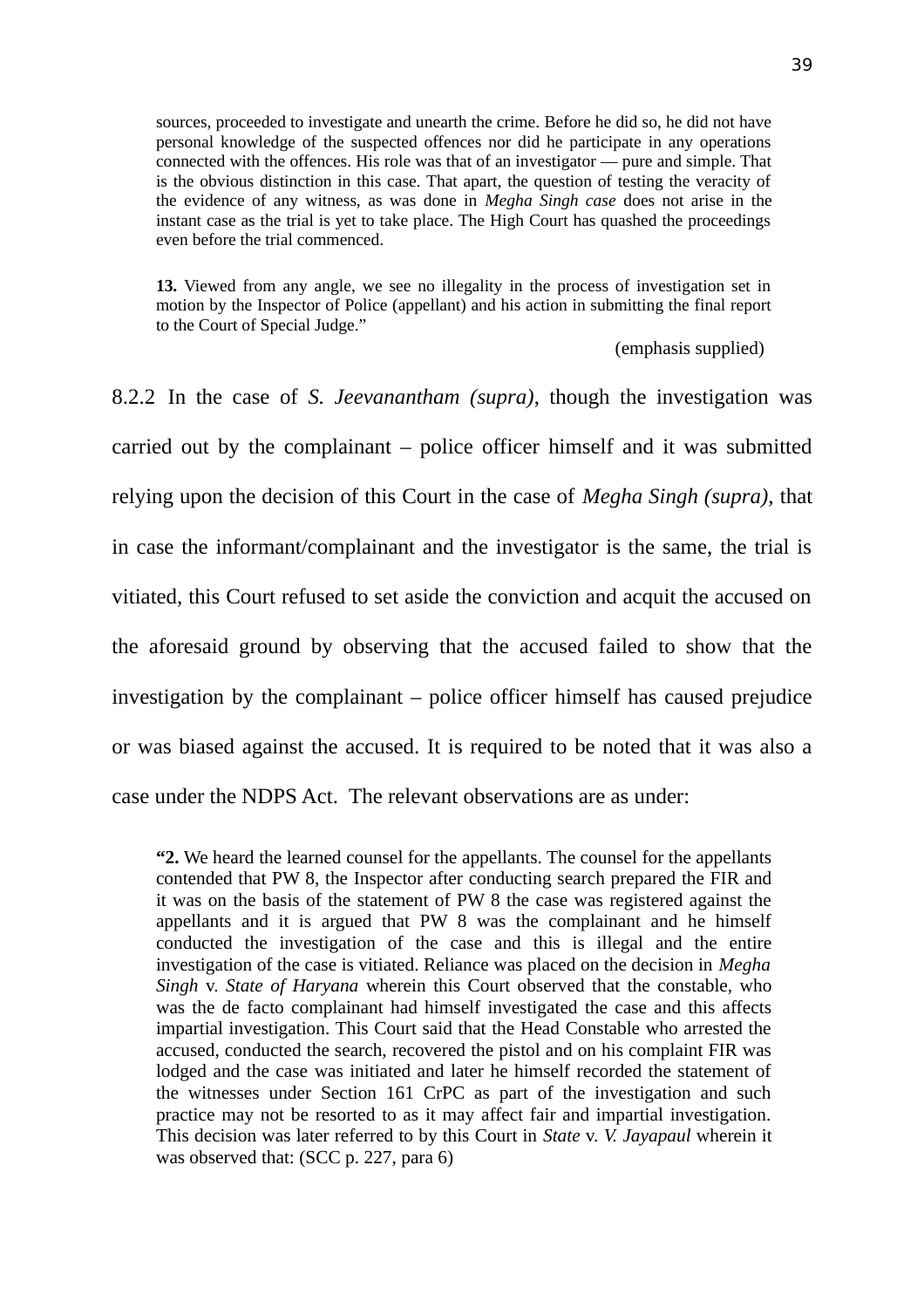"We find no principle or binding authority to hold that the moment the competent police officer, on the basis of information received, makes out an FIR incorporating his name as the informant, he forfeits his right to investigate. If at all, such investigation could only be assailed on the ground of bias or real likelihood of bias on the part of the investigating officer. The question of bias would depend on the facts and circumstances of each case and it is not proper to lay down a broad and unqualified proposition, in the manner in which it has been done…."

**3.** In the instant case, PW 8 conducted the search and recovered the contraband article and registered the case and the article seized from the appellants was narcotic drug and the counsel for the appellants could not point out any circumstances by which the investigation caused prejudice or was biased against the appellants. PW 8 in his official capacity gave the information, registered the case and as part of his official duty later investigated the case and filed a chargesheet. He was not in any way personally interested in the case. We are unable to find any sort of bias in the process of investigation."

(emphasis supplied)

8.2.3 In the case of *Bhaskar Ramappa Madar (supra)*, again this Court considered the very submissions and after considering the entire scheme for investigation under the Cr.P.C., more particularly Sections 154, 156 of the Cr.P.C. and after considering the decisions in the cases of *Bhagwan Singh (supra), Megha Singh (supra)* and other decisions, it is observed and held that there is no legal bar against conducting/undertaking the investigation by the complainant. It is observed and held that the decisions of this Court in the cases of *Bhagwan Singh (supra) and Megha Singh(supra)* are to be confined to the facts of those cases. It is further observed and held that merely because the complainant conducted the investigation, that would not be sufficient to cast doubt on the prosecution version to hold that the same makes the prosecution version vulnerable. The matter has to be decided on a case to case basis without any universal generalisation.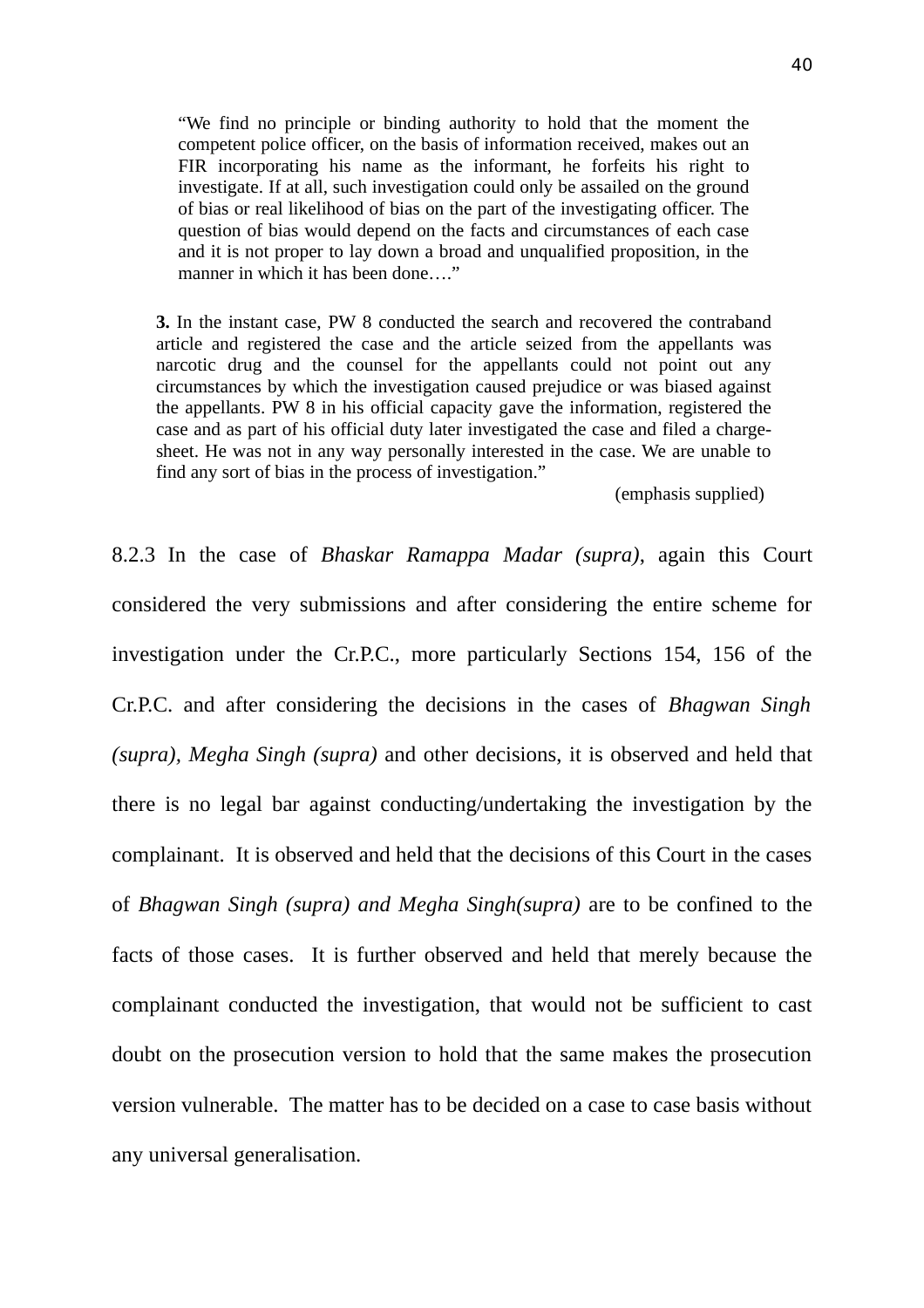9. Now we consider the relevant provisions of the Cr. P. C. with respect to the investigation.

Section 154 Cr.P.C. provides that every information relating to the commission of a cognizable offence, if given orally to an officer in charge of a police station, shall be reduced to writing by him or under his direction.

Section 156 Cr.P.C. provides that any officer in charge of a police station may investigate any cognizable offence without the order of a Magistrate. It further provides that no proceeding of a police officer in any such case shall at any stage be called in question on the ground that the case was one which such officer was not empowered under this section to investigate. Therefore, as such, a duty is cast on an officer in charge of a police station to reduce the information in writing relating to commission of a cognizable offence and thereafter to investigate the same.

Section 157 Cr.P.C. specifically provides that if, from information received or otherwise, an officer in charge of a police station has reason to suspect the commission of an offence which he is empowered under Section 156 to investigate, he shall forthwith send a report of the same to a Magistrate empowered to take cognizance of such offence upon a police report and shall proceed in person to the spot to investigate the facts and circumstances of the case and, if necessary, to take measures for the discovery and arrest of the offender.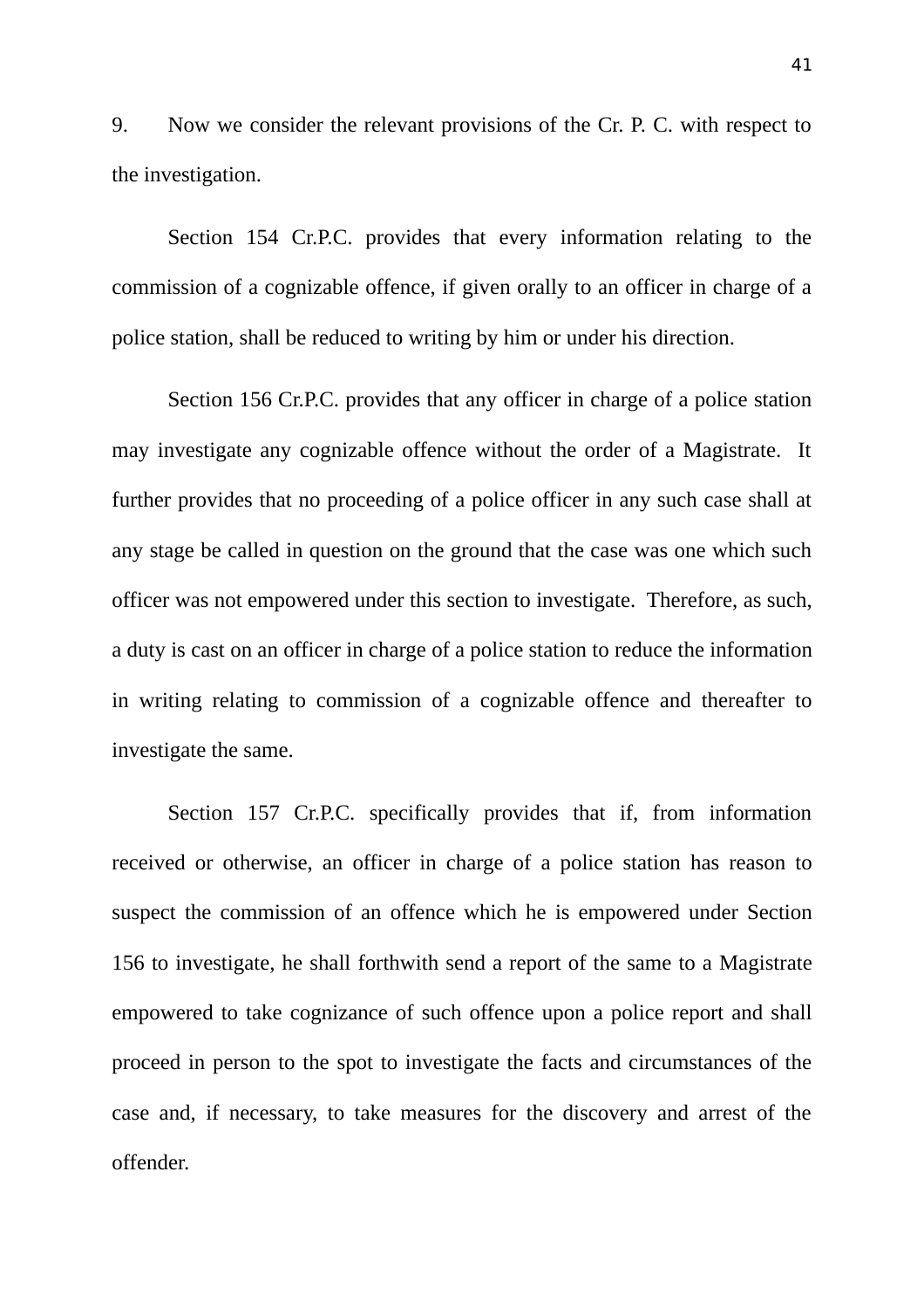Therefore, considering Section 157 Cr.P.C., either on receiving the information or otherwise (may be from other sources like secret information, from the hospital, or telephonic message), it is an obligation cast upon such police officer, in charge of a police station, to take cognizance of the information and to reduce into writing by himself and thereafter to investigate the facts and circumstances of the case, and, if necessary, to take measures for the discovery and arrest of the offender. Take an example, if an officer in charge of a police station passes on a road and he finds a dead body and/or a person being beaten who ultimately died and there is no body to give a formal complaint in writing, in such a situation, and when the said officer in charge of a police station has reason to suspect the commission of an offence, he has to reduce the same in writing in the form of an information/complaint. In such a situation, he is not precluded from further investigating the case. He is not debarred to conduct the investigation in such a situation. It may also happen that an officer in charge of a police station is in the police station and he receives a telephonic message, may be from a hospital, and there is no body to give a formal complaint in writing, such a police officer is required to reduce the same in writing which subsequently may be converted into an FIR/complaint and thereafter he will rush to the spot and further investigate the matter. There may be so many circumstances like such. That is why, Sections 154, 156 and 157 Cr.P.C. come into play.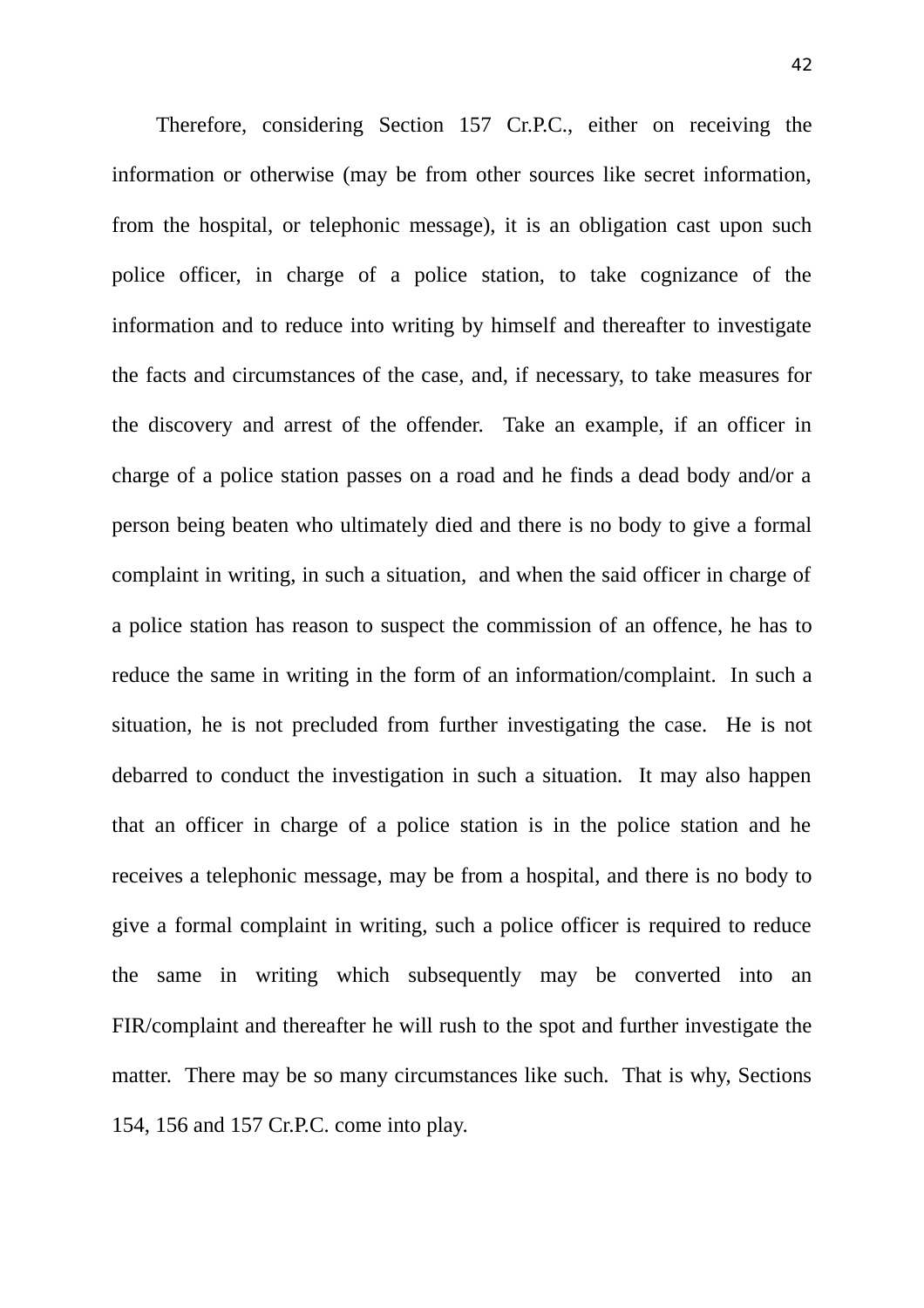9.1 Under Section 173 Cr.P.C., the officer in charge of a police station after completing the investigation is required to file the final report/chargesheet before the Magistrate. Thus, under the scheme of Cr.P.C., it cannot be said that there is a bar to a police officer receiving information for commission of a cognizable offence, recording he same and then investigating it. On the contrary, Sections 154, 156 and 157 permit the officer in charge of a police station to reduce the information of commission of a cognizable offence in writing and thereafter to investigate the same.

Officer in charge of a police station has been defined under Section 2(o) of the Cr. P.C. and it includes, when the officer in charge of the police station is absent from the station-house or unable from illness or other cause to perform his duties, the police officer present at the station-house who is next in rank to such officer and is above the rank of constable or, when the State Government so directs, any other police officer so present.

9.2 As observed and held by this Court in the case of *Lalita Kumari v. Government of Uttar Pradesh AIR 2014 SC 187 = (2014) 2 SCC 1*, the word "shall" used in Section 154 leaves no discretion in police officer to hold preliminary enquiry before recording FIR. Use of expression "information" without any qualification also denotes that police has to record information despite it being unsatisfied by its reasonableness or credibility. Therefore, the officer in charge of a police station has to reduce such information alleging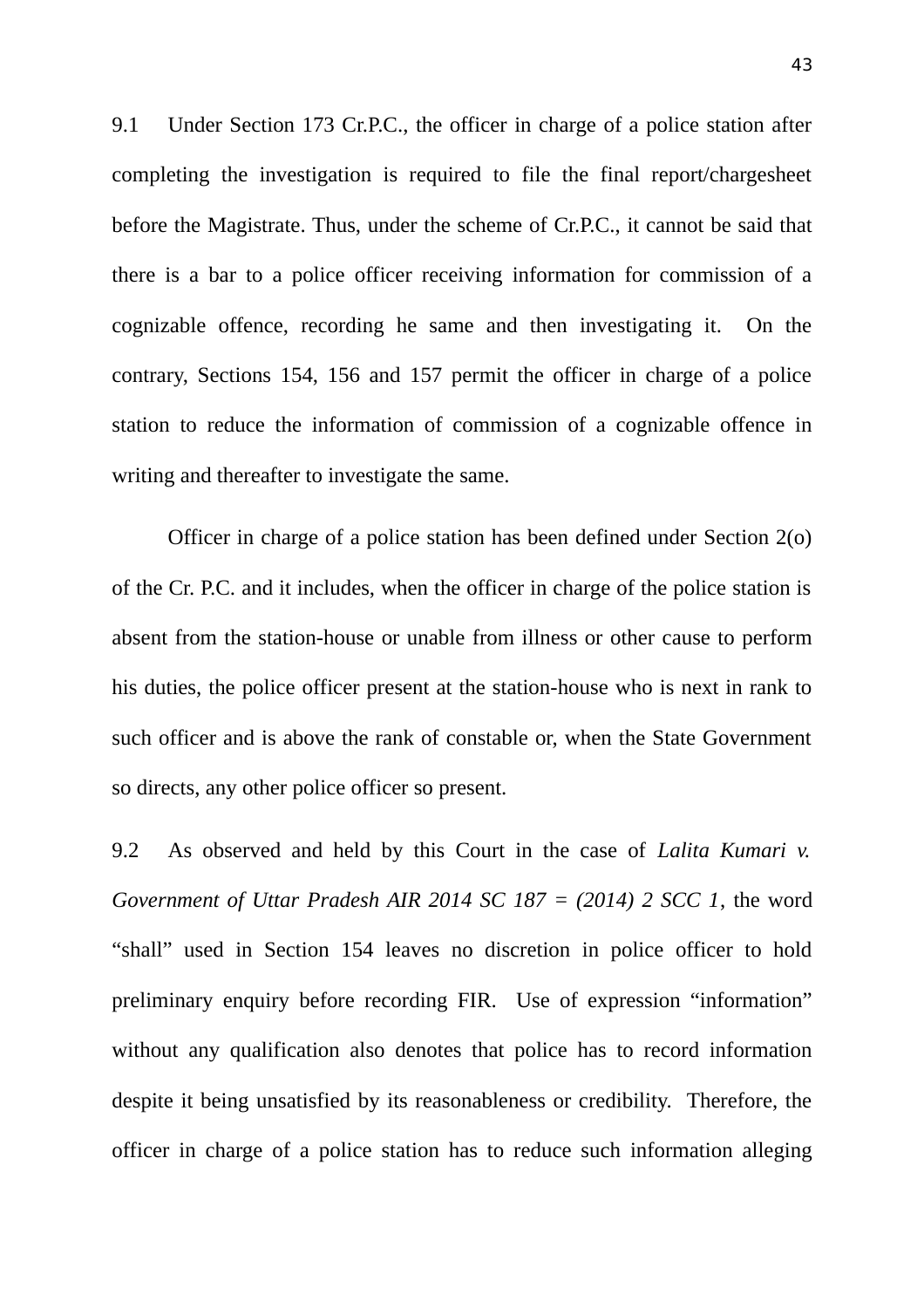commission of a cognizable offence in writing which may be termed as FIR and thereafter he is required to further investigate the information, which is reduced in writing.

9.3 Now let us consider the relevant provisions under the NDPS Act with respect to the procedure to be followed to issue warrant, authorisation of entry, search, seizure and arrest without warrant or authorisation; seizure and arrest in public place; entry; stop and search conveyance and the conditions under which search of persons shall be conducted. The relevant provisions are Sections 41, 42, 43, 49, 50, 51, 52, 53, 54, 55, 57, 57A, which are as under:

**"41. Power to issue warrant and authorisation**.—(l) A Metropolitan Magistrate or a Magistrate of the first class or any Magistrate of the second class specially empowered by the State Government in this behalf, may issue a warrant for the arrest of any person whom he has reason to believe to have committed any offence punishable under this Act, or for the search, whether by day or by night, of any building, conveyance or place in which he has reason to believe any narcotic drug or psychotropic substance or controlled substance in respect of which an offence punishable under this Act has been committed or any document or other article which may furnish evidence of the commission of such offence or any illegally acquired property or any document or other article which may furnish evidence of holding any illegally acquired property which is liable for seizure or freezing or forfeiture under Chapter VA of this Act is kept or concealed.

(2) Any such officer of gazetted rank of the departments of central excise, narcotics, customs, revenue intelligence or any other department of the Central Government including the para-military forces or the armed forces as is empowered in this behalf by general or special order by the Central Government, or any such officer of the revenue, drugs control, excise, police or any other department of a State Government as is empowered in this behalf by general or special order of the State Government if he has reason to believe from personal knowledge or information given by any person and taken in writing that any person has committed an offence punishable under this Act or that any narcotic drug or psychotropic substance or controlled substance in respect of which any offence under this Act has been committed or any document or other article which may furnish evidence of the commission of such offence or any illegally acquired property or any document or other article which may furnish evidence of holding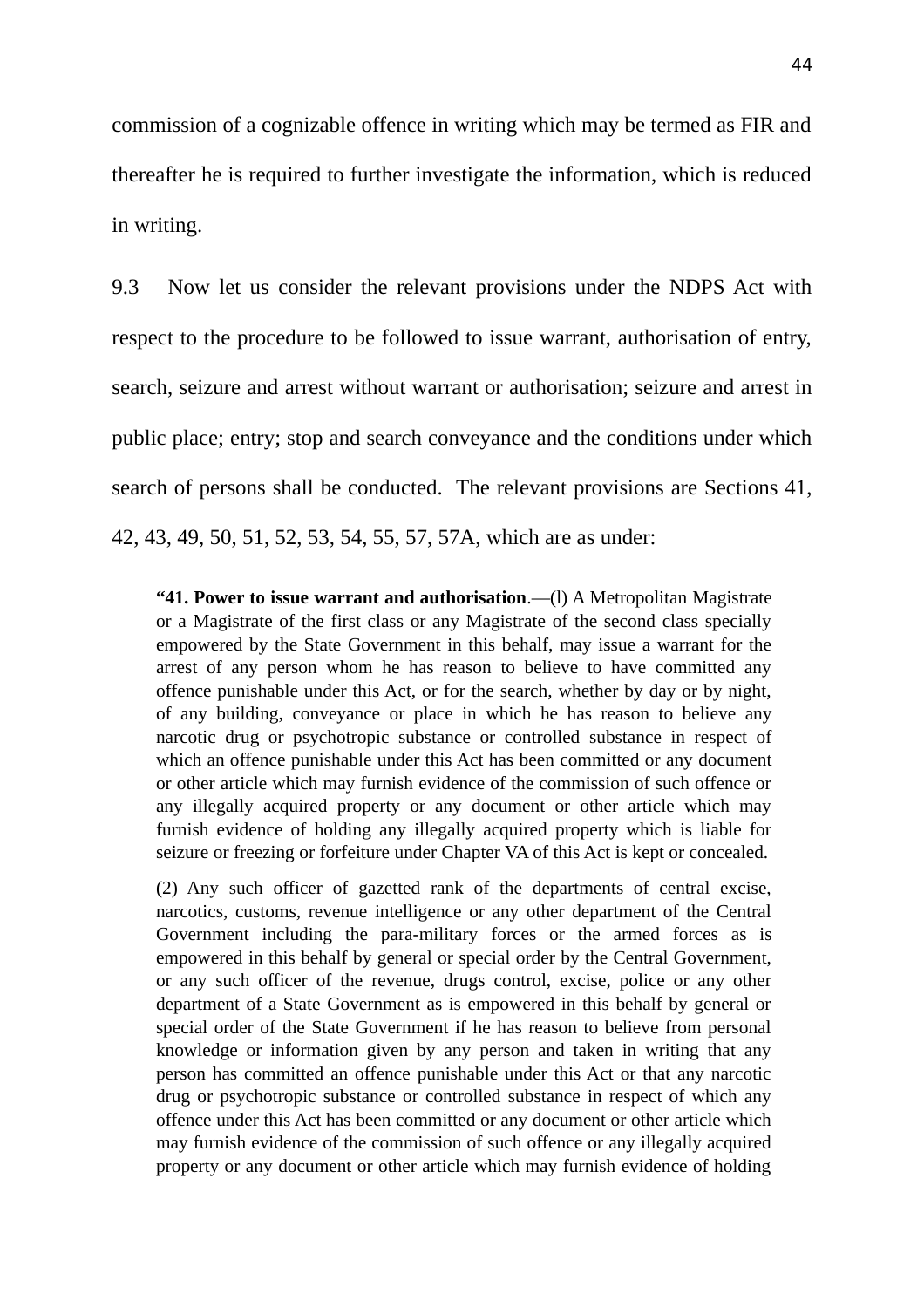any illegally acquired property which is liable for seizure or freezing or forfeiture under Chapter VA of this Act is kept or concealed in any building, conveyance or place, may authorise any officer subordinate to him but superior in rank to a peon, sepoy or a constable to arrest such a person or search a building, conveyance or place whether by day or by night or himself arrest such a person or search a building, conveyance or place.

(3) The officer to whom a warrant under sub-section (1) is addressed and the officer who authorised the arrest or search or the officer who is so authorised under sub-section (2) shall have all the powers of an officer acting under section 42.

**42. Power of entry, search, seizure and arrest without warrant or authorisation.**—(l) Any such officer (being an officer superior in rank to a peon, sepoy or constable) of the departments of central excise, narcotics, customs, revenue intelligence or any other department of the Central Government including para-military forces or armed forces as is empowered in this behalf by general or special order by the Central Government, or any such officer (being an officer superior in rank to a peon, sepoy or constable) of the revenue, drugs control, excise, police or any other department of a State Government as is empowered in this behalf by general or special order of the State Government, if he has reason to believe from personal knowledge or information given by any person and taken down in writing that any narcotic drug, or psychotropic substance, or controlled substance in respect of which an offence punishable under this Act has been committed or any document or other article which may furnish evidence of the commission of such offence or any illegally acquired property or any document or other article which may furnish evidence of holding any illegally acquired property which is liable for seizure or freezing or forfeiture under Chapter VA of this Act is kept or concealed in any building, conveyance or enclosed place, may between sunrise and sunset,—

(a) enter into and search any such building, conveyance or place;

(b) in case of resistance, break open any door and remove any obstacle to such entry;

(c) seize such drug or substance and all materials used in the manufacture thereof and any other article and any animal or conveyance which he has reason to believe to be liable to confiscation under this Act and any document or other article which he has reason to believe may furnish evidence of the commission of any offence punishable under this Act or furnish evidence of holding any illegally acquired property which is liable for seizure or freezing or forfeiture under Chapter VA of this Act; and

(d) detain and search, and, if he thinks proper, arrest any person whom he has reason to believe to have committed any offence punishable under this Act:

1 [Provided that in respect of holder of a licence for manufacture of manufactured drugs or psychotropic substances or controlled substances granted under this Act or any rule or order made thereunder, such power shall be exercised by an officer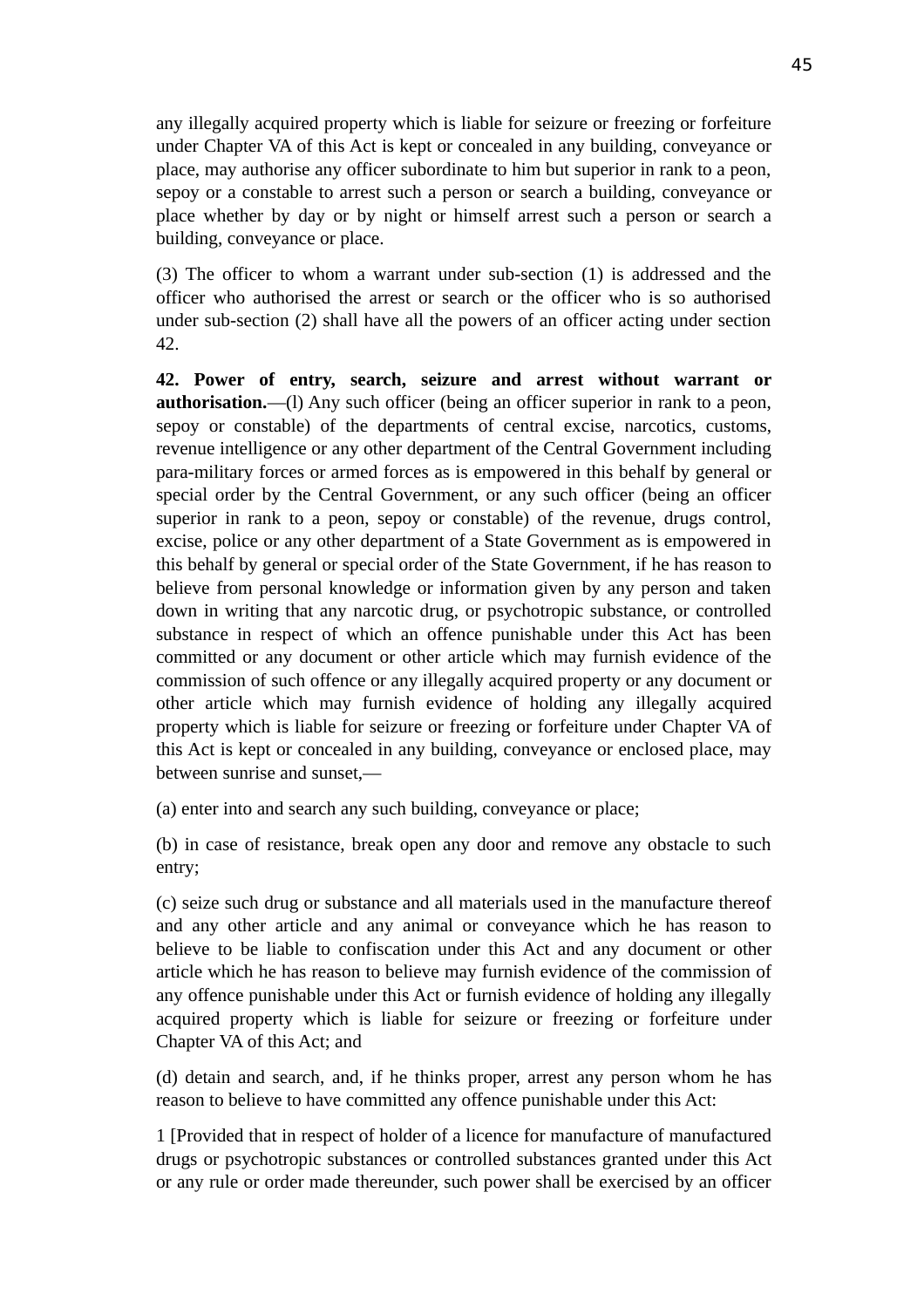not below the rank of sub-inspector: Provided further that] if such officer has reason to believe that a search warrant or authorisation cannot be obtained without affording opportunity for the concealment of evidence or facility for the escape of an offender, he may enter and search such building, conveyance or enclosed place at any time between sunset and sunrise after recording the grounds of his belief. (2) Where an officer takes down any information in writing under sub-section (1) or records grounds for his belief under the proviso thereto, he shall within seventy-two hours send a copy thereof to his immediate official superior.

**43. Power of seizure and arrest in public place**.—Any officer of any of the departments mentioned in section 42 may—

(a) seize in any public place or in transit, any narcotic drug or psychotropic substance or controlled substance in respect of which he has reason to believe an offence punishable under this Act has been committed, and, along with such drug or substance, any animal or conveyance or article liable to confiscation under this Act, any document or other article which he has reason to believe may furnish evidence of the commission of an offence punishable under this Act or any document or other article which may furnish evidence of holding any illegally acquired property which is liable for seizure or freezing or forfeiture under Chapter VA of this Act;

(b) detain and search any person whom he has reason to believe to have committed an offence punishable under this Act, and if such person has any narcotic drug or psychotropic substance or controlled substance in his possession and such possession appears to him to be unlawful, arrest him and any other person in his company.

Explanation.—For the purposes of this section, the expression "public place" includes any public conveyance, hotel, shop, or other place intended for use by, or accessible to, the public.]

**49. Power to stop and search conveyance**.—Any officer authorised under section 42, may, if he has reason to suspect that any animal or conveyance is, or is about to be, used for the transport of any narcotic drug or psychotropic substance 2 [or controlled substance], in respect of which he suspects that any provision of this Act has been, or is being, or is about to be, contravened at any time, stop such animal or conveyance, or, in the case of an aircraft, compel it to land and—

(a) rummage and search the conveyance or part thereof;

(b) examine and search any goods on the animal or in the conveyance;

(c) if it becomes necessary to stop the animal or the conveyance, he may use all lawful means for stopping it, and where such means fail, the animal or the conveyance may be fired upon.

**50. Conditions under which search of persons shall be conducted.**—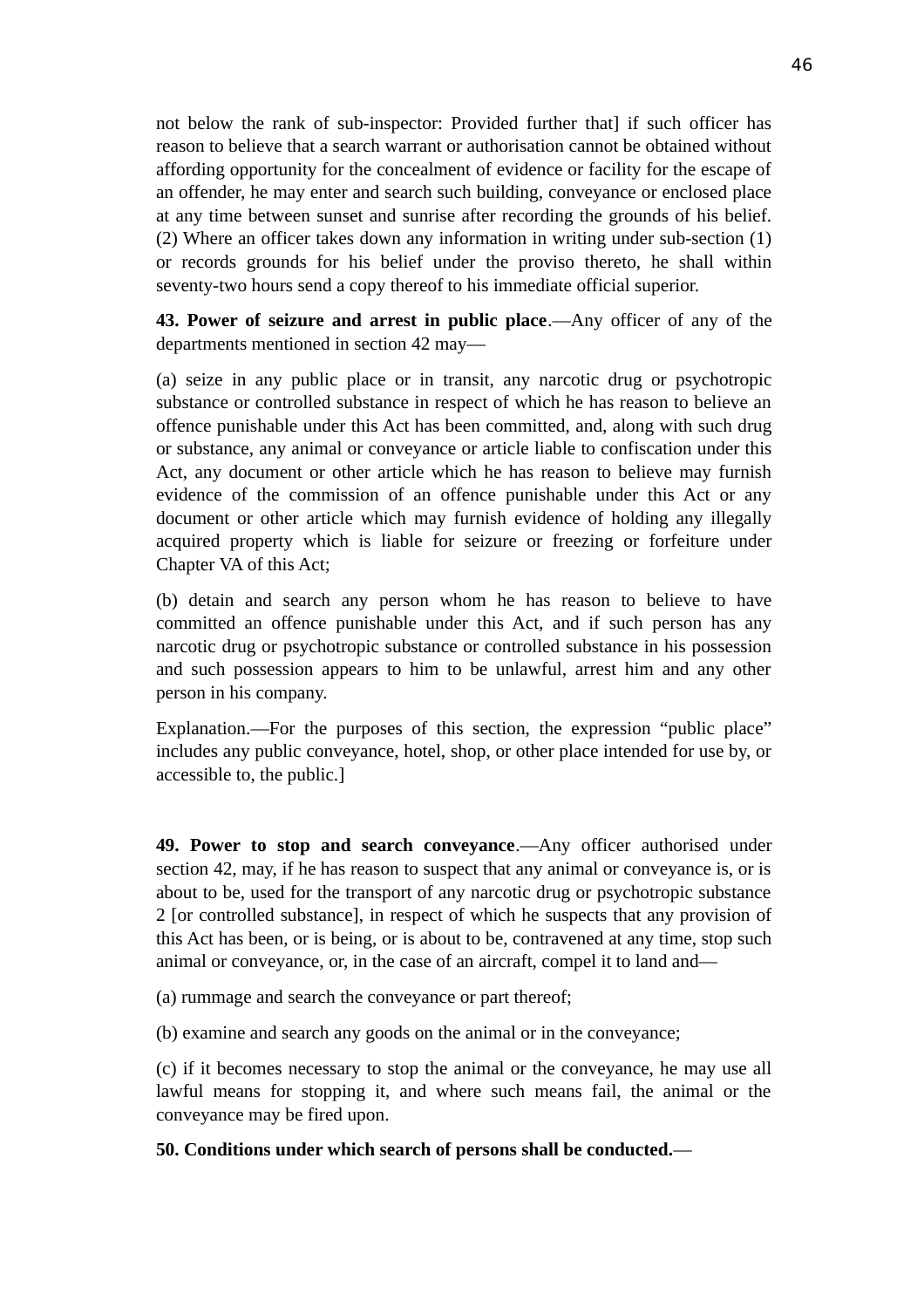(1) When any officer duly authorised under section 42 is about to search any person under the provisions of section 41, section 42 or section 43, he shall, if such person so requires, take such person without unnecessary delay to nearest Gazetted Officer of any of the departments mentioned in section 42 or to the nearest Magistrate.

(2) If such requisition is made, the officer may detain the person until he can bring him before the Gazetted Officer or the Magistrate referred to in sub-section (1).

(3) The Gazetted Officer or the Magistrate before whom any such person is brought shall, if he sees no reasonable ground for search, forthwith discharge the person but otherwise shall direct that search be made.

(4) No female shall be searched by anyone excepting a female.

(5) When an officer duly authorised under section 42 has reason to believe that it is not possible to take the person to be searched to the nearest Gazetted Officer or Magistrate without the possibility of the person to be searched parting with possession of any narcotic drug or psychotropic substance, or controlled substance or article or document, he may, instead of taking such person to the nearest Gazetted Officer or Magistrate, proceed to search the person as provided under Section 100 of the Code of Criminal Procedure, 1973 (2 of 1974).

(6) After a search is conducted under sub-section (5), the officer shall record the reasons for such belief which necessitated such search and within seventy-two hours send a copy thereof to his immediate official superior.]

**51. Provisions of the code of Criminal Procedure, 1973 to apply to warrants, arrests, searches and seizures.**—The provisions of the Code of Criminal Procedure, 1973 (2 of 1974) shall apply, in so far as they are not inconsistent with the provisions of this Act, to all warrants issued and arrests, searches and seizures made under this Act.

### **52. Disposal of persons arrested and articles seized.**—

(1) Any officer arresting a person under section 41, section 42, section 43 or section 44 shall, as soon as may be, inform him of the grounds for such arrest.

(2) Every person arrested and article seized under warrant issued under subsection (1) of section 41 shall be forwarded without unnecessary delay to the Magistrate by whom the warrant was issued.

(3) Every person arrested and article seized under sub-section (2) of section 41, section 42, section 43 or section 44 shall be forwarded without unnecessary delay to—

(a) the officer-in-charge of the nearest police station, or

(b) the officer empowered under section 53.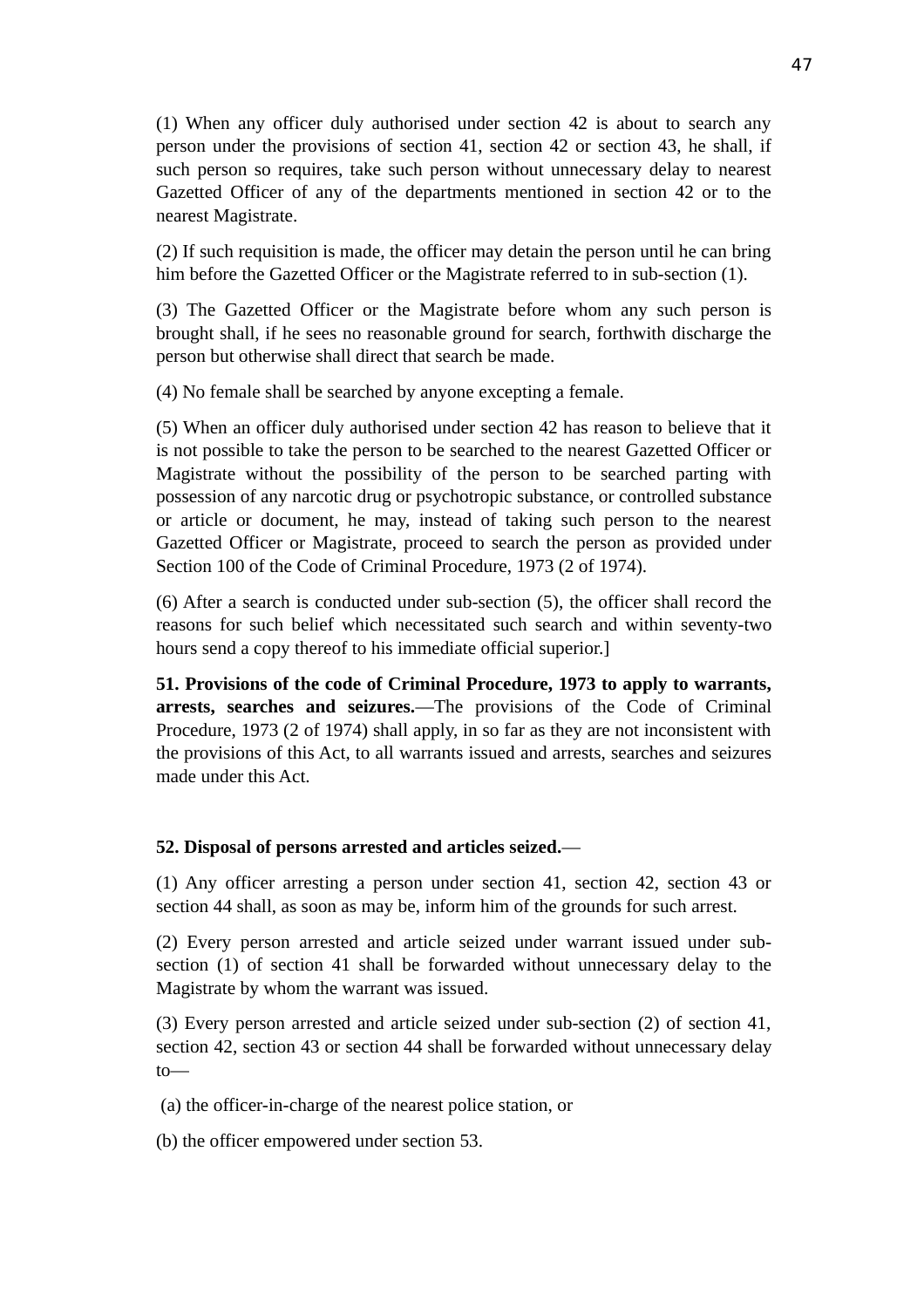(4) The authority or officer to whom any person or article is forwarded under subsection (2) or sub-section (3) shall, with all convenient despatch, take such measures as may be necessary for the disposal according to law of such person or article.

**53. Power to invest officers of certain departments with powers of an officerin-charge of a police station.—**(1) The Central Government, after consultation with the State Government, may, by notification published in the Official Gazette, invest any officer of the department of central excise, narcotics, customs, revenue intelligence [or any other department of the Central Government including paramilitary forces or armed forces] or any class of such officers with the powers of an officer-in-charge of a police station for the investigation of the offences under this Act.

(2) The State Government may, by notification published in the Official Gazette, invest any officer of the department of drugs control, revenue or excise 3 [or any other department] or any class of such officers with the powers of an officer-incharge of a police station for the investigation of offences under this Act.

**54. Presumption from possession of illicit articles.**—In trials under this Act, it may be presumed, unless and until the contrary is proved, that the accused has committed an offence under this Act in respect of—

(a) any narcotic drug or psychotropic substance or controlled substance;

(b) any opium poppy, cannabis plant or coca plant growing on any land which he has cultivated:

(c) any apparatus specially designed or any group of utensils specially adopted for the manufacture of any narcotic drug or psychotropic substance or controlled substance; or

(d) any materials which have undergone any process towards the manufacture of a narcotic drug or psychotropic substance or controlled substance, or any residue left of the materials from which any narcotic drug or psychotropic substance or controlled substance has been manufactured, for the possession of which he fails to account satisfactorily].

**55. Police to take charge of articles seized and delivered.**—An officer-incharge of a police station shall take charge of and keep in safe custody, pending the orders of the Magistrate, all articles seized under this Act within the local area of that police station and which may be delivered to him, and shall allow any officer who may accompany such articles to the police station or who may be deputed for the purpose, to affix his seal to such articles or to take samples of and from them and all samples so taken shall also be sealed with a seal of the officerin-charge of the police station.

**57. Report of arrest and seizure.**—Whenever any person makes any arrest or seizure under this Act, he shall, within forty-eight hours next after such arrest or seizure, make a full report of all the particulars of such arrest or seizure to his immediate official superior.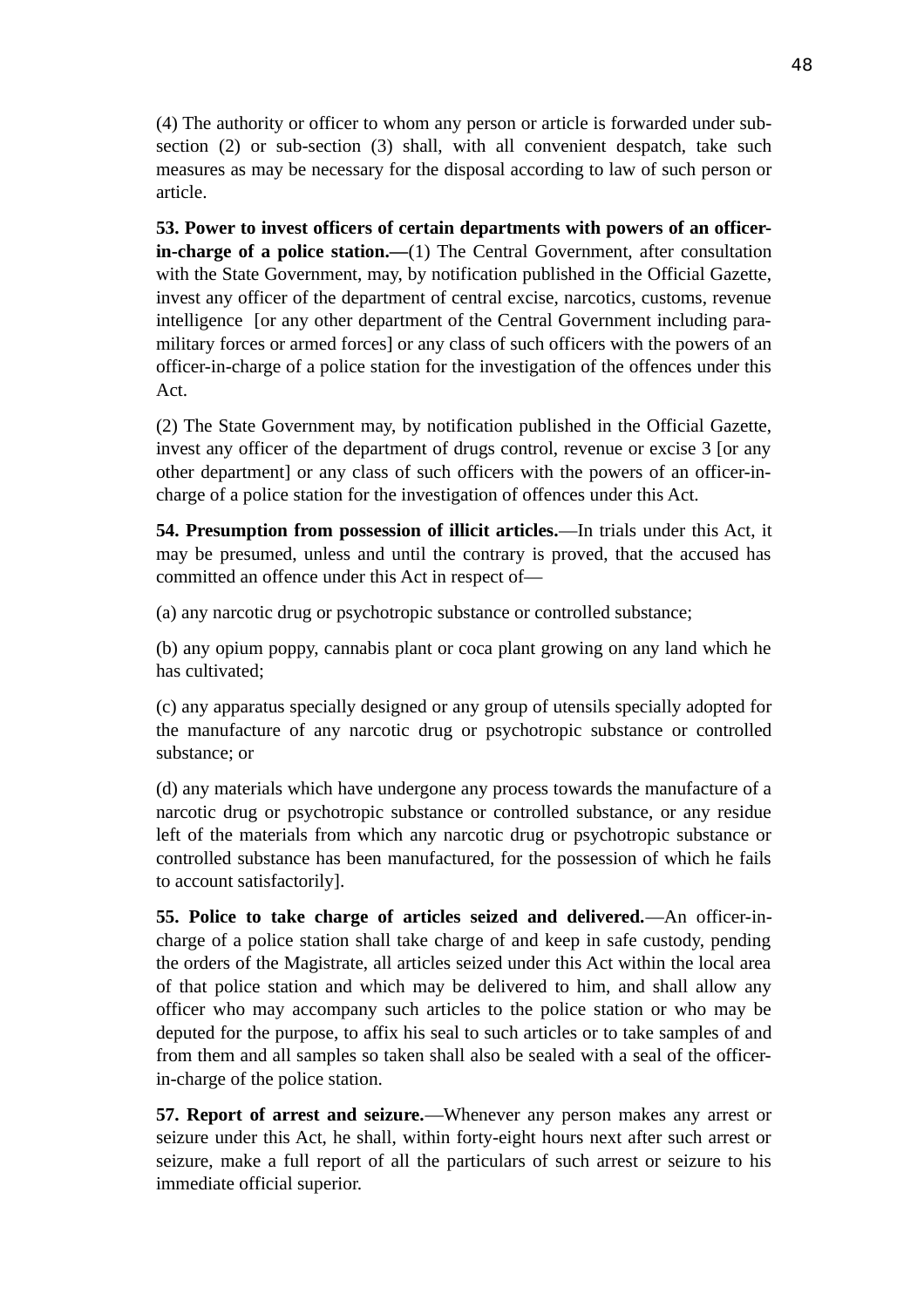**57A. Report of seizure of property of the person arrested by the notified officer.—**Whenever any officer notified under section 53 makes an arrest or seizure under this Act, and the provisions of Chapter VA apply to any person involved in the case of such arrest or seizure, the officer shall make a report of the illegally acquired properties of such person to the jurisdictional competent authority within ninety days of the arrest or seizure."

9.3.1 Section 67 of the NDPS Act authorises/permits any officer referred to in section 42 to call for information from any person for the purpose of satisfying himself whether there has been any contravention of the provisions of the NDPS Act or any rule or order made thereunder, during the course of any enquiry. Section 68 of the NDPS Act provides that no officer acting in exercise of powers vested in him under any provision of the NDPS Act or any rule or order made thereunder shall be compelled to say from where he got any information as to the commission of any offence.

9.3.2 From the aforesaid scheme and provisions of the NDPS Act, it appears that the NDPS Act is a complete Code in itself. Section 41(1) authorises a Metropolitan Magistrate or a Magistrate of the first class or any Magistrate of the second class specially empowered by the State Government in this behalf, may issue a warrant for the arrest of any person whom he has reason to believe to have committed any offence punishable under the NDPS Act, or for the search, whether by day or by night……Sub-section 2 of Section 41 authorises any such officer of gazetted rank of the Departments of Central Excise…… as is empowered in this behalf by general or special order by the Central Government, or any such officer of the Revenue…….police or any other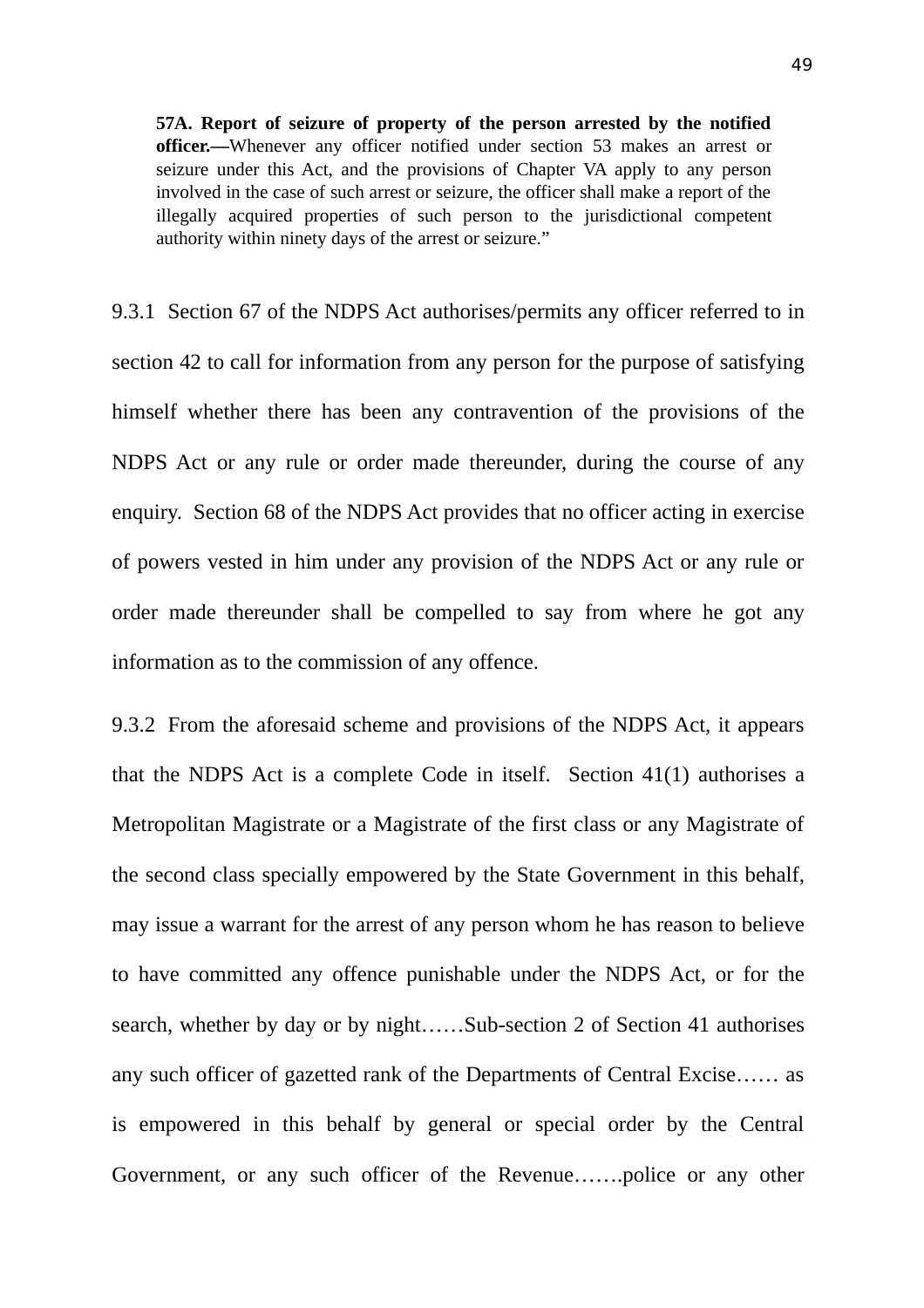department of a State Government as is empowered in this behalf by general or special order, if he has reason to believe from personal knowledge or information given by any person and taken in writing that any person has committed an offence punishable under the NDPS Act, authorising any officer subordinate to him but superior in rank to a peon, sepoy or a constable to arrest such a person or search a building, conveyance or place whether by day or by night or himself arrest such a person or search a building, conveyance or place.

9.3.3 As per Section 42, any officer of the Department of Central Excise…. as is empowered in this behalf by general or special order by the Central Government or any such officer…..of the revenue, drugs control…police or any other department of a State Government as is empowered in this behalf by general or special order of the State Government, if he has reason to believe from personal knowledge or information given by any person and taken down in writing that any narcotic drug, or psychotropic substance, or controlled substance in respect of which an offence punishable under the NDPS Act has been committed, enter into and search any such building, conveyance or place; in case of resistance, break open any door and remove any obstacle to such entry; seize such drug or substance and all materials used in the manufacture thereof and any other article and any animal or conveyance which he has reason to believe to be liable to confiscation under this Act and any document or other article which he has reason to believe may furnish evidence of the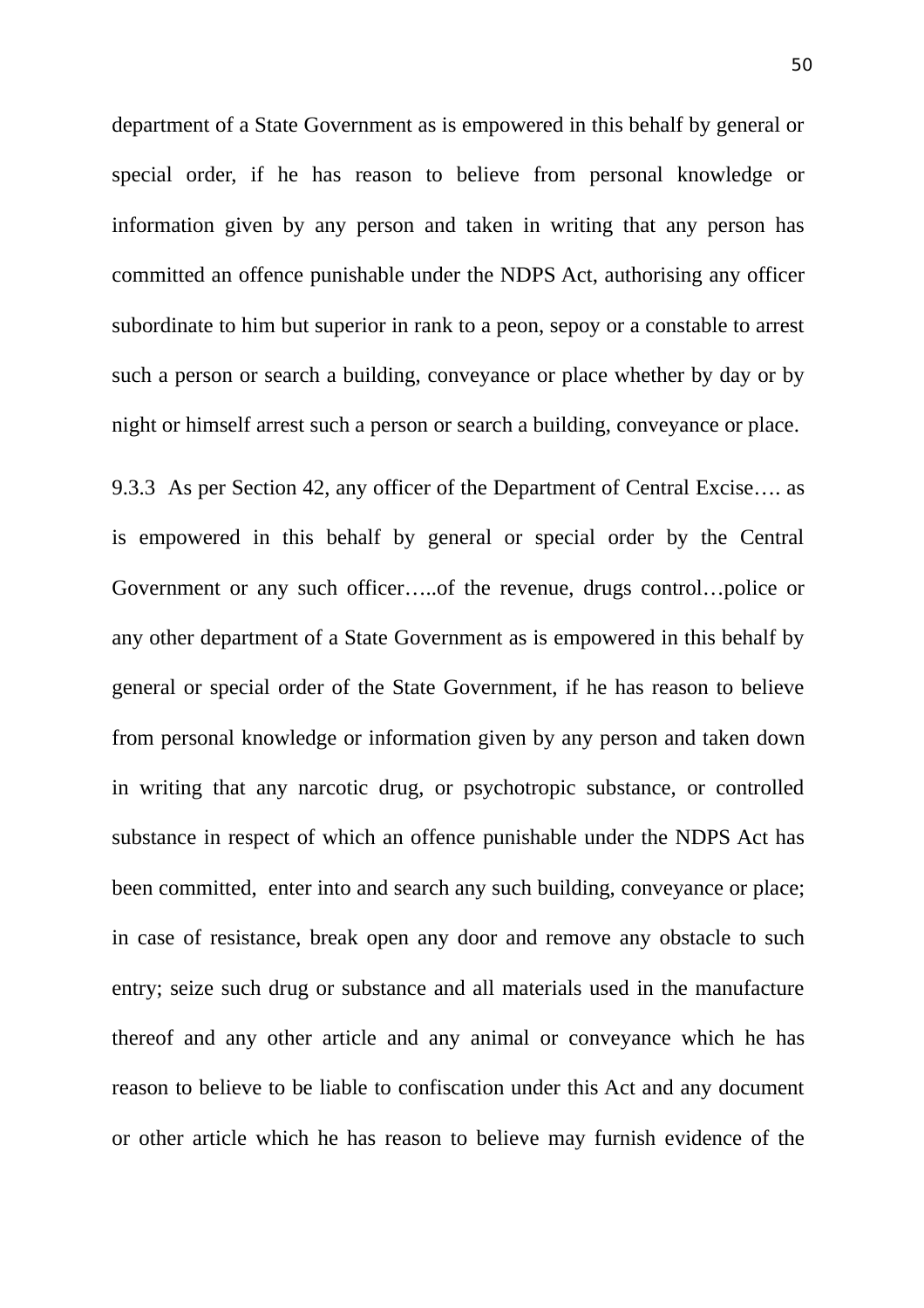commission of any offence punishable under this Act or furnish evidence of holding any illegally acquired property which is liable for seizure or freezing or forfeiture under Chapter VA of this Act; and detain and search, and, if he thinks proper, arrest any person whom he has reason to believe to have committed any offence punishable under this Act.

9.3.4 As per sub-section 2 of Section 42, such an officer has to send a copy of the information taken down in writing under sub-section 1 or his grounds for belief, to his immediate official superior within 72 hours.

9.3.5 There are inbuilt safeguards provided under the NDPS Act itself, such as, Sections 50 and 52. Section 50 of the NDPS Act provides that when any officer duly authorised under section 42 is about to search any person under the provisions of section 41, 42 or 43, he shall inform the person to be searched in the presence of a Gazetted Officer of any of the departments mentioned in Section 42 or to the nearest Magistrate and if such person so desires, he shall take such person without unnecessary delay to the nearest Gazetted Officer as mentioned in sub-section 1 of Section 50. As per sub-section 5 of Section 50, when an officer duly authorised under section 42 has reason to believe that it is not possible to take the person to be searched to the nearest Gazetted Officer or Magistrate without the possibility of the person to be searched parting with possession of any narcotic drug or psychotropic substance, or controlled substance or article or document, he may, instead of taking such person to the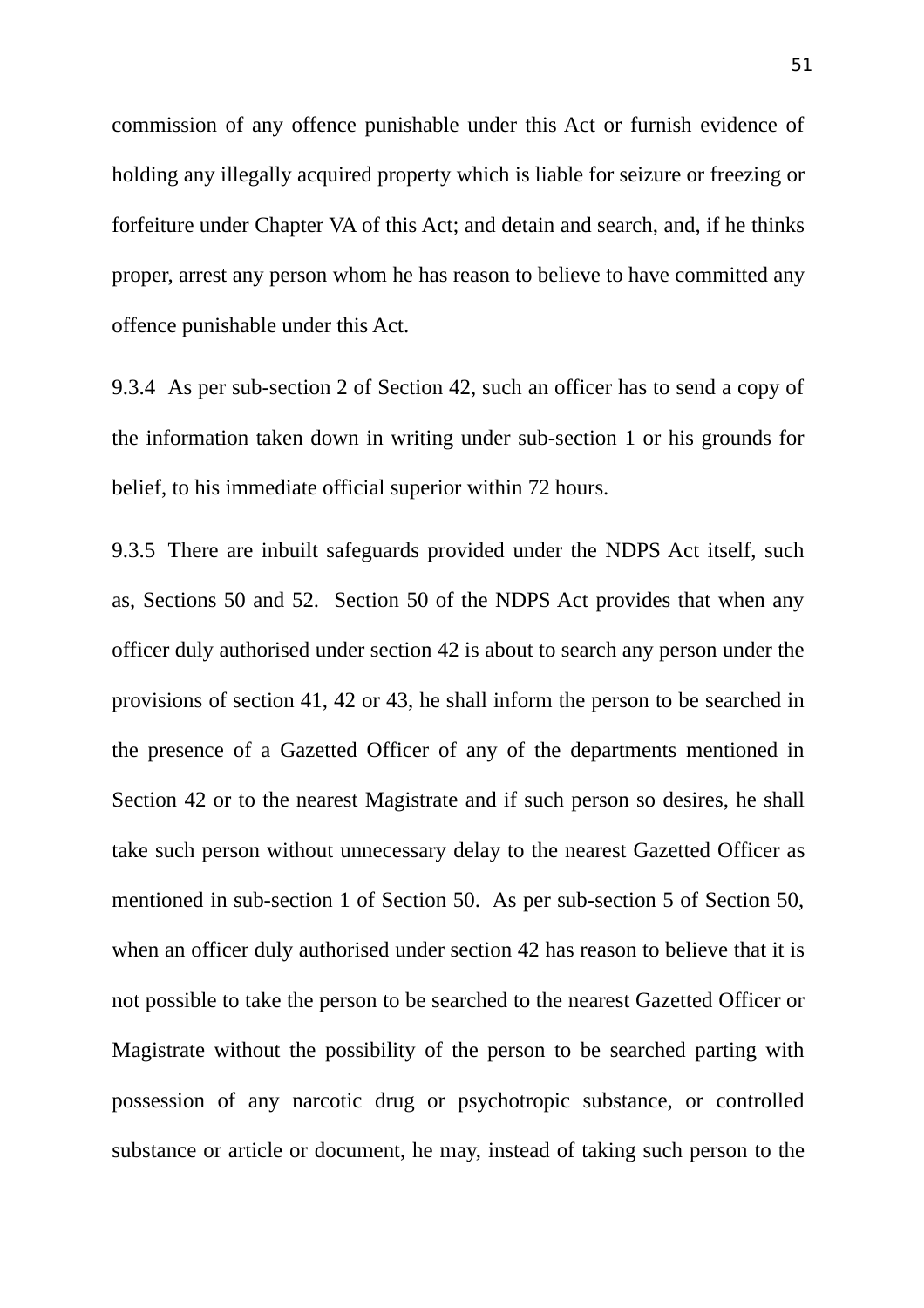nearest Gazetted Officer or Magistrate, proceed to search the person as provided under Section 100 of the Code of Criminal Procedure, 1973. Subsection 6 of Section 50 provides that after a search is conducted under subsection (5), the officer shall record the reasons for such belief which necessitated such search and within seventy-two hours send a copy thereof to his immediate official superior.

9.3.6 Section 52 of the NDPS Act mandates that any officer arresting a person under Sections 41, 42, 43 or 44 to inform the person arrested of the grounds for such arrest. Sub-section 2 of Section 52 further provides that every person arrested and article seized under warrant issued under sub-section 1 of Section 41 shall be forwarded without unnecessary delay to the Magistrate by whom the warrant was issued. As per sub-section 3 of Section 52, every person arrested and article seized under sub-section 2 of Section 41, 42, 43, or 44 shall be forwarded without unnecessary delay to the officer in charge of the nearest police station, or the officer empowered under section 53.

That thereafter the investigation is to be conducted by the officer in charge of a police station.

9.3.7 As per Section 51 of the NDPS Act, the provisions of the Cr.P.C. shall apply, insofar as they are not inconsistent with the provisions of the NDPS Act, to all warrants issued and arrests, searches and seizures made under the NDPS Act. Therefore, up to Section 52, the powers are vested with the officers duly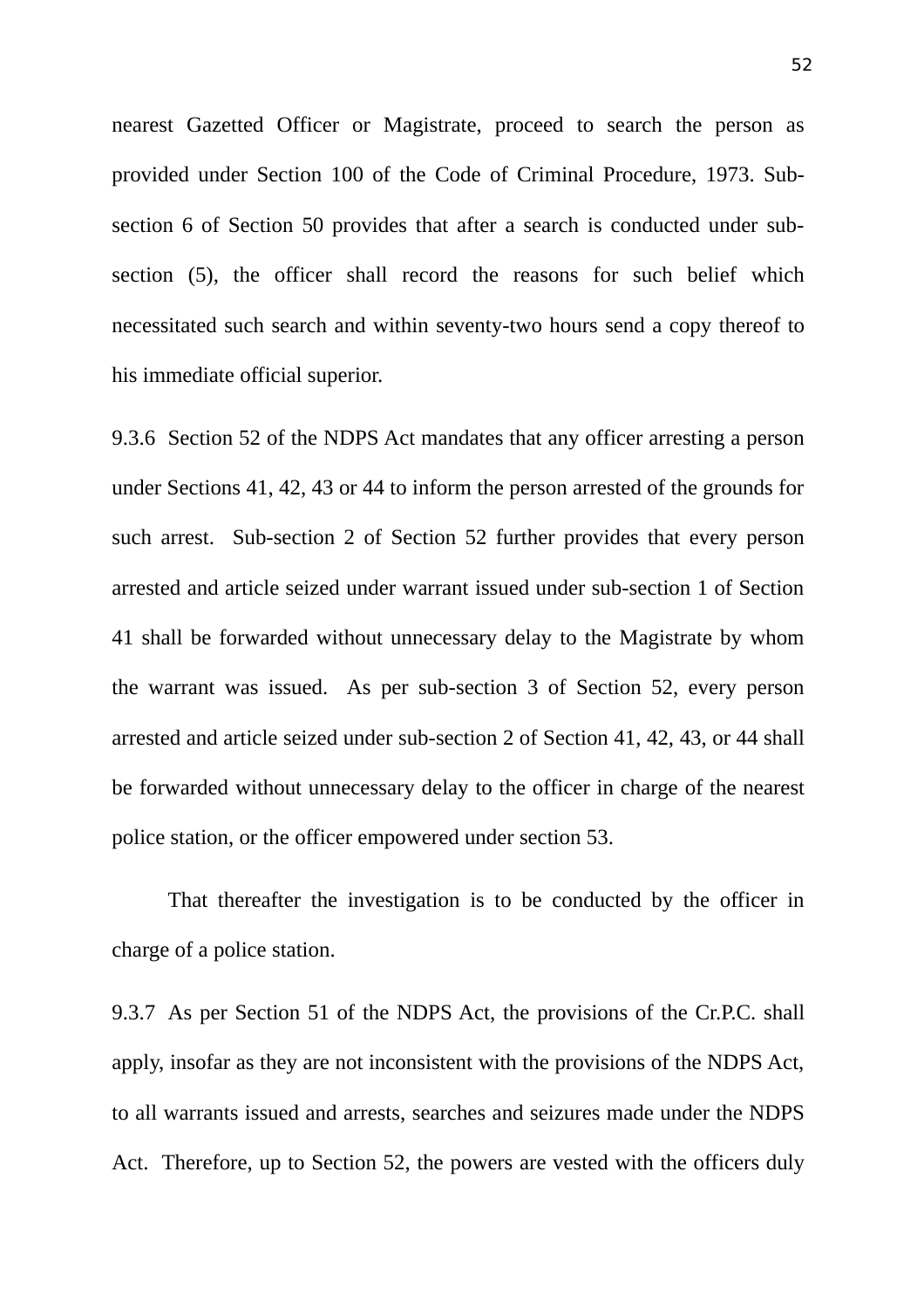authorised under Sections 41, 42, or 43 and thereafter so far as the investigation is concerned, it is to be conducted by an officer in charge of a police station.

9.3.8 Section 53 of the NDPS Act provides that the Central Government, after consultation with the State Government, may, by notification published in the Official Gazette, invest any officer of the department of central excise, narcotics, customs, revenue intelligence or any other department of the Central Government including para-military forces or armed forces or any class of such officers with the powers of an officer in charge of a police station for the investigation of the offences under the NDPS Act. Sub-section 2 of Section 53 further provides that the State Government, may, by notification published in the Official Gazette, invest any officer of the department of drugs control, revenue or excise or any other department or any class of such officers with the powers of an officer in charge of a police station for the investigation of offences under the NDPS Act. Therefore, other persons authorised by the Central Government or the State Government can be the officer in charge of a police station for the investigation of the offences.

Section 53 does not speak that all those officers to be authorised to exercise the powers of an officer in charge of a police station for the investigation of the offences under the NDPS Act shall be other than those officers authorised under Sections 41, 42, 43, and 44 of the NDPS Act. It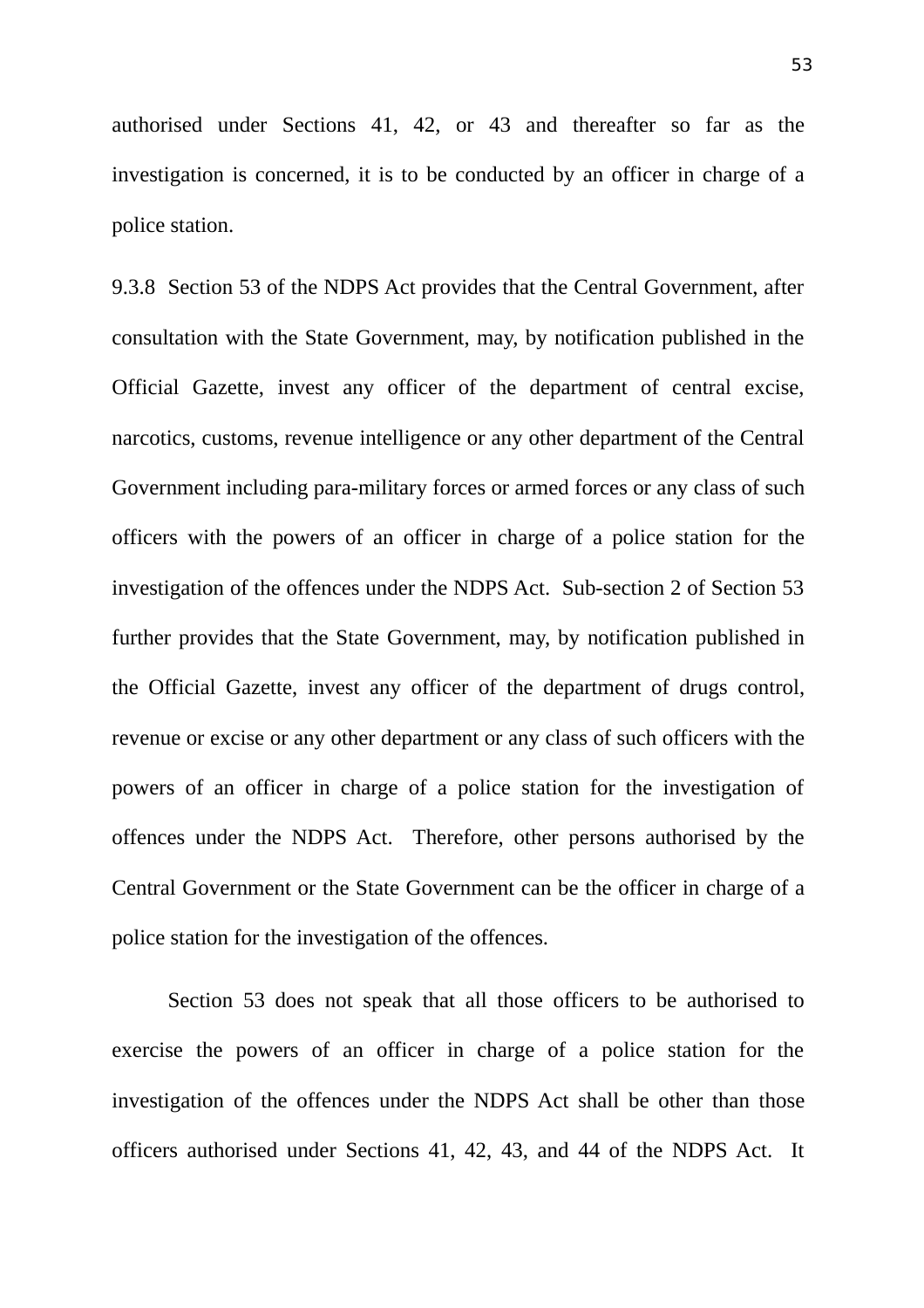appears that the legislature in its wisdom has never thought that the officers authorised to exercise the powers under Sections 41, 42, 43 and 44 cannot be the officer in charge of a police station for the investigation of the offences under the NDPS Act.

9.4 Investigation includes even search and seizure. As the investigation is to be carried out by the officer in charge of a police station and none other and therefore purposely Section 53 authorises the Central Government or the State Government, as the case may be, invest any officer of the department of drugs control, revenue or excise or any other department or any class of such officers with the powers of an officer in charge of a police station for the investigation of offences under the NDPS Act.

Section 42 confers power of entry, search, seizure and arrest without warrant or authorisation to any such officer as mentioned in Section 42 including any such officer of the revenue, drugs control, excise, police or any other department of a State Government or the Central Government, as the case may be, and as observed hereinabove, Section 53 authorises the Central Government to invest any officer of the department of central excise, narcotics, customs, revenue intelligence or any other department of the Central Government….or any class of such officers with the powers of an officer in charge of a police station for the investigation. Similar powers are with the State Government. The only change in Sections 42 and 53 is that in Section 42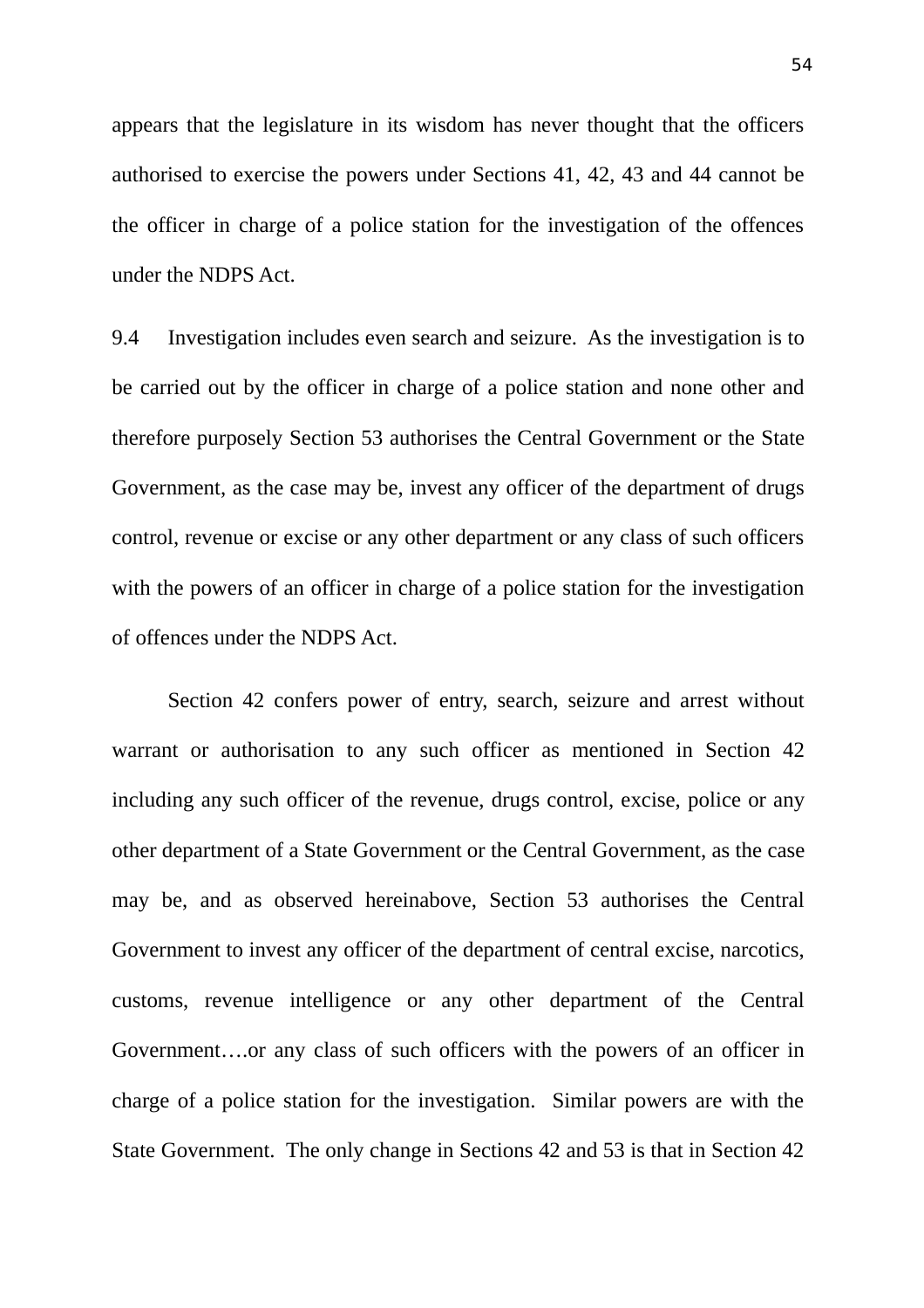the word "police" is there, however in Section 53 the word "police" is not there. There is an obvious reason as for police such requirement is not warranted as he always can be the officer in charge of a police station as per the definition of an "officer in charge of a police station" as defined under the Cr. P.C.

9.5 Therefore, as such, the NDPS Act does not specifically bar the informant/complainant to be an investigator and officer in charge of a police station for the investigation of the offences under the NDPS Act. On the contrary, it permits, as observed hereinabove. To take a contrary view would be amending Section 53 and the relevant provisions of the NDPS Act and/or adding something which is not there, which is not permissible.

10. Now so far as the submission on behalf of the accused that so far as the NDPS Act is concerned, it carries a reverse burden of proof under Sections 35 and 54 and therefore if the informant who himself has seized the offending material from the accused and he himself thereafter investigates the case, there shall be all possibilities of apprehension in the mind of he accused that there shall not be fair investigation and that the concerned officer shall try to prove his own version/seizure and therefore there shall be denial of the "fair investigation" enshrined under Article 21 of the Constitution of India is concerned, it is required to be noted that whether the investigation conducted by the concerned informant was fair investigation or not is always to be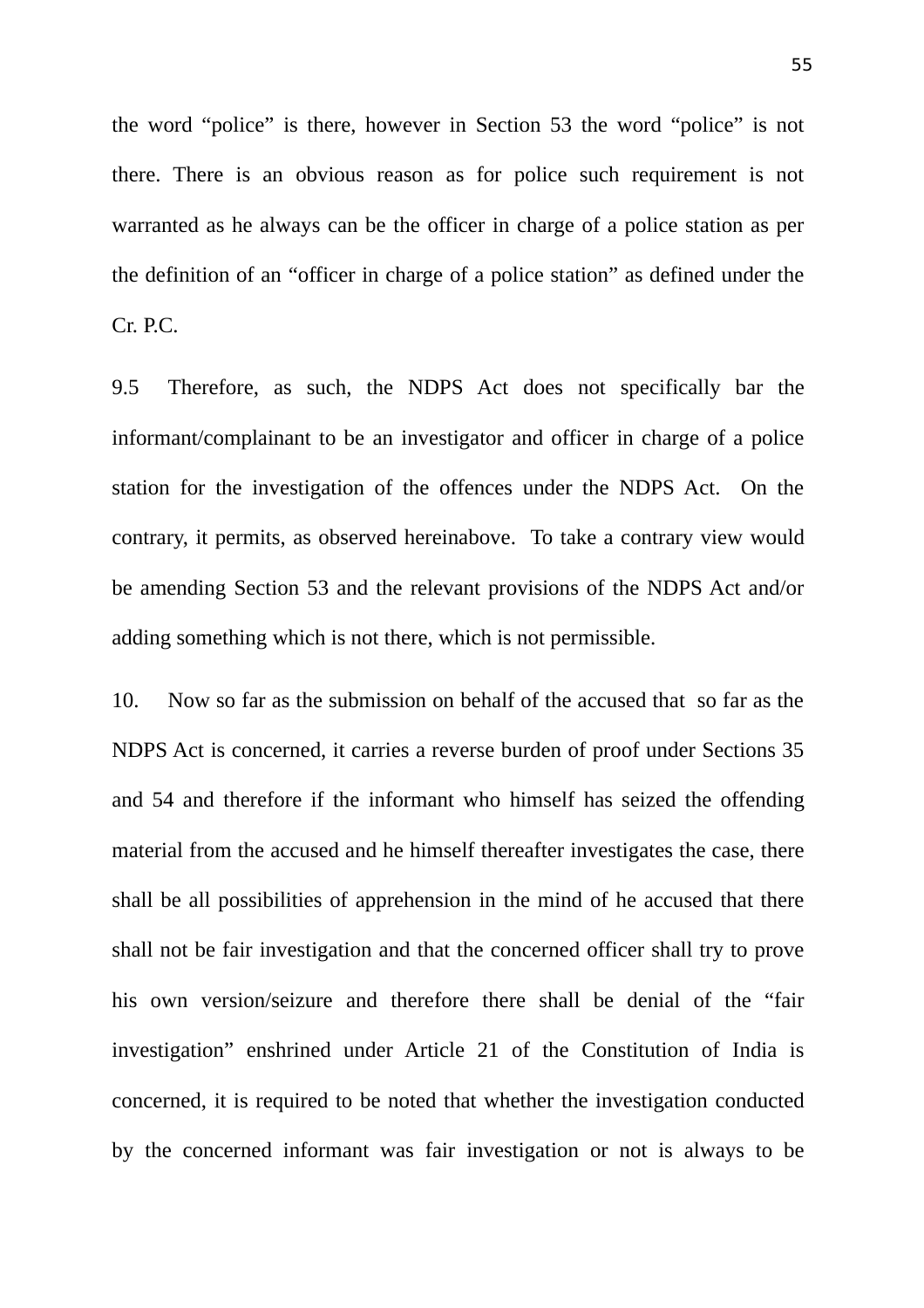decided at the time of trial. The concerned informant/investigator will be cited as a witness and he is always subject to cross-examination. There may be cases in which even the case of the prosecution is not solely based upon the deposition of the informant/informant-cum-investigator but there may be some independent witnesses and/or even the other police witnesses. As held by this Court in catena of decisions, the testimony of police personnel will be treated in the same manner as testimony of any other witness and there is no principal of law that without corroboration by independent witnesses his testimony cannot be relied upon. [See *Karamjit Singh v. State (Delhi Administration) (2003) 5 SCC 291].* As observed and held by this Court in the case of *Devender Pal Singh v. State (NCT of Delhi) (2002) 5 SCC 234*, the presumption that a person acts honestly applies as much in favour of a police officer as of other persons, and it is not judicial approach to distrust and suspect him without good grounds therefor.

10.1 At this stage, reference may be made to illustration (e) to Section 114 of the Indian Evidence Act. As per the said provision, in law if an official act has been proved to have been done, it shall be presumed to be regularly done. Credit has to be given to public officers in the absence of any proof to the contrary of their not acting with honesty or within limits of their authority. Therefore, merely because the complainant conducted the investigation that would not be sufficient to cast doubt on the entire prosecution version and to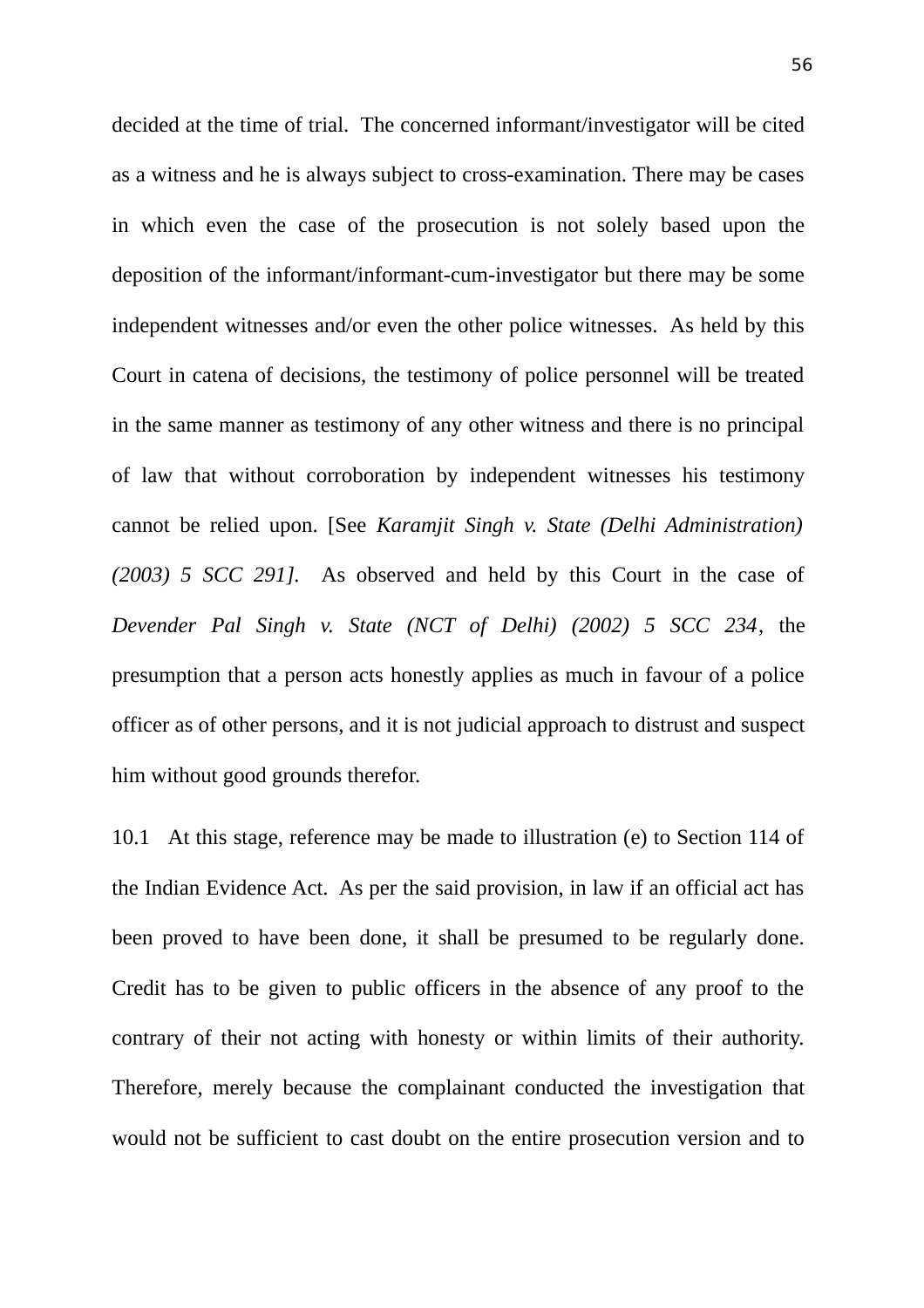hold that the same makes the prosecution version vulnerable. The matter has to be left to be decided on a case to case basis without any universal generalisation.

10.2 At this stage, it is required to be noted that in cases where any person empowered under Sections 42, 43 or 44 of the NDPS Act acts vexatiously or maliciously, the statute itself has provided the punishment as per section 58 and it is an offence under section 58 which is a cognizable offence and such an offence is required to be investigated by the "officer in charge of a police station" other than the officer who exercised the power of entry, search, seizure or arrest under Sections 42, 43, or 44 as naturally in such a case he would be a proposed accused and therefore he cannot be permitted to investigate and to be a judge in his own cause. However, so far as the investigation against the accused for the offence under the NDPS Act is concerned, the same analogy may not apply for the reasons stated hereinabove.

10.3 Now so far as the observations made by this Court in para 13 in *Mohan Lal (supra)* that in the nature of reverse burden of proof, the onus will lie on the prosecution to demonstrate on the face of it that the investigation was fair, judicious with no circumstance that may raise doubt about its veracity, it is to be noted that the presumption under the Act is against the accused as per Sections 35 and 54 of the NDPS Act. Thus, in the cases of reverse burden of proof, the presumption can operate only after the initial burden which exists on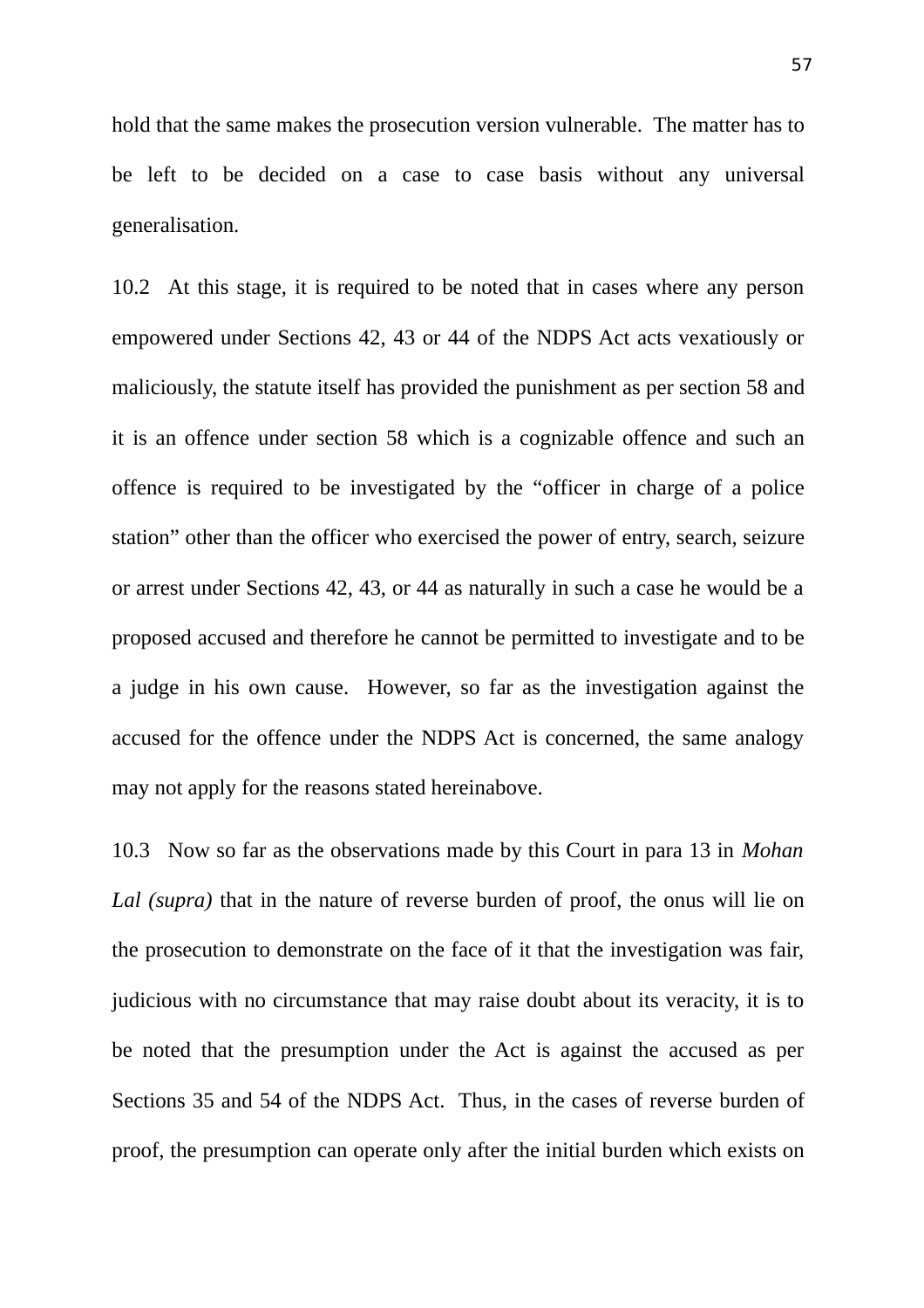the prosecution is satisfied. At this stage, it is required to be noted that the reverse burden does not merely exist in special enactments like the NDPS Act and the Prevention of Corruption Act, but is also a part of the IPC – Section 304B and all such offences under the Penal Code are to be investigated in accordance with the provisions of the Cr.P.C. and consequently the informant can himself investigate the said offences under Section 157 Cr.P.C.

11. Therefore, as such, there is no reason to doubt the credibility of the informant and doubt the entire case of the prosecution solely on the ground that the informant has investigated the case. Solely on the basis of some apprehension or the doubts, the entire prosecution version cannot be discarded and the accused is not to be straightway acquitted unless and until the accused is able to establish and prove the bias and the prejudice. As held by this Court in the case of *Ram Chandra (supra)* the question of prejudice or bias has to be established and not inferred. The question of bias will have to be decided on the facts of each case [See *Vipan Kumar Jain (supra)].* At this stage, it is required to be noted and as observed hereinabove, NDPS Act is a Special Act with the special purpose and with special provisions including Section 68 which provides that no officer acting in exercise of powers vested in him under any provision of the NDPS Act or any rule or order made thereunder shall be compelled to say from where he got any information as to the commission of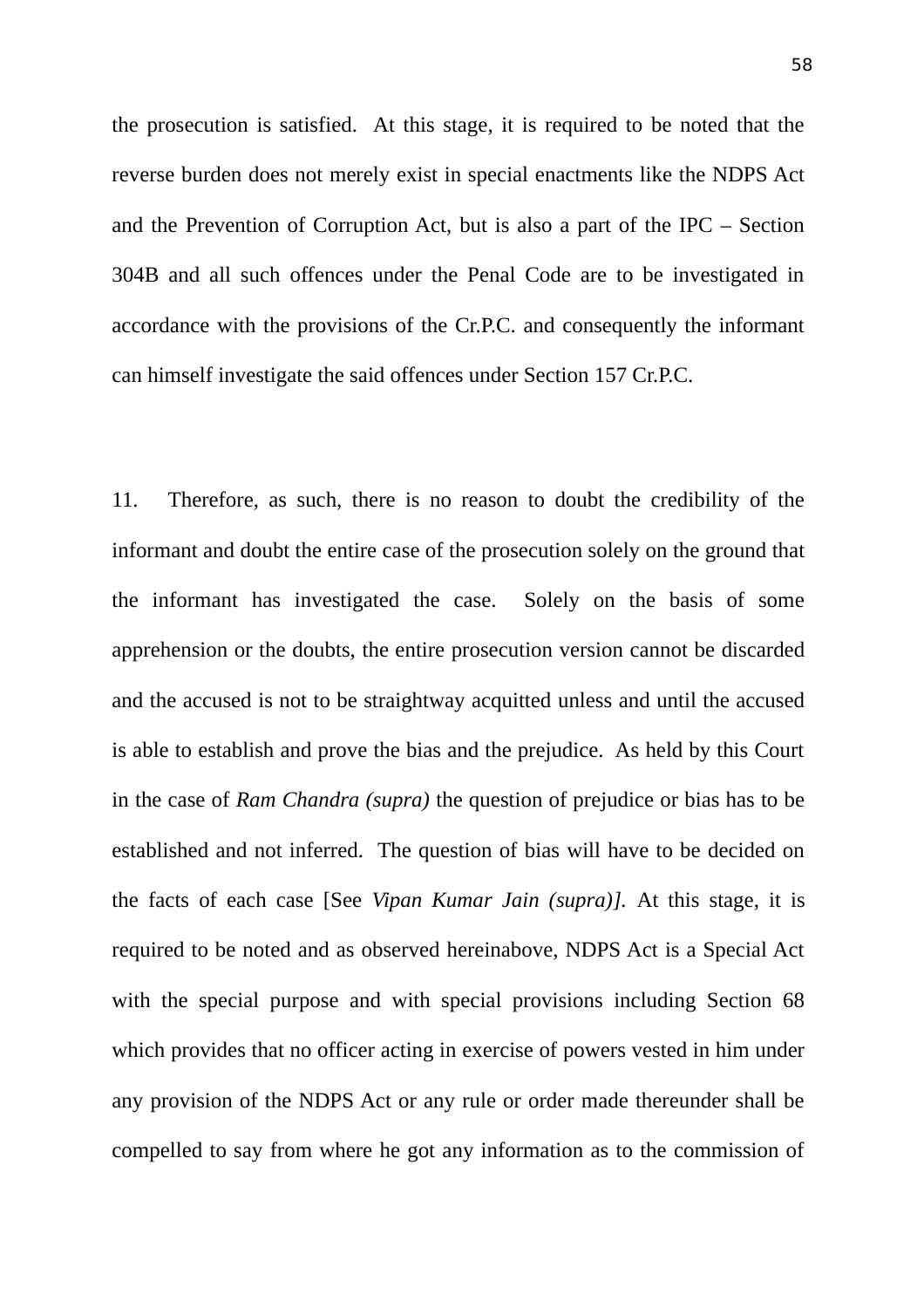any offence. Therefore, considering the NDPS Act being a special Act with special procedure to be followed under Chapter V, and as observed hereinabove, there is no specific bar against conducting the investigation by the informant himself and in view of the safeguard provided under the Act itself, namely, Section 58, we are of the opinion that there cannot be any general proposition of law to be laid down that in every case where the informant is the investigator, the trial is vitiated and the accused is entitled to acquittal. Similarly, even with respect to offences under the IPC, as observed hereinabove, there is no specific bar against the informant/complainant investigating the case. Only in a case where the accused has been able to establish and prove the bias and/or unfair investigation by the informant-cuminvestigator and the case of the prosecution is merely based upon the deposition of the informant-cum-investigator, meaning thereby prosecution does not rely upon other witnesses, more particularly the independent witnesses, in that case, where the complainant himself had conducted the investigation, such aspect of the matter can certainly be given due weightage while assessing the evidence on record. Therefore, as rightly observed by this Court in the case of *Bhaskar Ramappa Madar (supra)*, the matter has to be decided on a case to case basis without any universal generalisation. As rightly held by this Court in the case of *V. Jayapaul (supra)*, there is no bar against the informant police officer to investigate the case. As rightly observed, if at all, such investigation could only be assailed on the ground of bias or real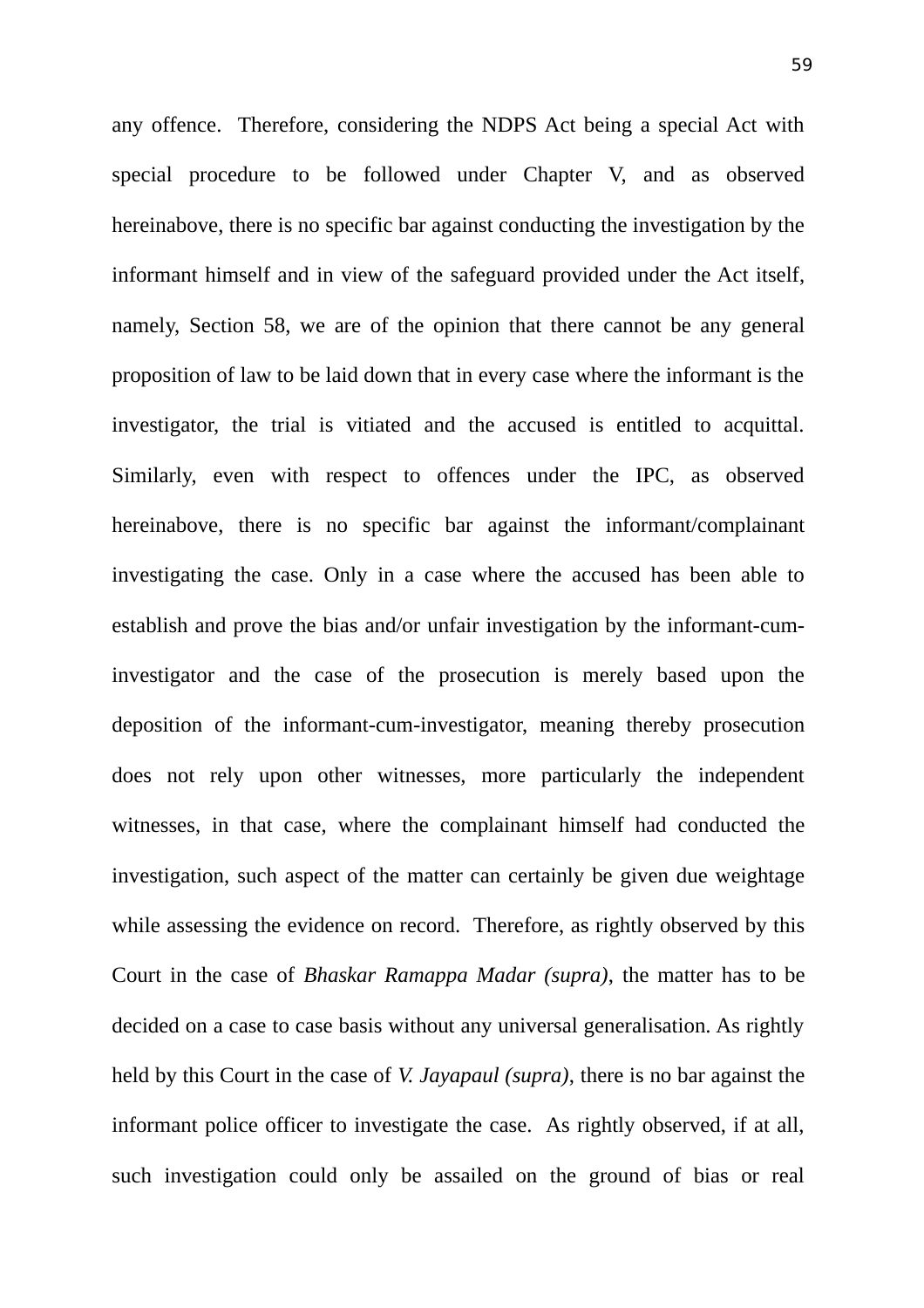likelihood of bias on the part of the investigating officer the question of bias would depend on the facts and circumstances of each case and therefore it is not proper to lay down a broad and unqualified proposition that in every case where the police officer who registered the case by lodging the first information, conducts the investigation that itself had caused prejudice to the accused and thereby it vitiates the entire prosecution case and the accused is entitled to acquittal.

12. From the above discussion and for the reasons stated above, we conclude and answer the reference as under:

I. That the observations of this Court in the cases of *Bhagwan Singh v. State of Rajasthan (1976) 1 SCC 15; Megha Singh v. State of Haryana (1996) 11 SCC 709; and State by Inspector of Police, NIB, Tamil Nadu v. Rajangam (2010) 15 SCC 369* and the acquittal of the accused by this Court on the ground that as the informant and the investigator was the same, it has vitiated the trial and the accused is entitled to acquittal are to be treated to be confined to their own facts. It cannot be said that in the aforesaid decisions, this Court laid down any general proposition of law that in each and every case where the informant is the investigator there is a bias caused to the accused and the entire prosecution case is to be disbelieved and the accused is entitled to acquittal;

II. In a case where the informant himself is the investigator, by that itself cannot be said that the investigation is vitiated on the ground of bias or the like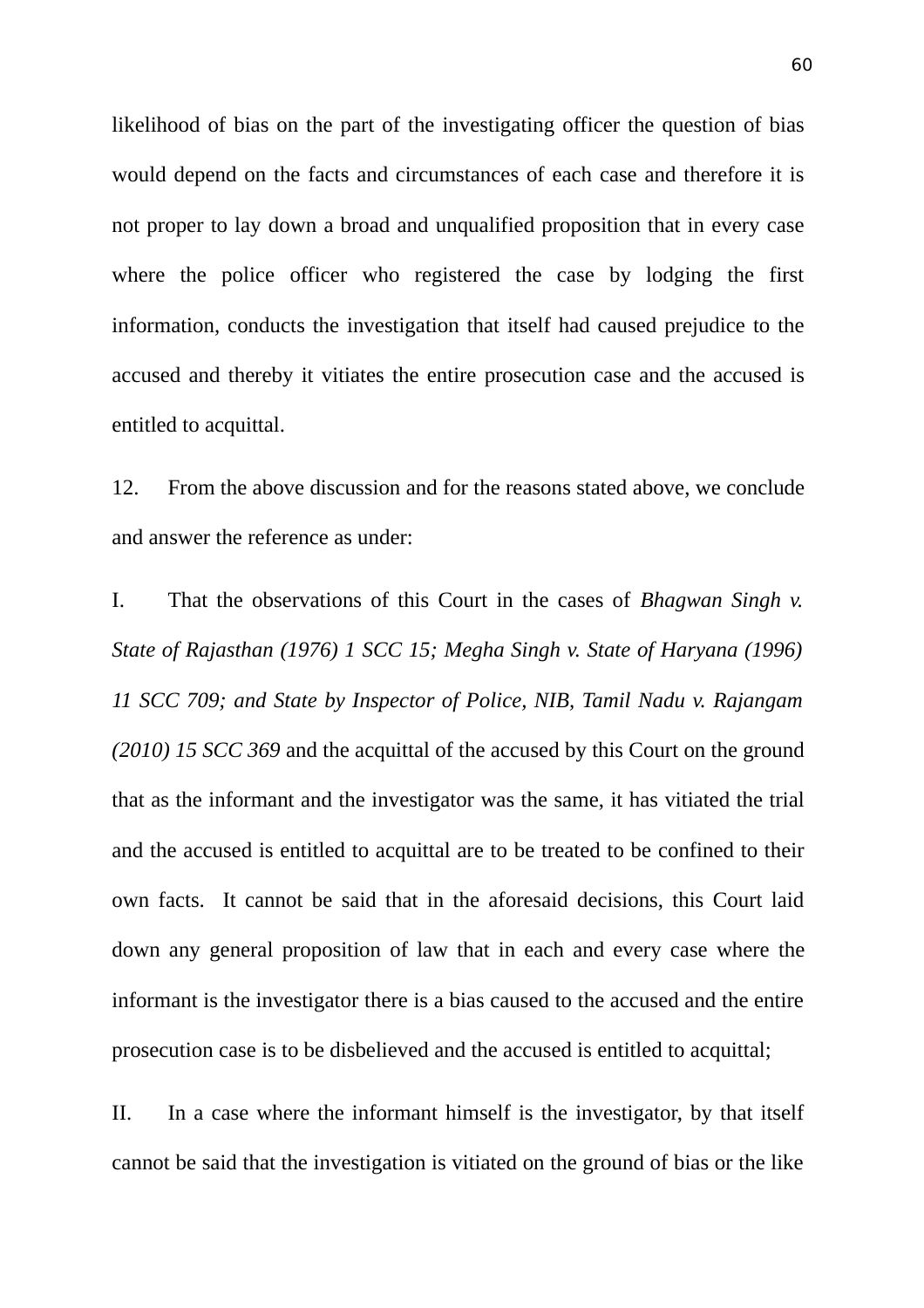factor. The question of bias or prejudice would depend upon the facts and circumstances of each case. Therefore, merely because the informant is the investigator, by that itself the investigation would not suffer the vice of unfairness or bias and therefore on the sole ground that informant is the investigator, the accused is not entitled to acquittal. The matter has to be decided on a case to case basis. A contrary decision of this Court in the case of *Mohan Lal v. State of Punjab (2018) 17 SCC 627* and any other decision taking a contrary view that the informant cannot be the investigator and in such a case the accused is entitled to acquittal are not good law and they are specifically overruled.

13. The Reference is answered accordingly.

14. Now, respective petitions be placed before the appropriate Court taking up such matters for deciding the petitions in accordance with law and on merits and in light of the observations made hereinabove and our answer to the Reference, as above.

> …………………………………..J. [ARUN MISHRA]

………………………………….J. [INDIRA BANERJEE]

………………………………….J. [VINEET SARAN]